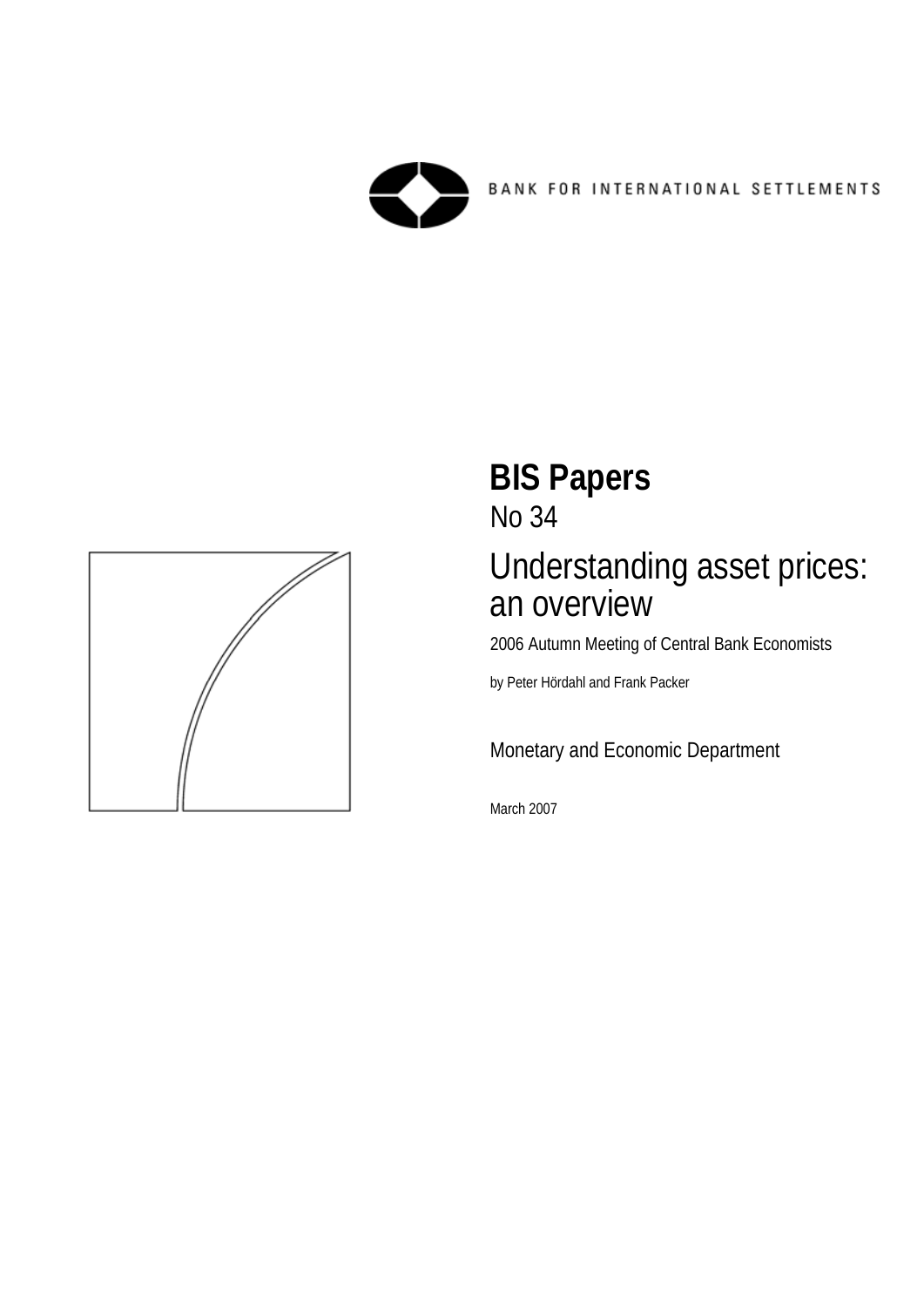The views expressed are our own and do not necessarily reflect those of the central banks that were represented at the Autumn Meeting of Central Bank Economists on "Understanding asset prices: determinants and policy implications" or the Bank for International Settlements.

Requests for copies of publications, or for additions/changes to the mailing list, should be sent to:

Bank for International Settlements Press & Communications CH-4002 Basel, Switzerland

E-mail: [publications@bis.org](mailto:publications@bis.org)

Fax: +41 61 280 9100 and +41 61 280 8100

This publication is available on the BIS website [\(www.bis.org\)](http://www.bis.org/).

© *Bank for International Settlements 2007. All rights reserved. Limited extracts may be reproduced or translated provided the source is stated.* 

ISSN 1609-0381 (print) ISBN 92-9131-741-1 (print)

ISSN 1682-7651 (online) ISBN 92-9197-741-1 (online)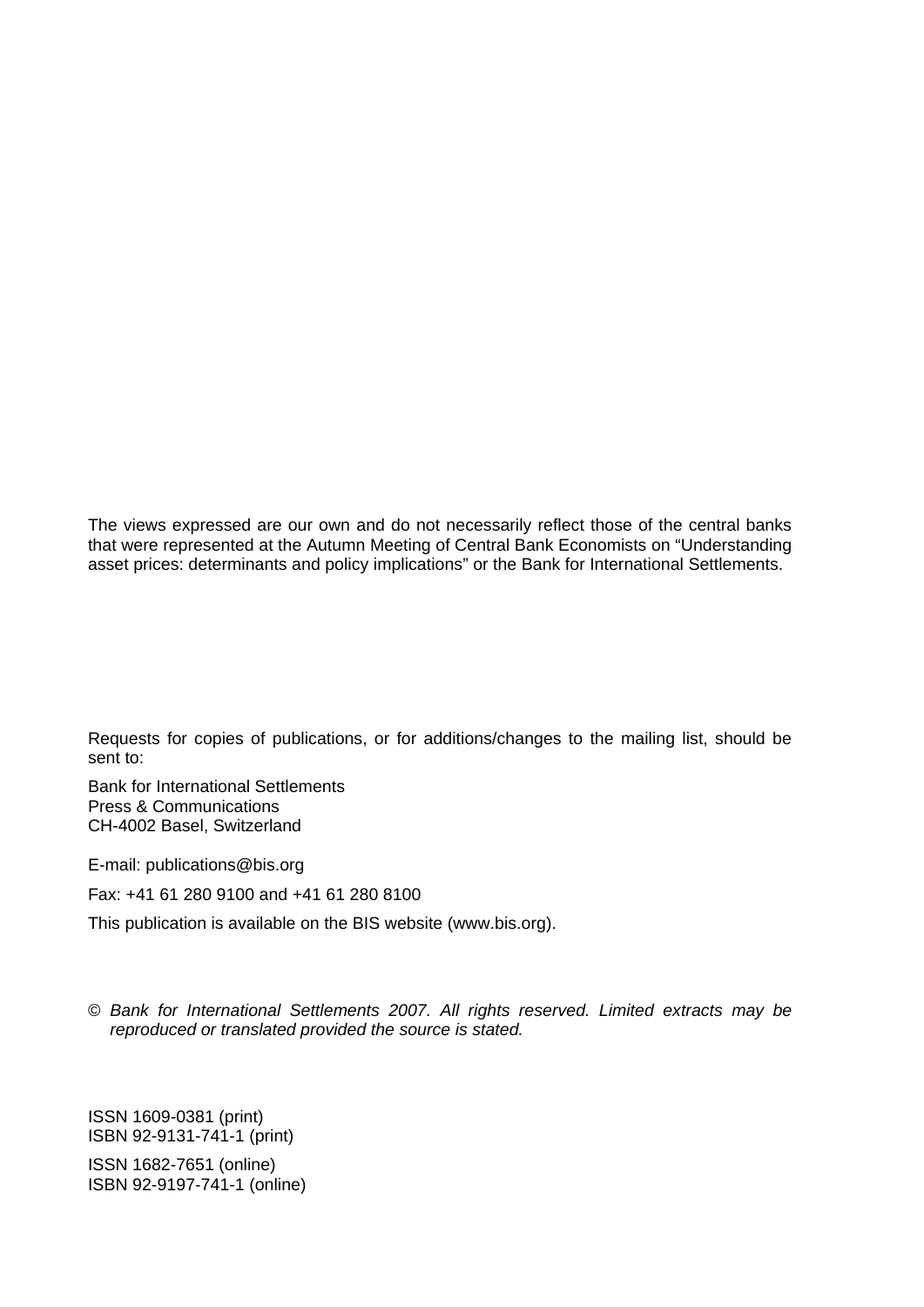### **Abstract**

This paper reviews analytical work carried out by central banks that participated at the Autumn Meeting of Central Bank Economists on "Understanding asset prices: determinants and policy implications", which the BIS hosted on 30–31 October 2006. The paper first discusses some general properties of asset prices, focusing on volatilities and comovements. It then reviews studies that look at determinants of asset prices and that attempt to estimate a fair value of assets. The next part of the paper focuses on research that aims at measuring the impact of changes in asset wealth on the real economy. It then goes on to discuss how central banks use information from asset prices to develop indicators of market expectations that are useful for monetary policy purposes. Finally, the paper reviews central banks' views on whether monetary policy should react in a direct way to asset price developments.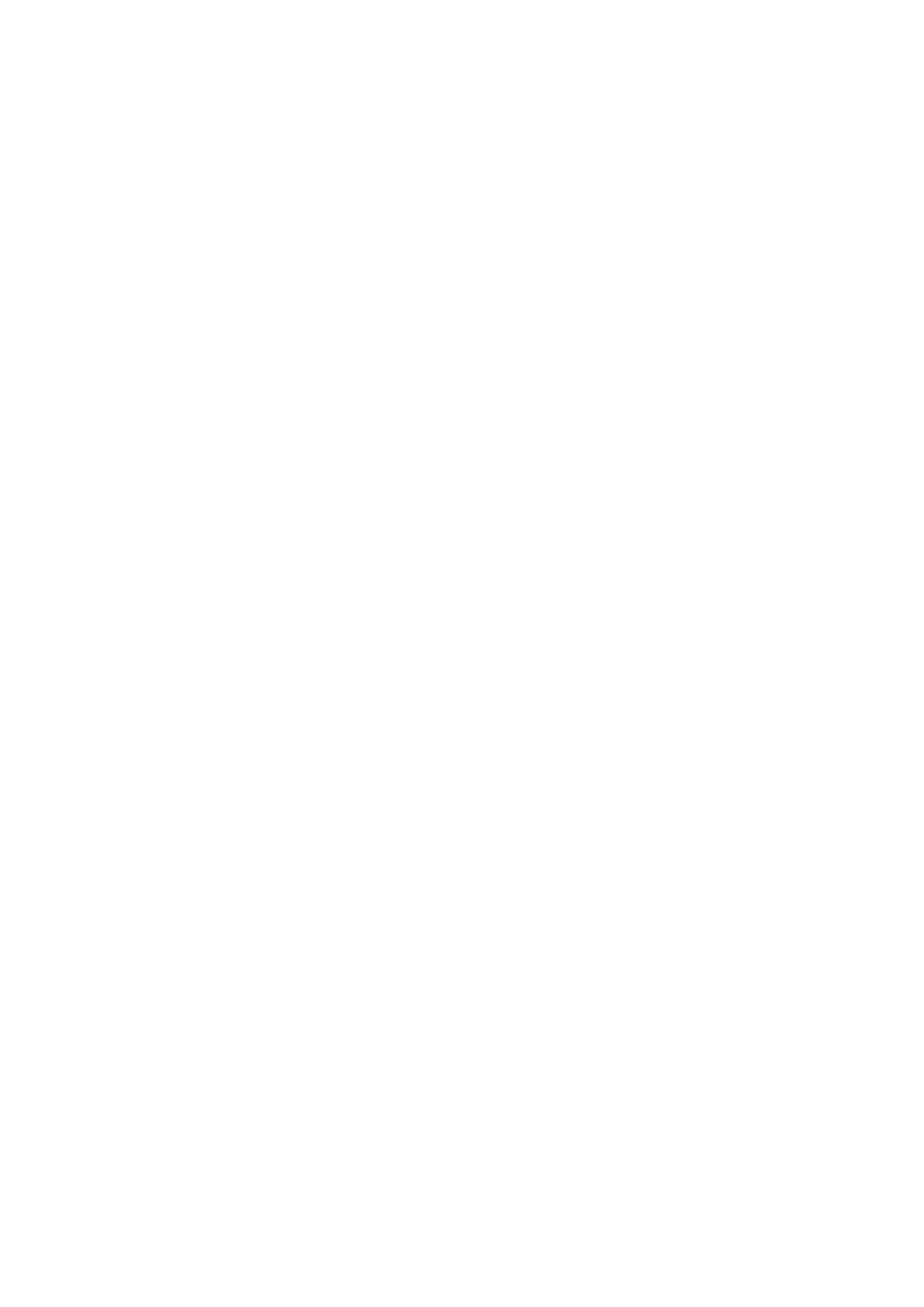## **Contents**

| 1. |                                                             |  |
|----|-------------------------------------------------------------|--|
|    |                                                             |  |
|    |                                                             |  |
|    |                                                             |  |
| 2. |                                                             |  |
|    |                                                             |  |
|    |                                                             |  |
|    |                                                             |  |
|    |                                                             |  |
|    |                                                             |  |
|    | Estimating equilibrium prices and detecting misalignments12 |  |
| 3. |                                                             |  |
| 4. |                                                             |  |
|    |                                                             |  |
|    |                                                             |  |
|    |                                                             |  |
|    |                                                             |  |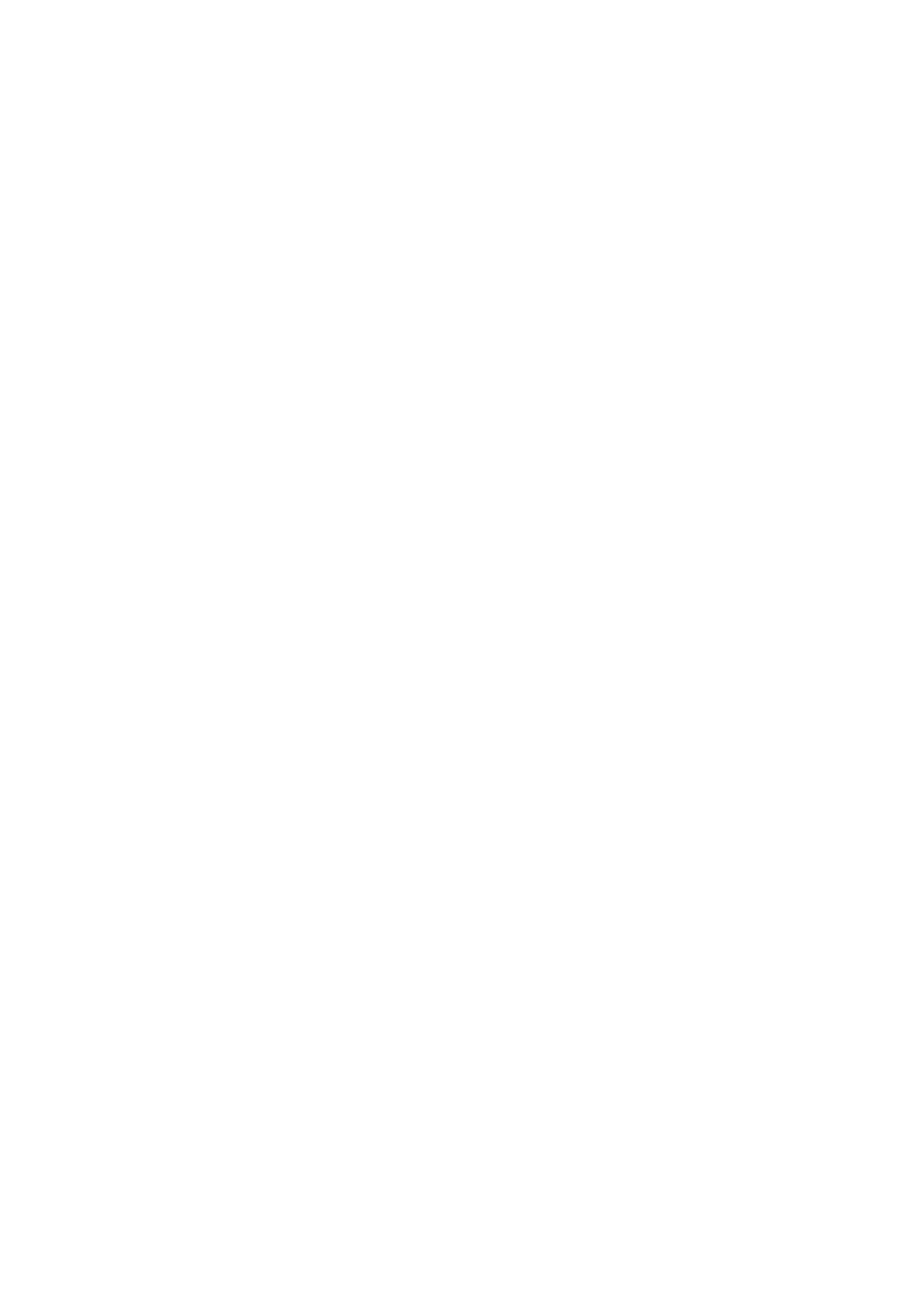## <span id="page-6-0"></span>**Introduction**[1](#page-6-1)

In the wake of financial liberalisation and innovation, asset prices have become more important factors in driving economic fluctuations, allocating resources across sectors and time and influencing the strength of the financial system. Moreover, asset prices play various related roles in the monetary policy/financial stability frameworks. These roles include acting as sources of information concerning market expectations and markets' risk attitudes, acting as leading indicators of output, inflation and financial distress, and acting as indicators of the shocks that hit the economy. In recent years, policymakers have been confronted with sometimes unusual developments in asset prices, including strong booms and busts, the exceptional strength and breadth in the upswing in residential property prices, historically low long-term interest rates, and low volatility and very narrow credit spreads. As a result, it has become more important to understand what determines asset price movements, to interpret the message they contain about the future and to incorporate them into policy decisions.

In this context, some of the questions that seem particularly relevant include the following. How have the low- and high-frequency statistical properties of asset price behaviour changed, if at all, over time? What have we learnt in recent years about the determinants of asset prices? How useful are various techniques for assessing whether asset prices are evolving broadly in line with economic fundamentals or exhibiting "bubble"-like behaviour? Have central banks made advances in estimating time-varying risk premia and understanding their determinants? Has there been any progress in examining the role of "liquidity conditions" as a determinant of asset prices? How significant are the various roles played by asset prices in monetary policy and financial stability frameworks? Has their use changed over time, and if so, how and why? Is there a case for a more pre-emptive policy with respect to asset price misalignments, or is it always best to allow the potential imbalance to unwind before responding?

This paper reviews analytical work carried out on these and related issues by central banks that participated at the Autumn Meeting of Central Bank Economists on "Understanding asset prices: determinants and policy implications", which the BIS hosted on 30–31 October 2006. The first part of the paper briefly discusses some general properties of asset prices and takes a first look at the data. The second part looks at determinants of asset prices and attempts to estimate a fair value of assets, while the third section focuses on the impact of changes in asset wealth on the real economy. The final section discusses how information from asset prices can be used to develop indicators of market expectations and how such indicators can be employed for monetary policy purposes. This section also discusses if and how monetary policy should react in a more direct way to asset price developments.

-

<span id="page-6-1"></span><sup>1</sup> The authors thank Claudio Borio, Andrew Filardo, Haibin Zhu and the participants in the workshop for comments and suggestions, as well as Janet Plancherel for editorial assistance.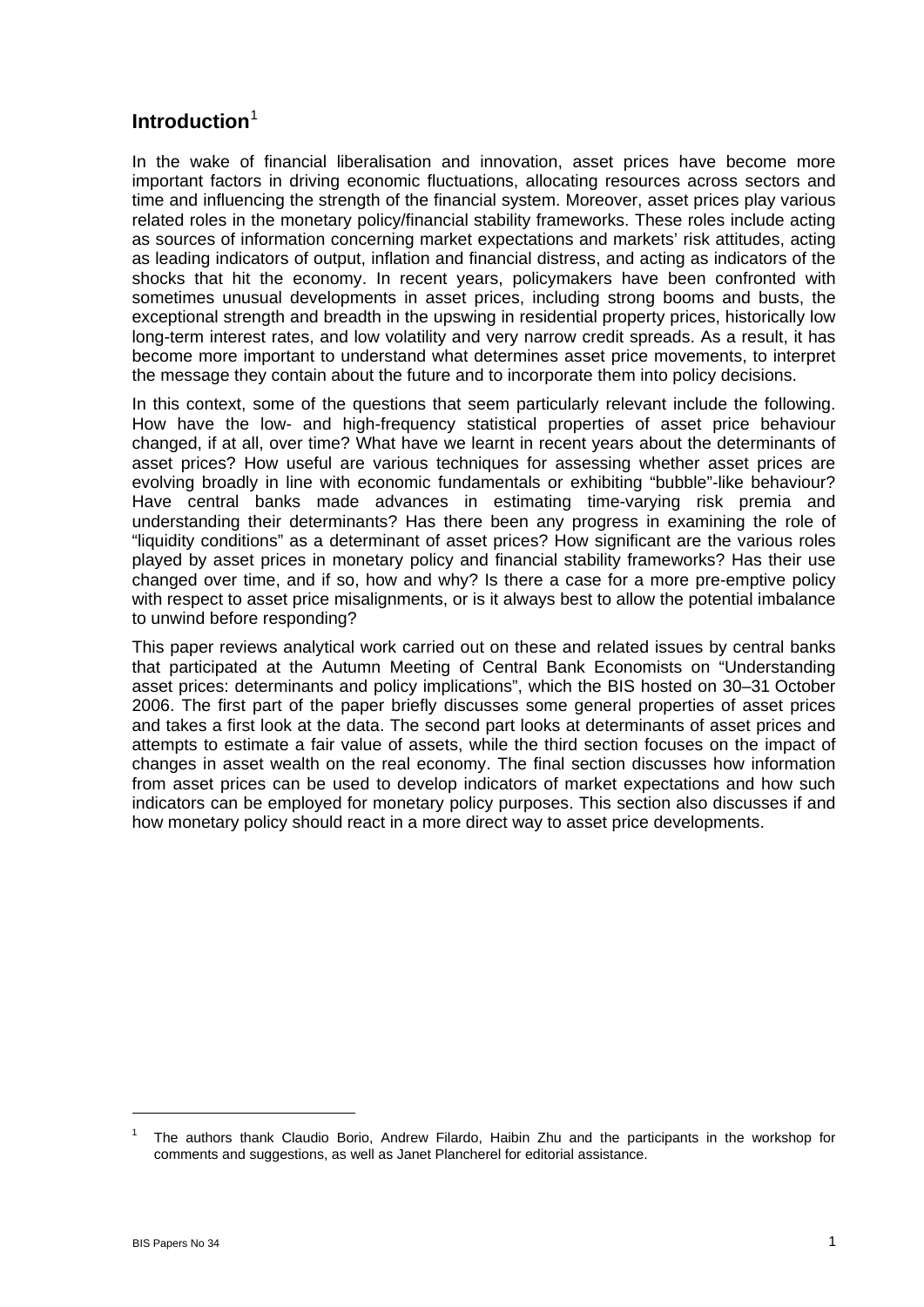## **1. Properties of asset prices**

The most general asset pricing model states that today's price of an asset,  $p_t$ , should equal the expected value of the product of a stochastic discount factor  $m_{t+1}$  and the payoff of the asset one period ahead,  $x_{t+1}$  (see eg Cochrane (2005)):

$$
p_t = \mathsf{E}_t[m_{t+1}X_{t+1}].
$$
\n<sup>(1)</sup>

This pricing equation is general in at least two senses. First, it holds for any asset, including stocks, bonds, real estate property, etc. Second, it does not depend on any specific assumptions about the properties of asset prices, and therefore does not rely on any particular asset pricing model. Nonetheless, specific models, such as the traditional CAPM, or some multifactor model, can be accommodated within (1), simply by choosing a specific functional form for the stochastic discount factor  $m_{t+1}$ . In a consumption CAPM setup, for example, the stochastic discount factor would be a function of marginal utility of consumption, and asset prices would then depend on the covariances between their payoffs and consumption.

While the generality of asset pricing equation (1) is very appealing in its simplicity, the main drawback is that it is too general to give us meaningful guidance when confronted with observed asset prices, unless more structure is imposed and additional assumptions are made. The main problem in this regard is that pricing equation (1) contains many unobservable elements, such as future payoffs and risk premia demanded by investors, which are hard to disentangle. Imposing structure so as to make (1) operational requires making choices on various issues, such as the type of preferences consumers have, which often are not obvious. Moreover, when attempting to estimate asset pricing models using observed data, additional assumptions, such as specific distributional properties of asset prices, are often required.

In addition to these practical complications, real-life asset prices sometimes tend to exhibit features that seem hard to reconcile with equation (1). Examples include the very low levels of long-term bond yields observed recently (the "conundrum"), high international comovement of asset prices, and very sharp price rises and subsequent collapses in some markets, suggestive of bubble-like behaviour. It is not always clear, however, whether such violations or puzzles are due to a choice of overly limiting assumptions in the implementation of specific asset pricing models or whether they are the result of market failures and other factors that lie outside traditional asset pricing frameworks. Another potentially important issue that may be hard to reconcile within the framework discussed here relates to liquidity constraints, which can play a key role for some assets and markets.

While most papers discussed at the 2006 Autumn Central Bank Economists' Meeting explicitly or implicitly make use of the basic pricing formula in (1), the value added of individual papers often lies in how they address the specific issues that pin down the pricing relation and the way apparent violations or puzzles are taken into account.

#### **A look at the data: volatility and co-movements**

In order to understand the behaviour of asset prices and the forces that shape them, it is useful to have a look at the data. The first moment of asset prices and returns is discussed in the next section, which focuses on the determinants of asset prices. Meanwhile, this section reviews recent work conducted in central banks concerning the second moment of asset returns, ie volatilities and co-movements.

#### *Volatility*

One issue of particular relevance is measurement of volatility – which inherently is an unobservable variable. Chaboud et al (Federal Reserve Board, 2006) focus on the issue of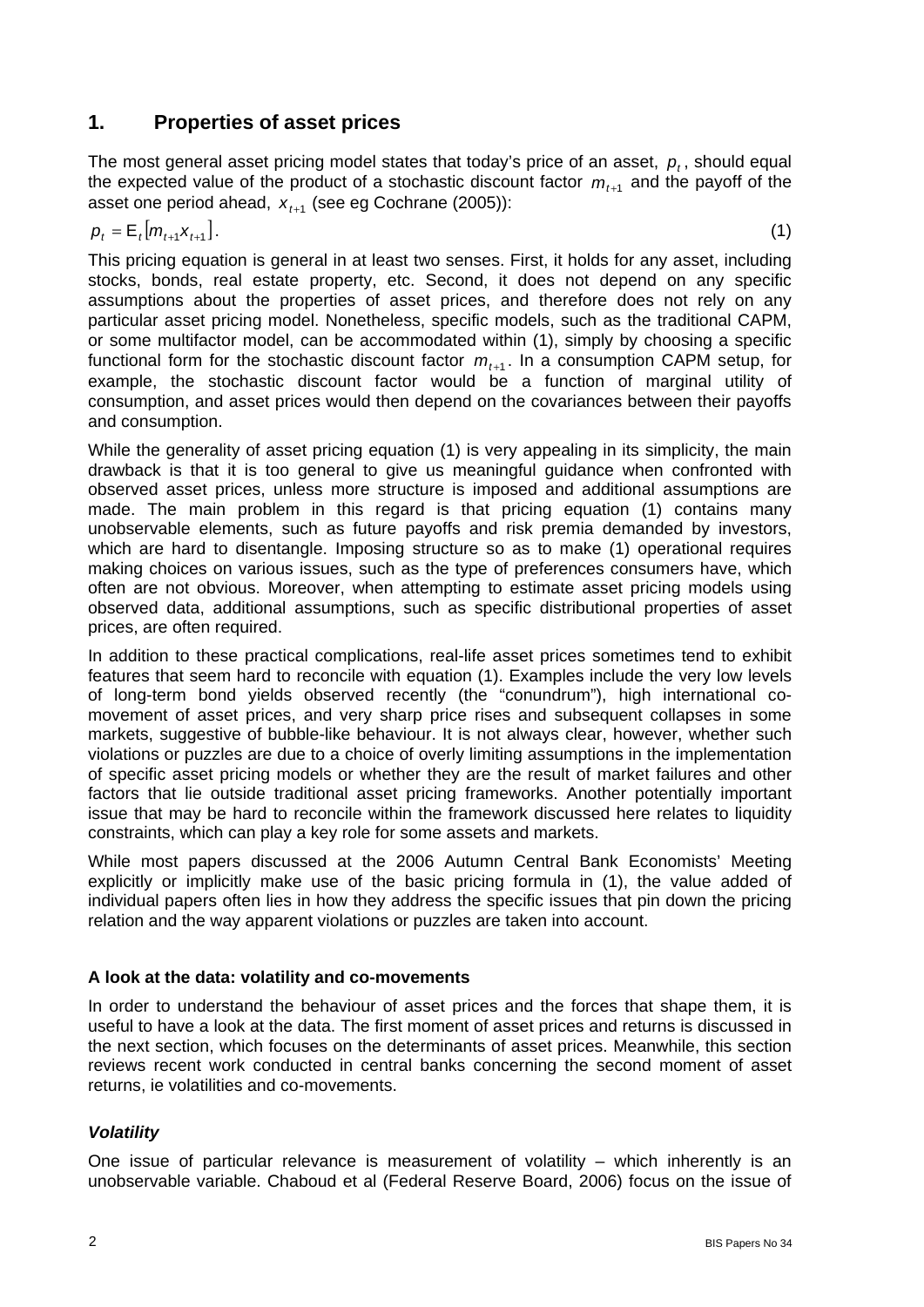measuring realised volatility as precisely as possible using intraday data, an issue also addressed by eg Andersen et al (2001, 2003). The authors argue that while, in principle, volatility estimates should become more precise the higher the sampling frequency (see Andersen et al (2001)), market microstructure effects at very high frequencies tend to create important complications. Hence, there is an optimal trade-off between higher frequency of sampling and microstructure noise that should result in the best possible estimate of realised volatility. Results reported by Chaboud et al suggest that for large, well developed, liquid markets, the optimal sampling frequency can be substantially shorter than what has been suggested in the literature. While the application in the paper is on foreign exchange returns, the analysis has general implications for other asset classes.

The properties of volatility is a topic that has received a great deal of attention in the literature; examples include Schwert (1989b); Campbell et al (2001); Gerlach et al (2006); Wei and Zhang (2006). In a Bundesbank study, Stapf and Werner (2003) study the properties of volatility on the German DAX equity index and find that volatility is significantly higher and much more persistent after 1997 than before. A decomposition of overall volatility into market- and firm-specific volatility suggests – in line with the results of Campbell et al – that the idiosyncratic component has increased more than the market component. The authors argue that this structural break cannot be attributed entirely to international factors: potential additional factors include the growing number of institutional investors and the increase in the volatility of long-term interest rates.

Taking a longer-term perspective, and looking at a broader class of assets and markets, recent joint research work of the Bank of Italy, the Bank for International Settlements, the Federal Reserve Board and the Swiss National Bank finds instead that the current level of volatility is relatively low (BIS (2006c)). A distinguishing feature documented in this study is that volatility has been low for a prolonged period simultaneously across different asset classes and markets. The paper builds three different measures of global financial market volatility: (i) the volatility of an equally weighted international bond-equity portfolio, (ii) a simple average of individual market volatility indexes, and (iii) the sum of quartile indexes of individual market volatility indexes. The paper confirms earlier findings in the literature that financial volatility is countercyclical (see eg Schwert (1989a,b) and Brandt and Kang (2004)), and concludes the recent decline in volatility is partly explained by the sustained expansion of the world economy. At the microeconomic level, the paper argues that the decline in volatility reflects the reduction of leverage and increase in profitability experienced by listed companies since 2003. Another factor which seems to have helped to keep global volatility low is monetary policy: increased gradualism in policy action, greater transparency and improved communication about policy intentions have translated into more stable money market rates.

#### *Co-movements*

The issue of international co-movements or spillovers of asset prices is an important one when considering the use of asset prices as indicators of the state of the domestic economy. Obviously, if asset prices move as a result of price movements abroad that are unrelated to domestic fundamentals, their informational content is diluted. If, instead, they move as a result of common or foreign shocks which are expected to have consequences for the domestic real economy, then this should provide policymakers with useful information. Similarly, asset prices can move because of changing risk premia, which also may depend on local or global factors. For example, as markets become more and more financially integrated, it seems likely that changes in investors' risk appetite should have an impact on asset prices globally rather than locally. There is evidence that the pattern of international comovements in asset prices has changed over the years, for example as a result of deepening financial integration (Bekaert and Harvey (1997)).

Equity markets provide a fruitful field in which to study the effects of financial integration (see eg Chen and Knez (1995); Bekaert and Harvey (1995, 1997); Stulz and Karolyi (2001);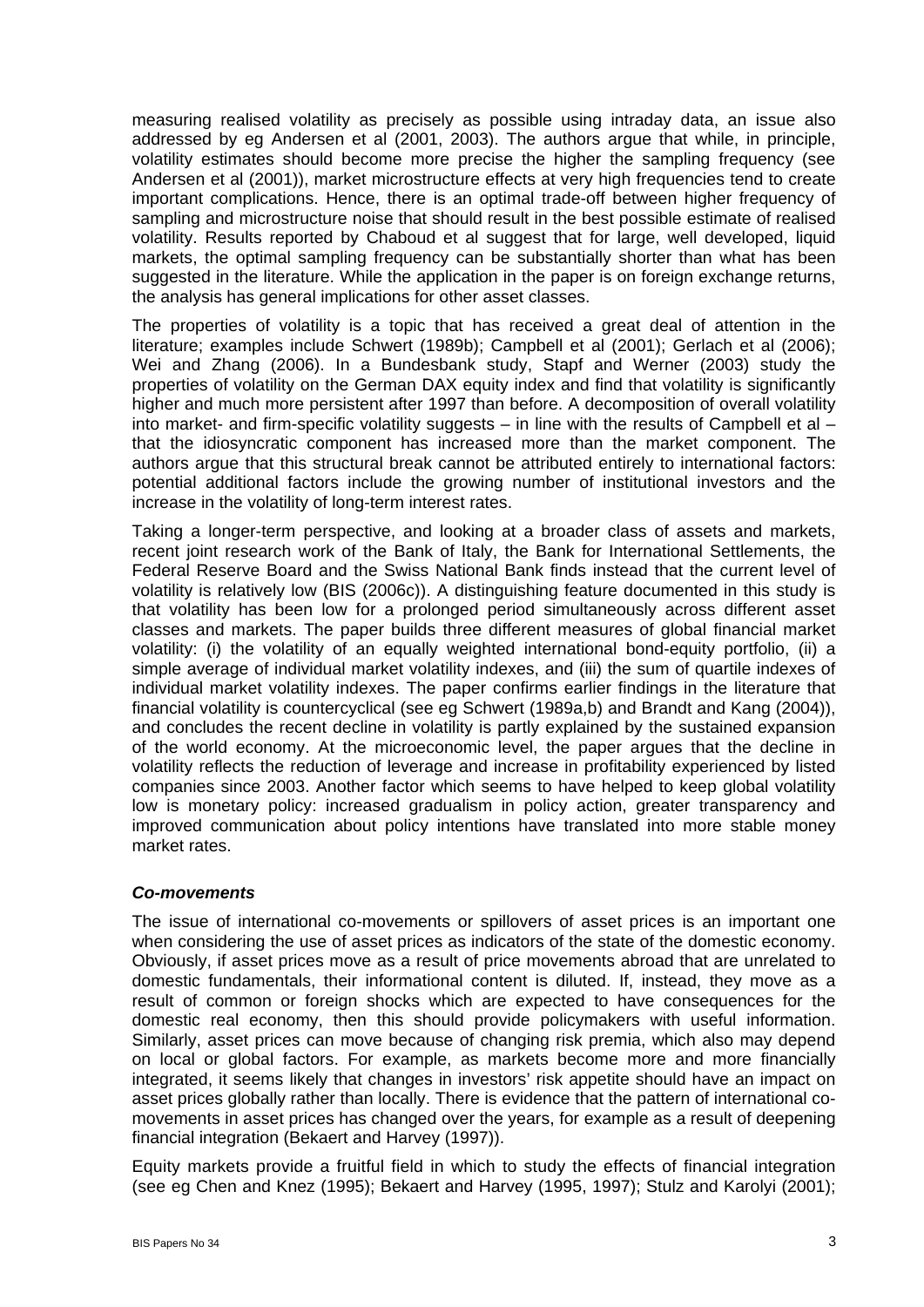Baele (2005)). Research at the Bank of France, as described by Clerc (2006), suggests that the influence of US data on European equity markets is very important; similar results have been found by eg Ehrmann et al (2005). Avouyi-Dovi and Matheron (2006), in a framework that isolates the long-term and cyclical components of productivity growth and stock returns in the United States and the euro area, find not only a correlation of stock returns and productivity in both, but also that the cyclical components of stock returns co-vary in the United States and the euro area, which they argue is a possible sign of contagion effects. Avouyi-Dovi and Neto (2004) also study interdependence between the European and US stock markets by examining the conditional correlations defined by Engle (2001), using daily data from 1993 to 2002. In phases of high volatility, the estimated correlation across markets tends to rise – a common finding in the empirical literature, which to some extent is due to a statistical link between sampling volatilities and correlations (see eg Forbes and Rigobon (2002) and Loretan and English (2000)). More recently, Idier (2006) estimates the impact of risk transmission using a multivariate GARCH model for data from 1994 to 2006. Again, the dynamics of stock prices in Europe are found to be largely influenced by US stock market developments. Though this influence seemed to weaken from 2000 to 2003, in line with what might have been expected from monetary union, the tendency for European indices to follow US markets strengthened again after that.

The contribution from the Bank of Chile (Echeverría and García (2006)) also focuses on the effects of financial market integration on the dynamics of equity returns, but with an emphasis on emerging markets. Simple measures of correlation show a high degree of comovement between equity prices in emerging and mature markets. Moreover, this kind of correlation seems to have been generally increasing over the past 15 years. This result is in line with the findings of Chuah (2004), who finds evidence suggesting that the increase in correlation is due to greater financial integration. Echeverría and García also estimate a factor model for daily emerging market equity returns, which reveals that mature stock market returns and exchange rates seem to be important determinants. When including regional emerging market equity index returns in the model, however, the importance of these two factors seem to decline. The author interprets this as an indication of common factors driving equity returns in both emerging and developed markets – possibly due to variations in risk appetite or financial conditions more generally.

In bond markets, a number of studies have documented international co-movements and spillovers, in particular showing a strong influence of the US market on other markets; see eg Sutton (2000); Ehrmann and Fratzscher (2005); Goldberg and Leonard (2003); Andersen et al (2005). Empirical work on Australian yields has also emphasised their strong relationship with US yields. Kortian and O'Regan (1996), for example, show that pronounced spillovers from US bond yields to Australian yields are common. As a result, studies that examine the response of domestic bond yields to various types of information find that it is important to condition on US yields. Campbell and Lewis (1998) document that Australian yields respond more to US news than domestic news, though shorter-term bill yields respond more to domestic news. More recently, Coppel and Connolly (2003) have confirmed that only the medium and longer end of the Australian yield curve is significantly related to US interest rates. Work done at the Bank of France by Idier et al (2006), confirming the findings of the papers mentioned above, find that euro area long-term rates are heavily influenced by US rates. They argue that this influence may have been an important factor in explaining the low level of long-term rates observed in the euro area recently.

## **2. Determinants of asset prices**

Any attempt to understand what determines asset prices essentially involves pinning down the specific form of the stochastic discount factor and of the future payoffs in pricing equation (1). In some cases, such as government bonds, the payoffs are known in advance, while in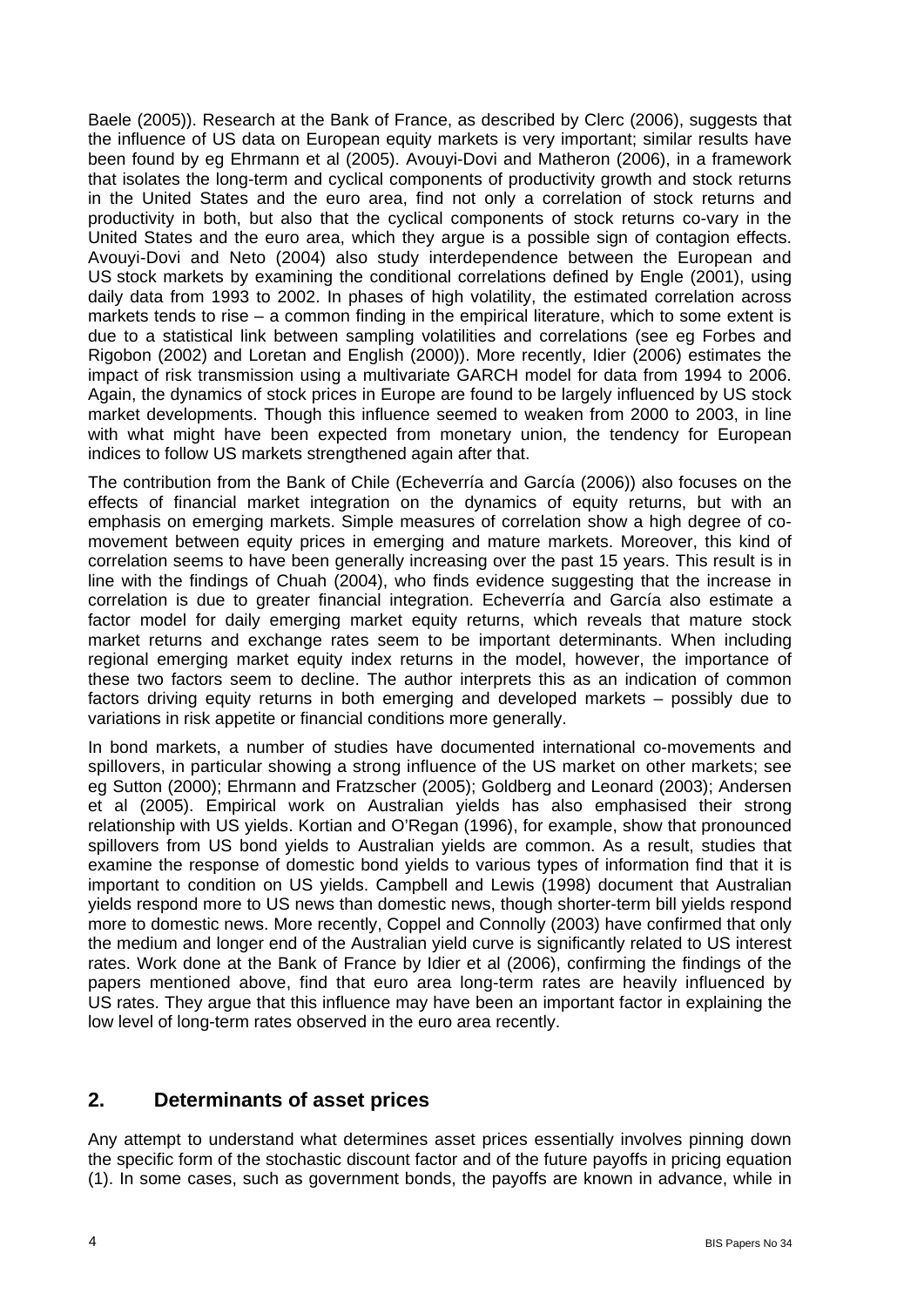<span id="page-10-0"></span>the majority of cases they are uncertain and therefore need to be modelled. The stochastic discount factor is, of course, never directly observable, and therefore has to be inferred from the data. This involves implicitly or explicitly making statements about the preferences of investors and taking a stand on the relevant state variables that determine them.

#### **The pricing of fixed income instruments**

Research on the term structure of interest rates has made significant advances in recent years by developing models that are very flexible in terms of specification of the stochastic discount factor and the underlying state variables. Dynamic no-arbitrage models, such as the affine class of models<sup>[2](#page-10-1)</sup> proposed by Duffie and Kan (1996) and generalised by Dai and Singleton (2000), have been quite successful in modelling the dynamics and interrelations of bond yields across the term structure. Developments in the way risk premia are modelled have resulted in specifications where term premia are capable of resolving the "expectations puzzle" of Campbell and Shiller (1987), ie the empirical observation that long-term yields are not unbiased estimators of average future interest rates (Duffee (2002); Dai and Singleton (2002)). All of these models have relied on unobservable "latent" factors as the underlying forces driving bond yields. While this approach results in highly flexible models, it does not provide a straightforward way to interpret movements in bond yields and term premia in terms of macroeconomic fundamentals, which central banks often have an interest in doing. In the past few years, improvements have been made on this front, and a number of papers that combine macroeconomic information and modelling with finance-based no-arbitrage pricing of bonds have appeared, sparked by the work of Ang and Piazzesi (2003). Recent work linking the dynamics of macro factors with the term structure within a no-arbitrage setup include Rudebusch and Wu (2004), Dewachter and Lyrio (2006) and Hördahl et al (2006).

Several papers presented at the meeting describe how central banks develop and use different kinds of no-arbitrage term structure models to try to understand the movements of bond yields. Orphanides (Federal Reserve Board, 2006) reviews the progress that has been made over the past several years in exploring the term structure and its relation to the macroeconomy. The analysis includes an examination of the behaviour of estimates of term premia in the United States obtained from dynamic term structure models, as well as comparisons with survey data. In particular, survey data seem useful in providing a substantial amount of information on actual interest rate expectations, which can be used to disentangle term premia from expectations components in term structure data. An examination of the dispersion of survey expectations for interest rates and inflation shows that estimates of term premia are highly correlated with such measures of dispersion. This result seems to go some way in explaining the observed recent decline in estimated term premia in the United States.

Pericoli and Taboga (2006) at the Bank of Italy pursue term structure modelling along the lines of Ang and Piazzesi (2003), making use of both observable and unobservable state variables. Applying this methodology to German government bond data for the past three decades, the study finds that estimated risk premia display considerable variability over time, are countercyclical, but have no significant relation to inflation. These results confirm the findings of Hördahl et al (2006), who also examine German term structure dynamics, but within a structural macrofinance model that does not require relying on latent state variables. The Bundesbank (2006) has estimated the determinants of the term structure of German interest rates, pre-EMU, in a macrofinance model that combines arbitrage-free models and

1

<span id="page-10-1"></span><sup>2</sup> In affine term structure models, zero coupon bond prices are exponential-affine functions (exponential of an affine – ie linear plus a constant – function) of a set of factors or state variables, and yields are affine functions of the factors.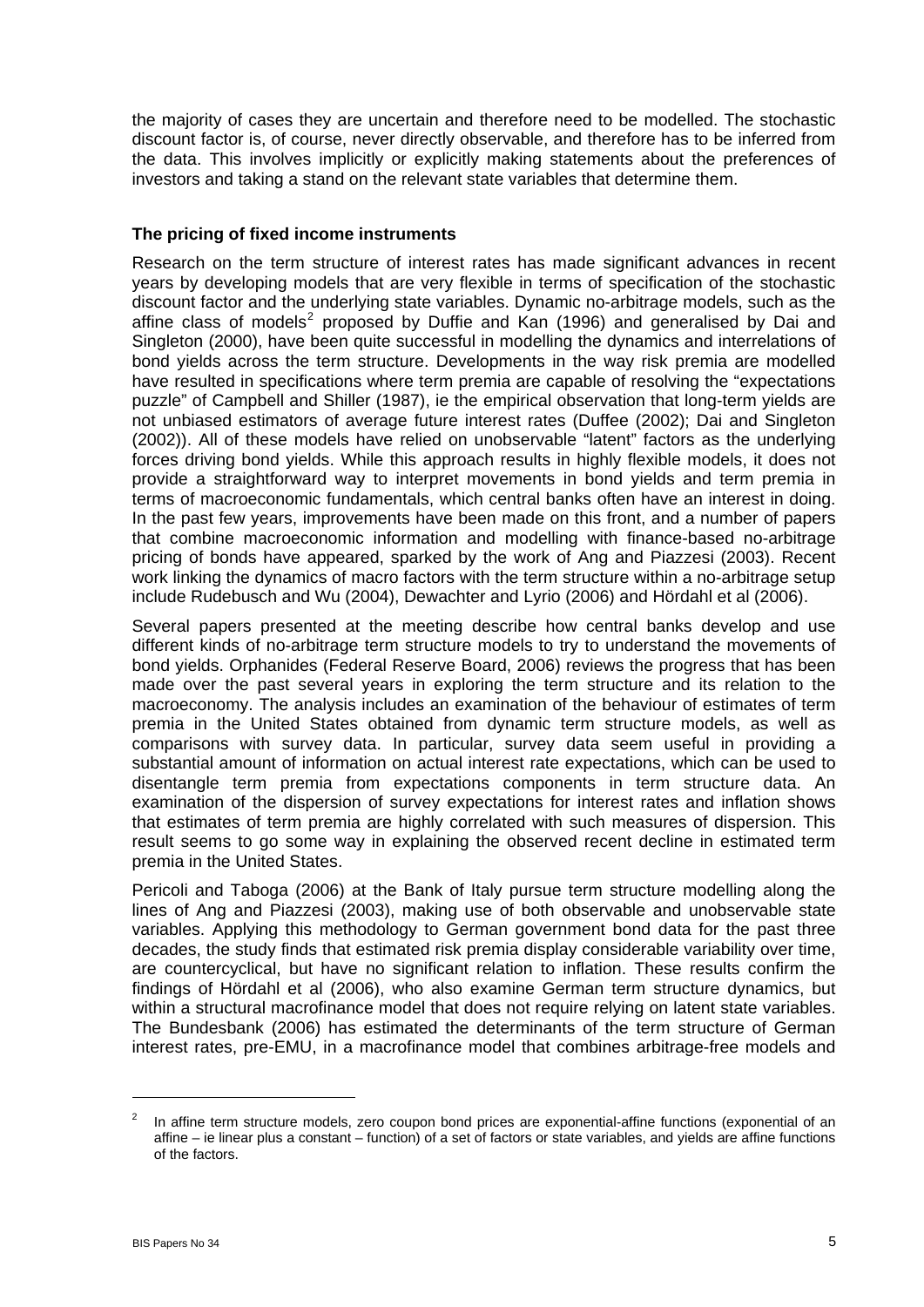monetary macroeconomics. The results show that the explanatory power of inflation and economic activity for interest rate movements tends to decrease with time to maturity. Observable macroeconomic factors seem to do best in capturing persistent fluctuations of short-term interest rates. Other Bundesbank research papers employing the affine macrofinance framework include Fendel (2004) and Lemke and Stapf (2006). The latter study emphasises the development of estimated risk premia, which turn out to exhibit considerable time variation both before and after the launch of the euro. Lemke and Archontajkis (2006) ask whether there are nonlinearities in the dynamics of short-term interest rates. In comparison with a standard linear model, the paper finds empirical evidence in favour of a threshold model. Based on the threshold process of the short rate, arbitragefree bond yields are derived. The estimates imply that the sensitivity of long-term yields to changes in the short rate declines with the level of the short rate.

Kremer and Rostagno (ECB, 2006) try to identify forces contributing to the recently observed very low bond yields in the euro area. The authors examine the term spread – ie the difference between the yields on long- and short-term bonds – within a DSGE model à la Christiano et al (2006). They also introduce an exogenous process that they label a "term premium shock", which is a residual that explains movements in the term spread unrelated to the macroeconomic fundamentals in the model. It turns out that the fundamental factors in the model are unable to account for the recent decline in the term spread, which instead is captured by the exogenous "term premium shock". However, because this shock is exogenous, the model cannot identify fundamental forces behind the fall in premia. Estimates from an affine two-factor term structure model point to a sharp reduction in estimated term premia in the recent past, suggesting that a reduction in the required compensation for risk may account for part of the low level of bond yields. However, because this model is based on unobservable latent factors, it is silent about the fundamental determinants of declining premia. Simple regressions of estimated term premia on measures of macroeconomic and financial volatility point to statistical significance of these variables, but also show that they are unable to account for the recent downward trend in premia. Nonetheless, the authors do find some similarities between movements in the exogenous "term premium shock" and measures of liquidity (broad monetary aggregates), suggesting that excess liquidity might be part of the story.

Westaway (2006) also examines the underlying causes of the recent bond yield conundrum by studying the behaviour of rate expectations and term premia derived from term structure data. One conclusion is, again, that the risk premium plays an important role. However, because estimated premia often represent the residual component which reconciles asset price changes with movements in observed fundamentals, some caution is warranted in the interpretation of such results. Specifically, he argues that it is important to examine movements in estimated risk premia to judge whether they are consistent with a "reasonable" evolution of premia, given economic theory. In this context, Westaway discusses ongoing research at the Bank of England that uses a DSGE model of a closed production economy to examine how risk premia are determined by the interaction of shocks in the economy, preferences of agents and structural characteristics of the economy. The results so far show that a decline in the volatility of underlying shocks would be consistent with lower output volatility and lower term premia. However, the model does not deliver an overall fall in real yields, and is therefore unable to account for the conundrum.

Apart from fundamental macro factors, bond yields can be influenced by institutional aspects, such as special "demand factors", eg by pension funds and central banks, or more general liquidity considerations. Recent research at the Bundesbank, surveyed by Lemke and Worms (2006), has focused on the role played by demand factors in explaining the low level of interest rates in the United States and the euro area, given the outlook on real activity and inflation. Schich and Weth (2006) provide a measure of the potential excess demand from institutions such as pension funds for high-quality fixed income instruments, based on estimations of cash flow requirements in the distant future. Estimates of scarcity are highest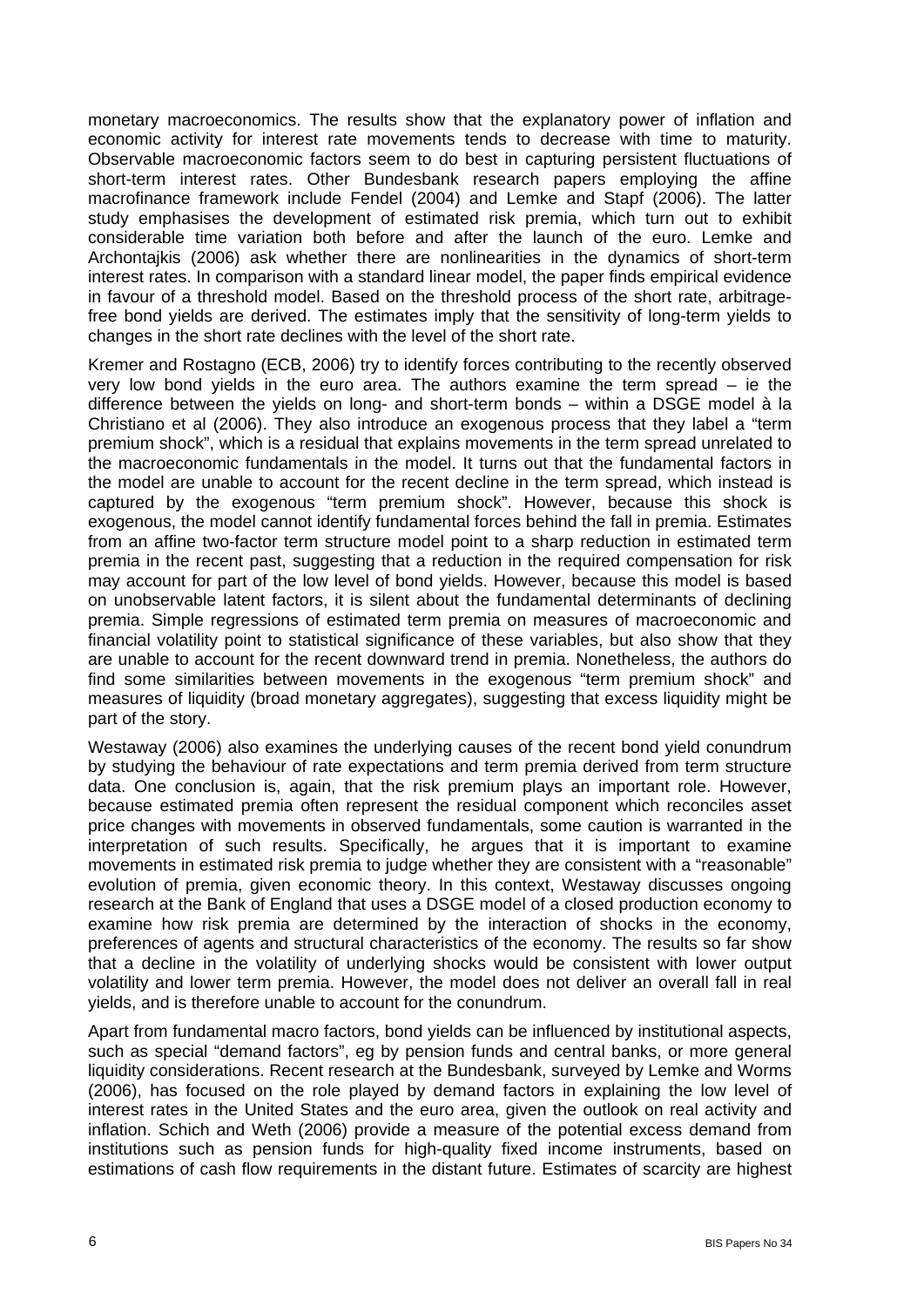at the very long end of the yield curve, beyond the 10-year segment, and the results suggest that bond prices are affected when reallocations take place to dissolve "pent-up" institutional demand for long-term bonds. Because such factors cannot easily be captured within a traditional asset pricing framework, such as in (1), it may be important to take them into account separately. Idier et al (2006) at the Bank of France find that several factors such as global liquidity, as measured by the gap between monetary growth and nominal GDP growth, net foreign demand of US long-term bonds and financial market uncertainties as measured by equity prices, have significantly impacted US long-term rates. Their results suggest that net demand for US government bonds was most significant in 2004, while at the beginning of 2005 there is evidence of a greater contribution from excess liquidity.

An additional factor that may affect government bond yields is credit risk. Lemke and Worms (2006) discuss research conducted at the Bundesbank that considers the effects of fiscal policy on long-term yields in Germany and France. Heppke-Falk and Hüfner (2004) find that, during the EMU period, spreads between high-quality private debt and government bond yields for these two countries depend negatively on expected budget deficits. However, the estimated effect is small: a 1 percentage point increase in the budget deficit ratio reduces the swap spread by only 3 to 8 basis points. Other research by Bernoth and Wolff (2006), which compares long-term bond yields of different countries, shows that creative fiscal accounting increases bond spreads and that the risk premium increases with the uncertainty faced by financial markets about the true extent of creative accounting. A current project by Hallerberg and Wolff (2006) finds that countries with "better" institutions are associated with lower sovereign risk premia, and that the impact of budget deficits on risk premia is lower in such countries. Related to this area of research is the issue of the low emerging market credit spreads seen recently. Comparisons of such spreads with credit ratings suggest that both increasing appetite for risk among investors and improving fundamentals may have contributed to the reduction in emerging market spreads (see BIS (2006b)).

Credit risk is also discussed in the Bank of Italy contribution, which highlights research on the determinants of corporate credit instruments. Guazzarotti (2004) investigates the determinants of changes in credit spreads of non-financial European corporate bonds during 1999–2003. Regressing monthly changes in spreads on factors that economic theory indicates as being relevant in determining both default and non-default risk, he finds that default risk factors account for less than 20% of the total variation in credit spreads, and that liquidity and aggregate market risk factors explain only an additional 10%. Paralleling the result of Collin-Dufresne et al (2001) for US bonds, he finds that a large part of the variation in spreads remains unexplained (ie the "credit spread puzzle"; see also Amato and Remolona (2003)). Another paper by Di Cesare and Guazzarotti (2005) looks at the determinants of CDS spreads and finds that as much as 60% of spread changes remain unexplained. This paper also documents that the relation between credit risk premia and fundamentals tends to be non-linear.

Recent research at the BIS has tried to shed further light on the issue of credit spread determinants, as well as on the question whether the market measures credit risk well. On the latter issue, Tarashev (2005) evaluates the performance of structural credit risk models (eg Merton (1974)), and finds that structural credit risk models predict default rates well on average. Specifically, model-implied default probabilities explain about 25% of the variability in default rates over time, but an additional 25–50% is explained by observable macroeconomic factors. With respect to determinants of credit spreads, Amato and Luisi (2005) include observable macroeconomic factors as potential determinants and find that these do contribute to explaining the dynamics of the term structure of credit spreads as well as the intertemporal evolution of risk premia on corporate bonds. The paper also estimates the price of non-diversifiable default risk and finds that this price is countercyclical, quite volatile and larger for higher-rated debt. At the micro level, Packer and Zhu (2005) document that contractual terms related to the definition of trigger events and deliverable obligations –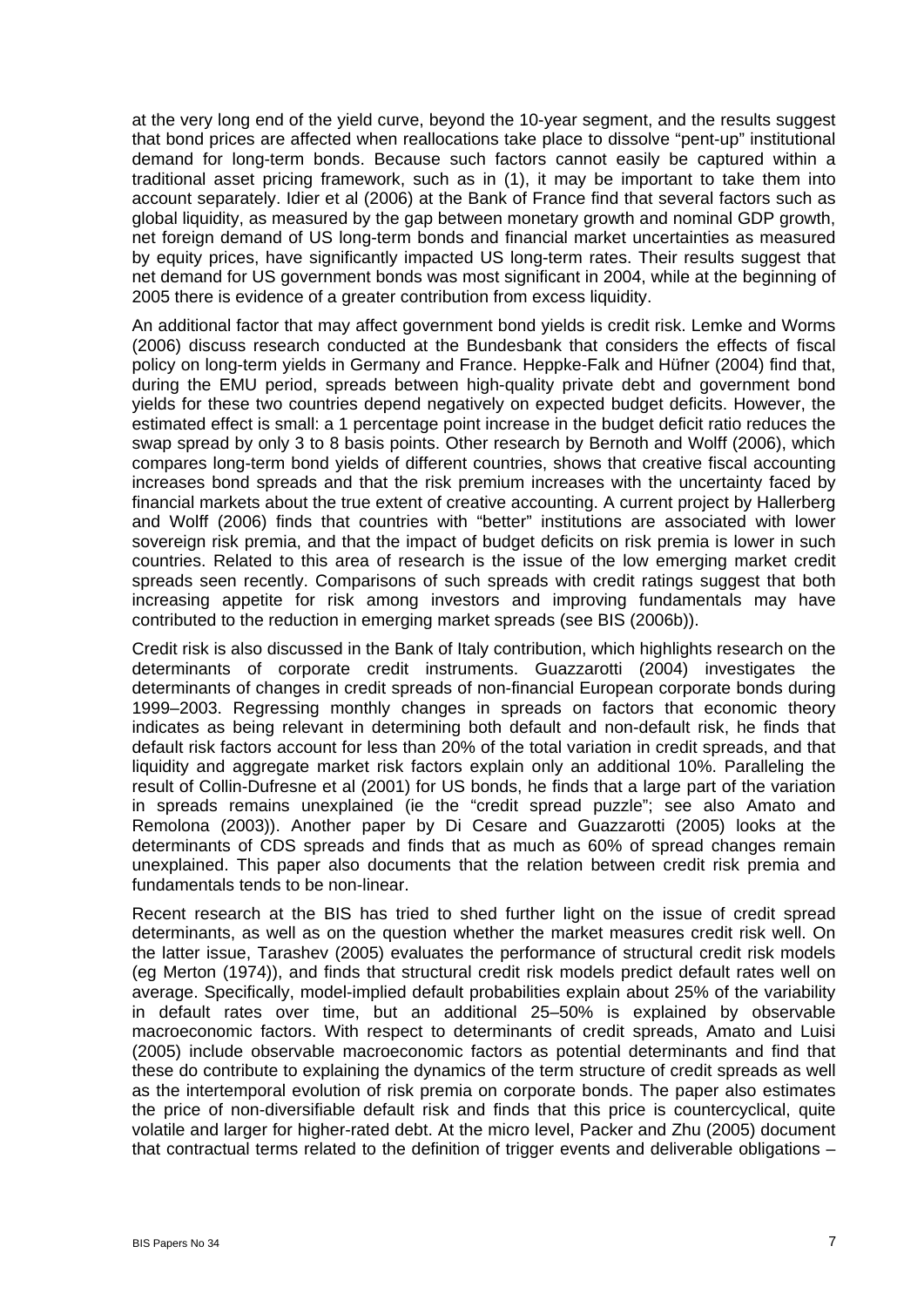<span id="page-13-0"></span>which can have significant implications for both markets and regulatory practice – are priced into CDS spreads.

While Amato and Luisi (2005) find that observable fundamentals contribute to explaining credit spreads, a substantial part is nevertheless still explained by latent factors. In an attempt to avoid relying on latent factors, Zhang et al (2005) add stochastic volatility and jumps in the value of assets to Merton's structural model of credit risk in order to explain CDS spreads. They find that volatility and jump risk explain 54% of the variability in CDS spreads, and that observable borrower-specific and macro factors raise the explanatory power to 77%. Hence their results go some way in accounting for the credit spread puzzle. Amato and Remolona (2005) offer a complementary rationalisation of this puzzle. The paper argues that, contrary to traditional assumptions, idiosyncratic default risk cannot be diversified away in real-world portfolios of corporate bonds and that it therefore is priced. They propose a VaR-based measure of idiosyncratic risk, which seems to largely explain credit risk premia.

Another important issue is the pricing of portfolio credit risk, in which asset return correlations need to be taken into account. In a recent paper, Tarashev and Zhu (2006) attempt to dissect the pricing of portfolio credit risk by examining spreads on CDO tranches with single-name CDS spreads. The authors estimate probabilities of default, specific to each constituent entity and correlation of the constituent entities' asset returns, which are then fed into a standard model of CDO tranche spreads. The resulting synthetic prices compare poorly to observable prices, which is attributed to the ad hoc distributional assumption made in standard models. In fact, by introducing a negatively skewed common factor that determines borrowers' asset returns, the discrepancy disappears. This corresponds to assuming that market participants highly value insurance against states in which a large number of entities default. While such a premium can explain the level of portfolio credit risk prices, it is unable to account for their variability over time, which instead is almost fully explained by default probabilities.

#### **Equity prices – determinants and fair value**

As in the case of term structure research, the issue of links between equity returns and macroeconomic fundamentals and monetary policy has received considerable attention in analytical work at central banks. Panetta (2001) at the Bank of Italy undertakes a thorough investigation of the relation between stock returns and a very wide range of macroeconomic variables in Italy over the period 1978–1994, and finds that the relation between stock returns and macroeconomic factors is highly unstable for both individual securities and portfolios. Other research at the Bank of Italy focuses more the role of monetary policy shocks in moving stock markets. Locarno and Massa (2005) account for the negative relation of stock returns and expected inflation as due to markets responding to changes in inflation outcomes that change the outlook for a uncertain monetary policy. Neri (2004) evaluates the effects of monetary policy shocks on stock market indices in the G7 countries and Spain, using structural VARs, whereby a model is estimated for each country. He finds a negative effect in all countries of changes in short-term rates on stock market indices, though the effect tends to be small and short-lived.

Lee et al (2006) model the quarterly stock returns from 1990–2006 of companies in the Singaporean SESALL share index as a function of macroeconomic variables in a singleequation error correction model. Fundamentals such as GDP growth and exchange rate appreciation are statistically significant. In addition, the authors find that short-term interest rate changes do have an impact on fluctuations in returns. Further, the sign for money supply is strongly positive, implying a significant relationship between liquidity conditions and stock prices, at least in the case of Singapore.

Estimation of the impact of macroeconomic developments on financial markets on a high frequency basis often suffers from the fact that macroeconomic data the researcher has are often not those that were available to markets at the time. Empirical studies typically use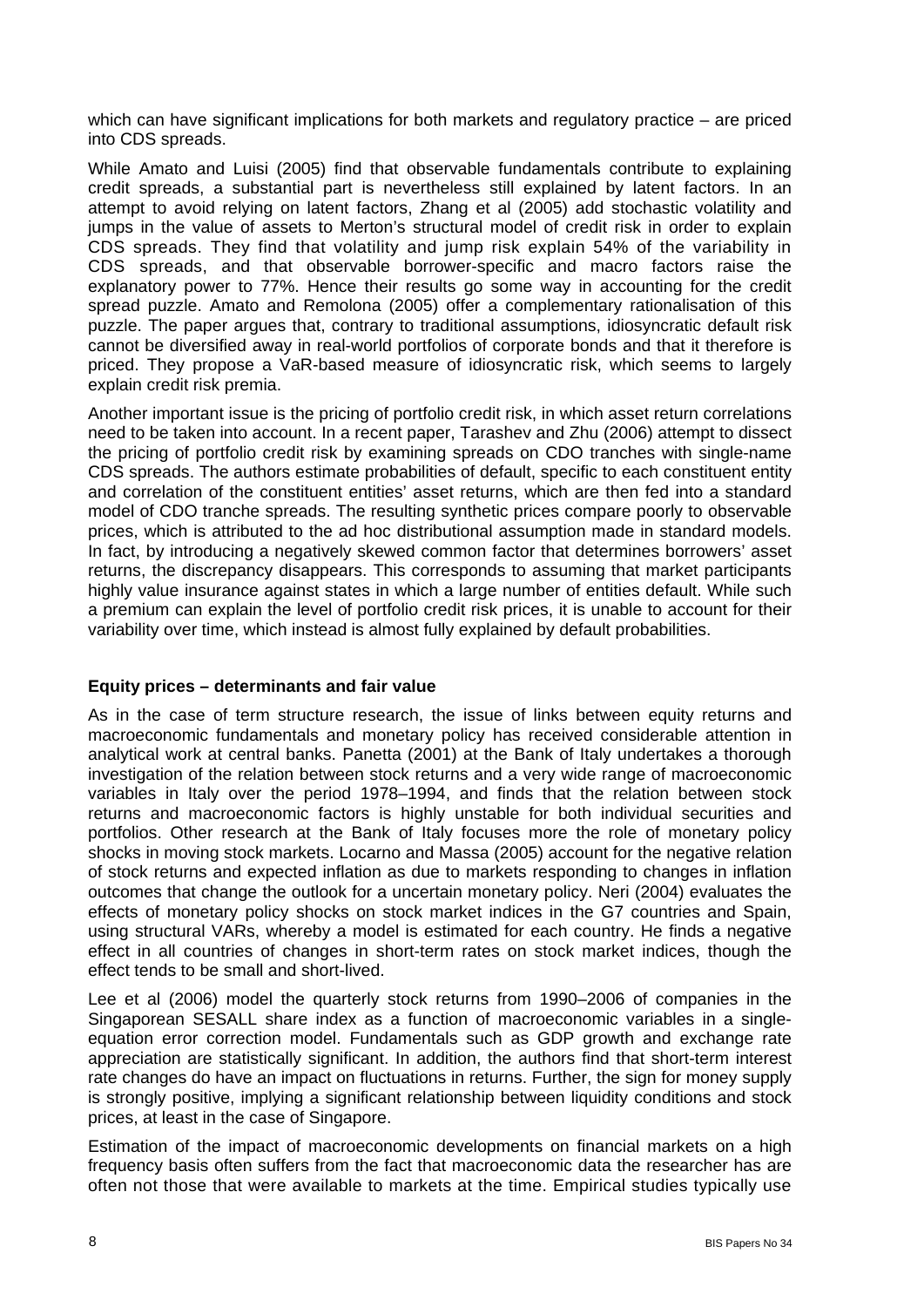<span id="page-14-0"></span>ex post data, but Döpke et al (2006a,b) at the Deutsche Bundesbank are able to use the recently compiled Bundesbank real-time macroeconomic data set. The authors find that predictions of stock returns and volatility based on real-time macroeconomic data do not differ much from hypothetical predictions based on final revised data.

In contrast to government bonds, the future payoffs of equities are not known today. This presents researchers with an additional layer of uncertainty that has to be addressed in order to understand the pricing of equities. This aspect becomes particularly relevant when trying to ascertain whether or not equity markets are fairly valued – an active area of investigation at central banks especially since the possibility of "irrational exuberance" in asset markets was aired by then Federal Reserve Chairman Greenspan (1996).

One way of getting at the valuation question is through the estimation of equity risk premia and comparison of these premia with historical averages. At the Bank of Italy, equity risk premia are regularly calculated through a three-stage dividend discount model, whereby expected earnings are proxied by earnings forecasts and long-term GDP forecasts, and expected inflation taken from Consensus Economics.<sup>[3](#page-14-1)</sup> The Bundesbank also uses a threestage dividend discount model that decomposes price developments into four determinants: earnings expectations, current dividends, real interest rates and implied risk premia (Bundesbank (2003)). According to Bank of Italy calculations for the euro area, the level of risk premia was significantly higher in 2005 than its average since the early 1990s, suggesting the equity market valuations, at least at the time of the study, were not particularly overstretched (Bank of Italy (2005)).

A related issue is the estimation of investors' risk aversion, by utilising methods to disentangle investors' reluctance to take risk ("risk aversion") from the quantity of risk embedded in financial assets ("riskiness"). Pericoli and Sbracia (2006) at the Bank of Italy investigate the theoretical underpinnings of the "Risk Appetite Index" proposed by Kumar and Persaud at the IMF (2001), which is defined as the rank correlation between expected excess returns and the riskiness of a cross section of assets (see also Tsatsaronis (2000)). The authors suggest that this measure distinguishes between risk and risk aversion only under very restrictive assumptions, and that the measure is very similar to an alternative measure of risk aversion derived from CAPM – results similar to those found by Misina (2003). Grande and Pericoli (2004) at the Bank of Italy estimate an stock option-based indicator of risk aversion, following the methodology laid out by Tarashev et al (2003), which compares the probability distribution of the index implied in option prices with the distribution inferred from historical values of the index. Estimating the index for Germany, Italy and the United States, they find a considerable degree of variation of risk aversion through time and a distinct co-movement of the indicators across countries.

#### **Real estate**

Like other assets, property price movements are determined by changes in expected cash flows generated by the asset subject to a stochastic discount factor. However, there are a number of features that distinguish property from other assets. For one, property is a highly heterogeneous good, distinguished markedly by idiosyncratic local factors. Real estate markets are also relatively illiquid, with most owners holding on to assets for long periods of time for residential purposes. And purchasers of property tend to be exceptionally reliant on external debt finance, while real estate is usually used as collateral in such financing

1

<span id="page-14-1"></span><sup>3</sup> The methodology essentially follows Panigirtzoglou and Scammell (2002). The three-stage dividend discount model assumes that projected profit growth initially evolves according to market forecasts, but subsequently converges to a long-run level, which in turn is determined by the long-term real interest rate and a risk premium.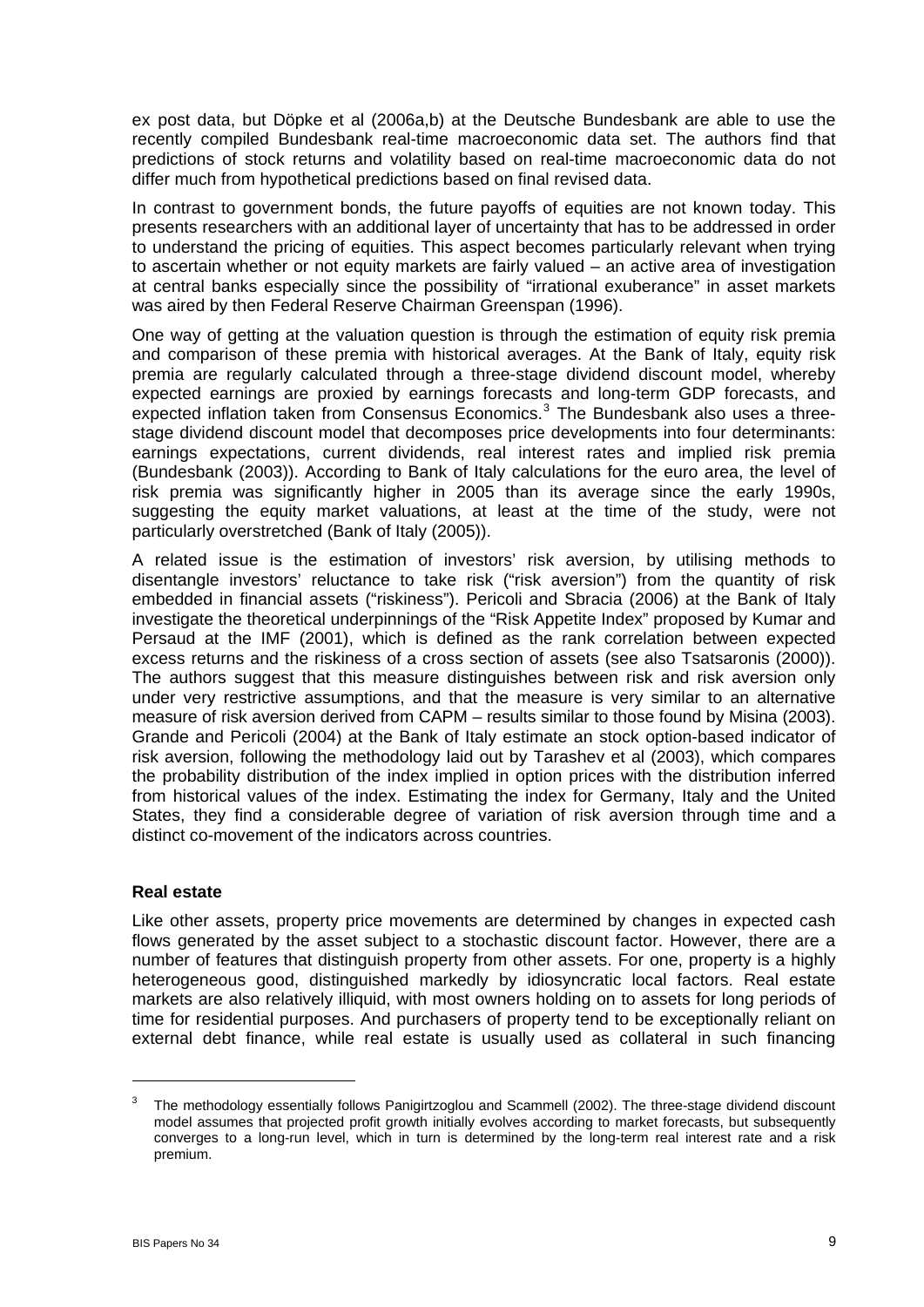<span id="page-15-0"></span>arrangements. In addition, housing directly delivers a stream of consumption services that are more difficult to value than in the case of most other assets.

The past couple of decades have seen price booms in real estate markets in a number of countries, as well as collapses in some cases. A number of the papers presented at the Autumn Meeting discuss research on the determinants of housing and property prices. Many contributions also consider the related issue of estimating equilibrium real estate prices in order to identify possible misalignments.

#### *Measurement issues and geographic considerations*

One of the most notable by-products of the lack of liquidity and heterogeneous nature of housing markets is that the measurement of housing prices is often highly problematic. Because of the lack of liquidity, only a limited sample of properties might be available to calculate the relevant price index in any month or quarter. Further, the characteristics of the properties that are sold may change markedly between measurement periods. Thus, the policymaker interested in abstracting from these effects to arrive at a "pure" price change must construct quality-controlled indices. These and other methodological issues in the construction of property price indices have been recently addressed in a volume resulting from a conference on real estate indicators and financial stability organised by the BIS and IMF (BIS (2005)).

 One way to adjust for changes in quality is through the calculation of hedonic indices, whereby observed prices are estimated to be a function of quality characteristics, which in turn allows the construction of quality-controlled indices. Hoffmann and Lorenz (2006) of the Bundesbank describe in detail the latest developments of estimation of hedonic property price indices in Germany. Earlier, Kurz and Hoffmann (2004) had estimated hedonic functions for German rents and owner-equivalent rents, and concluded that the true rate of price increase is significantly understated in the official German CPI housing subindex.

 While hedonic price indices for real estate can improve markedly upon traditionally calculated ones, they tend to be very resource-intensive in terms of data collection and computation. An open question in the literature is the extent to which the results of hedonic price indices for real estate can be replicated using less data-intensive approaches. A common alternative is to use a repeat-sales index. Hansen (2006) of the Reserve Bank of Australia (RBA) constructs repeat-sales indices for three major Australian cities and finds that they produce less volatile measures than regular median price measures. Alternatively, Prasad and Richards (2006) construct a house price index by grouping suburbs according to their long-run price levels and taking the average of the median of these groups. This latter measure generally replicates movements in hedonic and repeat-sales indices, which supports the empirical method.

Given the local nature of real estate markets, it comes as little surprise that geographic considerations can be a critical determinant of real estate prices. Major cities seem to benefit disproportionately from housing price run-ups, resulting in greater disparities of wealth between the largest cities and outlying regions. For instance, Égert and Mihaljek (2006) document concentration of real estate price appreciation in the capital cities of central and eastern Europe, which are now close to EU 15 levels. Real estate price movements in the capitals also seem to lead prices movements elsewhere. Other conference contributions also document disproportionate gains in capital cities during the latest episodes of rapid property price appreciation, as well as (in some cases) a more marked sensitivity in capital regions to feedback mechanisms such as higher stock prices (Bu (2006), Jung (2006), Kamada (2006)). Another geographic consideration of importance to control for in empirical estimates of the determinants of property prices is spatial correlation, ie the fact that even after controlling for fundamentals, land prices in different regions can be correlated with each other simply because of adjacent location (Kamada (2006)).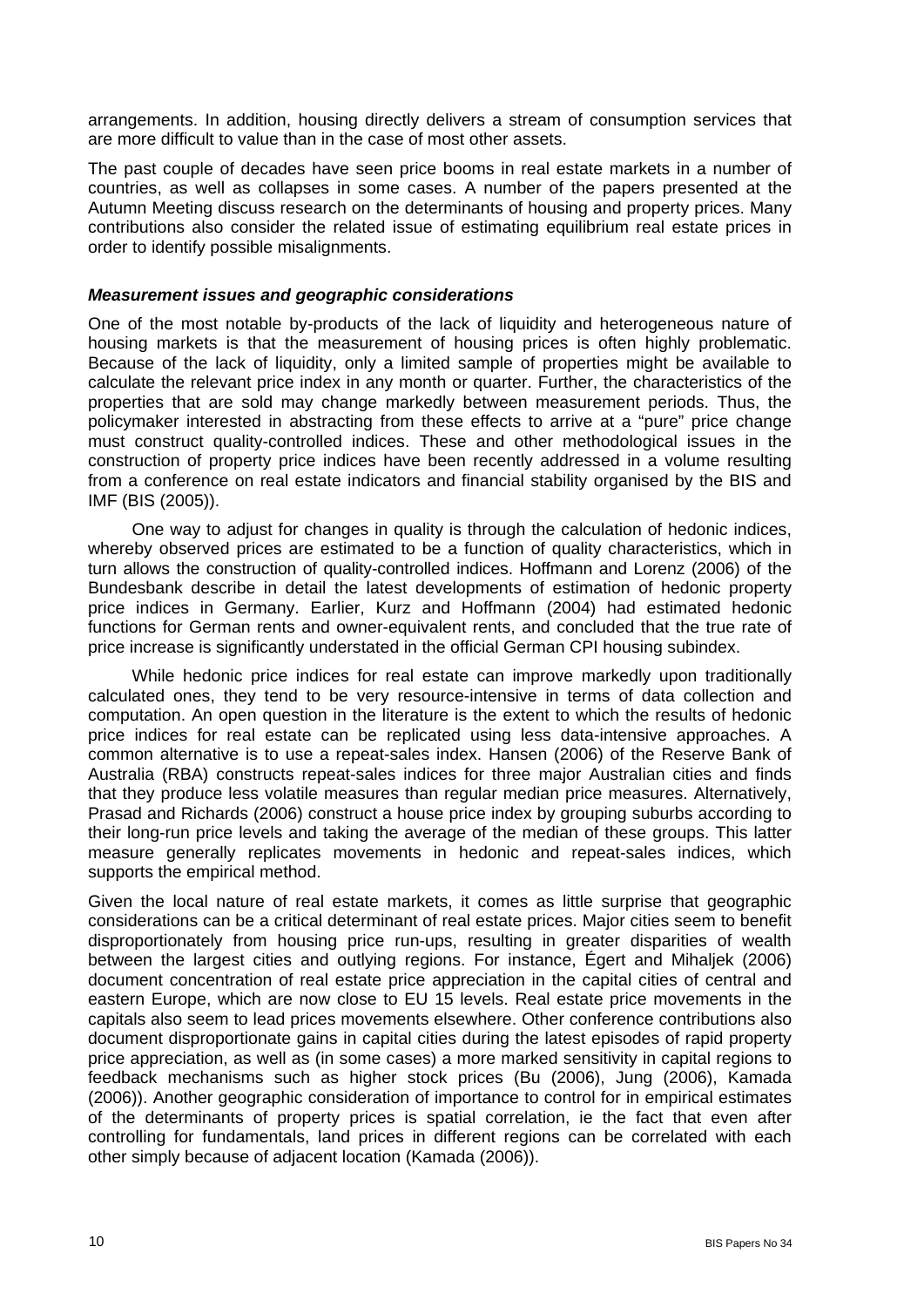<span id="page-16-0"></span>Globalisation of international capital appears to have been an important stimulus to housing price appreciation in a number of countries. The contribution from Bu (People's Bank of China, 2006) documents that housing price appreciation has been greatest in those areas where foreign capital has entered China's real estate market. In the past few years, around 5% of total property sales in China were accounted for by foreign capital, but in Shanghai the proportion reached close to 25% in the latter part of 2004.

Measuring the importance of factors underlying property price appreciation can be further complicated when the price observations from some periods do not represent market clearing prices. For example, much of the rapid house price appreciation in the countries of central and eastern Europe was an adjustment from overly low levels earlier, due to the distortion of relative prices inherited from the planned economy regimes (Égert and Mihaljek (2006)).

#### *The role of credit*

As with other asset prices, rising property prices in many countries have been encouraged by low and falling real interest rates. Lower interest rates can operate to loosen credit constraints: Ellis (2005) at the RBA finds that the reduction in the interest rate burden for households was very important for the rapid rise in property prices in Australia in the late 1990s and early 2000s, when the ratio of housing prices to household disposable income doubled. The contribution from Coleman (Reserve Bank of New Zealand, 2006) develops an overlapping generations model of the housing market in New Zealand, where low interest rates also contributed greatly to the amounts that a typical borrower can borrow. Interestingly, the estimated model finds that the relaxation of mortgage credit constraints does not account for the large increase in housing prices in New Zealand, since older unconstrained households easily offset changes in demand from (younger) constrained households. Rather, the price of rental property has been highly sensitive to the decline in real interest rates. In this case, the transmission from lower real interest rates to higher housing prices appears to have been more through the lower discount rate applied to expected cash flows than through the relaxation of liquidity or cash flow constraints.

Other central bank research has been supportive of an independent role for credit in property price determination, given the importance of external finance and credit constraints in many markets. Using an error correction model, the Bank of Korea's Jung (2006) finds Korean housing prices to be significantly influenced by private credit growth as well as GDP, with private sector lending actually being the most significant variable in an economic sense. In addition, the wide use of real estate as collateral suggests a possible feedback from real estate valuations to mortgage credit availability. The linkage between property prices and bank credit has been recently confirmed in a wide variety of empirical studies based on VAR analysis (Hofmann (2001), Davis and Zhu (2004), Zhu (2003)).

Some of the research described in the meeting contributions documents the significance of credit by controlling separately for interest rates in empirical estimation procedures. In a crosssectional analysis of land prices in different Japanese prefectures, Kamada (2006) finds bank lending to have a significance apart from lending rates, one which has continued after the end of the bubble era. Lecat and Mesonnier (2005) from the Bank of France use dynamic panel data techniques along the lines of Arellano and Bond (1991) to investigate housing price developments in 18 countries. They find that three financial variables – the short-term rate, the term spread and real credit growth – are highly significant. The paper thus suggests that over the past six years, with varying consequences across countries, monetary policy easing associated with completion of the disinflation process has increased housing prices.

Research has shown that the importance of credit conditions on real estate prices can vary widely across countries. The Égert and Mihaljek study (2006) uses the panel dynamic OLS (DOLS) estimator – separating central and eastern European (CEE) countries from panels of other European economies – and documents that private credit growth is more important in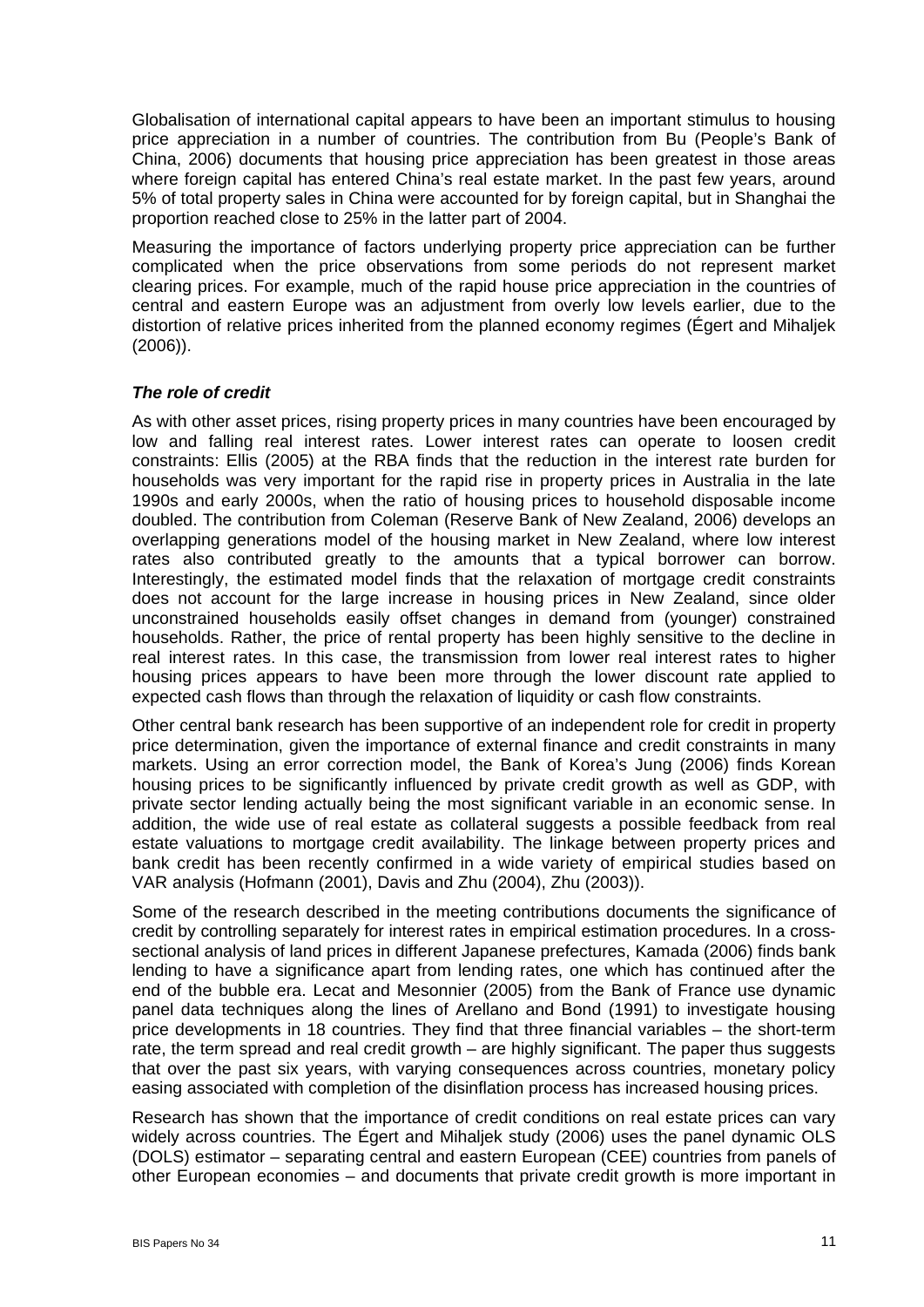<span id="page-17-0"></span>driving real estate prices in the CEE economies. Tsatsaronis and Zhu (2004) show that for a group of countries in which mortgage equity extraction is never used, and banks' lending practices – as measured by low loan-to-value ratios and the use of historical property valuations – are relatively conservative, the link between bank credit and housing prices is relatively weak, whereas in a group where equity extraction is common and banks' lending practices are more aggressive, the impact of bank lending on real estate valuation is much greater.

Systems moving towards more deregulated housing finance markets often show an increased sensitivity of housing prices to credit conditions. Many countries now exhibit more flexible mortgage financing terms, an increased availability of home equity, high loan-to-value and interest-only loans. In Australia, the increased availability of credit due to financial innovation probably put upward pressure on property prices (RBA (2003b, 2005)). In France, where financial deregulation in the mortgage market also contributed significantly to reducing borrowing constraints on households, property price increases have been accompanied by a marked increase in household indebtedness. New measures which modernised the mortgage market have probably increased household vulnerabilities to income and asset price fluctuations as well (Messonier (2004)).

Some studies look at real estate prices jointly with equity prices to examine the question of whether credit growth – and other variables reflecting liquidity conditions – results in asset price "booms". Examples of this line of research include Detken and Smets (2004), Borio and McGuire (2004) and the conference contribution of Bruggeman (National Bank of Belgium, 2006). Bruggeman defines excess liquidity in terms of cumulative deviations from trend of growth in money-to-GDP exceeding a specific threshold level. Using this identification scheme, the author finds that, in her data set of 18 industrialised countries since 1970, around one third of the periods of sustained excess liquidity have been followed by an asset price boom. Logit model estimations indicate that an asset price boom is more likely to materialise when the driving factors behind the build-up of liquidity include low interest rates, when credit growth is also strong and when asset price inflation is already well advanced. By contrast, using French data, researchers from the Bank of France (Gouteron and Szpiro (2005)) test for Granger causality in a VAR framework and find no clear signs of causality going from excess liquidity measures (such as the deviation from their long-term trends of money supply over nominal GDP, excess credit to nominal GDP and interest rate relative to natural rate) to asset prices.

Rapid credit growth, in part due to its association with property prices, also tends to result in banking and/or currency crises (eg Borio and Lowe (2002b)). The contribution of Kiss et al (Central Bank of Hungary, 2006) focuses on the characteristics of generally rapid credit growth in CEE countries, to disentangle the extent to which credit growth may be due to equilibrium convergence or to unsustainable credit booms. The authors use an errorcorrection model to estimate the long-run equilibrium level of credit-to-GDP based on fundamental macro variables, and apply the method to euro area countries in order to obtain a benchmark level against which emerging countries can be compared. With the exception of a few smaller countries, the results suggest that credit-to-GDP growth in CEE countries has been consistent with economic fundamentals or with convergence to the long-run equilibrium.

#### *Estimating equilibrium prices and detecting misalignments*

As discussed above, one characteristic of housing markets is that supply is localised and can only respond with a considerable lag to demand developments. This, along with a lack of transparency in property markets, the stickiness of rents, an inability to short-sell and the widespread use of real estate as collateral in loans, has resulted in a tendency for property prices to be more likely than other asset prices to deviate from their long-term fundamentals in the short run (Zhu (2003)). In addition, property prices can deviate from fundamentals independently from changes in risk premia in other markets. Researchers have documented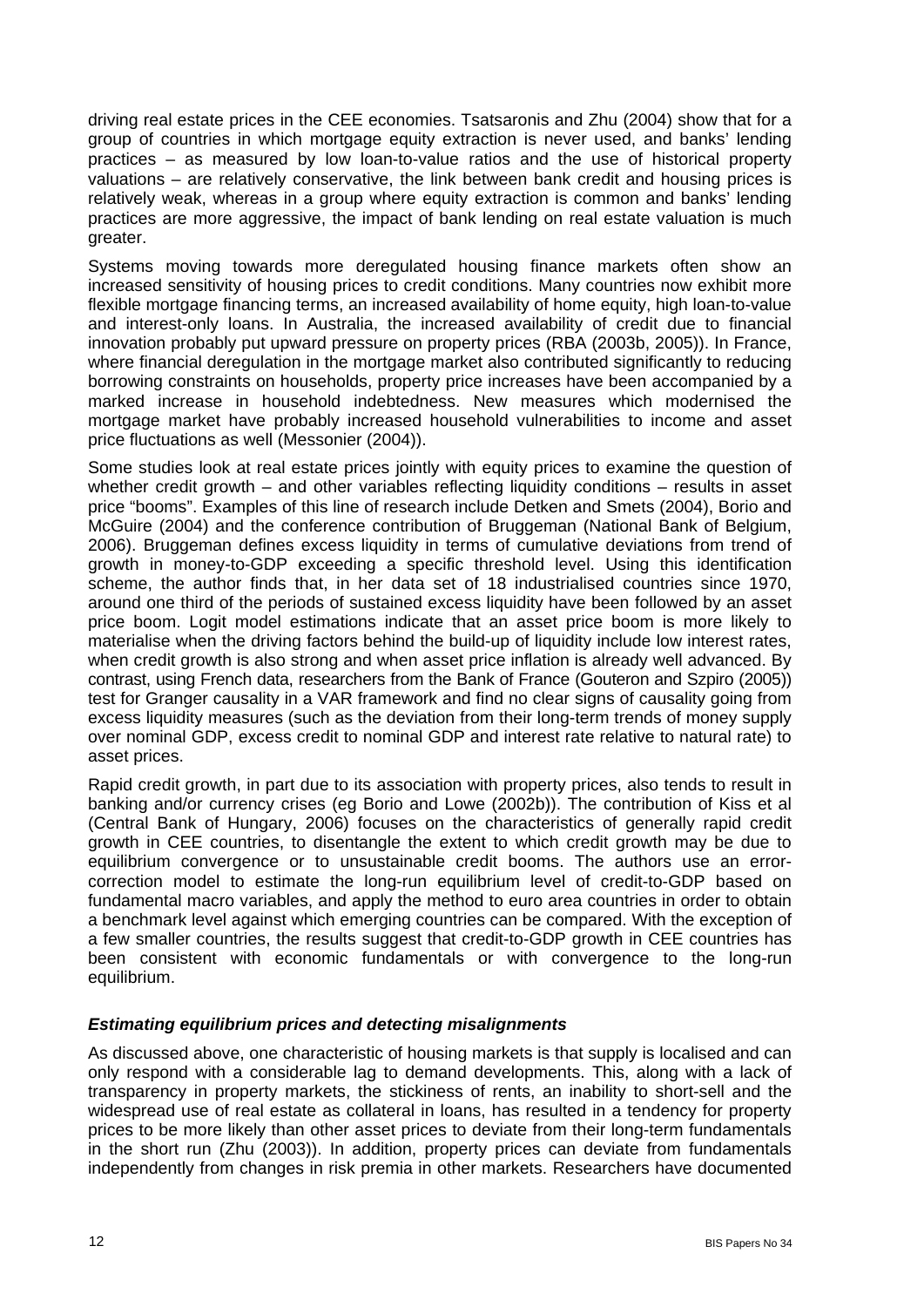booms in real estate markets based on "myopic" or "rule of thumb" extrapolation of recent values and trends (Hendershott (1994) and Herring and Wachter (1999)).

Because of this, and the risks to the financial system when a real estate bubble bursts, central banks regularly utilise a variety of techniques to assess whether real estate prices are evolving broadly in line with economic fundamentals or instead deviating from them. Finicelli (2006) at the Bank of Italy analyses the pros and cons of inferring house price misalignments from the price-income ratio, the price-rent ratio, affordability indices and the user cost of housing ownership. The paper argues that price-income and price-rent ratios can give only an incomplete view of equilibrium asset prices, and that the index of affordability is difficult to interpret. Hence, it concludes that the best way to infer house price misalignments is the user cost approach, based on a comparison between the choice of owning and renting. Finicelli's calculations for US property prices indicate that the increase in house prices between 1997 and 2003 (and in the actual price-rent ratio) is largely explained by a fall in the user cost. However, the continued appreciation over the period 2004–05 appears to have resulted in a certain degree of overvaluation.

In Korea, where housing prices have risen by far more than the income levels since the late 1990s, a variety of housing price models suggest the possibility that real-estate prices have overshot fundamentals. Lee (2006) of the Bank of Korea finds that housing prices rose about 8% over their long-term equilibrium level from 2001, using a long-term equilibrium model of supply and demand of Meen (2001). Secondly, on the basis of a current value model based on Campbell and Shiller (1987), Lee documents the lack of a cointegration relation between nationwide apartment prices and rental income, consistent with the existence of bubbles. Finally, Lee estimates a dynamic asset pricing model based on the theoretical model of Ayuso and Restoy (2006a,b), and in this setting finds apartment prices to be 4% over their equilibrium price, and nearly 8% in the most exclusive district of Seoul.

Lee et al (2006) of the Monetary Authority of Singapore (MAS) describe the ongoing development of an MAS error correction model for property prices. The model aims to assess the adjustment dynamics of the housing market in both the short and the long run, and provide the basis for a long-run equilibrium private property price index. It is based on a system of four equations, including private house prices and inventory, resale market prices and special government funds withdrawn for housing purchases. The econometric analyses indicate that the variables affecting long-run private property prices are real GDP, cumulative excess supply, rental and resale price indices. The authors estimate the peaks of property overvaluation in Singapore (relative to long-run equilibrium) to be 16–20% in 1994–95 and about 18% in early 2000.

In France, the evidence on misalignments of real estate prices from fundamentals is mixed. Villetelle (2005) examined housing price projections in France, regressing changes in residential property changes across a range of real and financial variables. The analysis shows that actual prices have diverged substantially from their past and usual determinants since 2002. On the other hand, Moëc (2004) looked at several indicators measuring potential housing price misalignments but could not find evidence supportive of the existence of a housing bubble. Indices of housing affordability regularly compiled and updated by Moëc (2004, 2006) still remain slightly above 1991 levels, though they have undergone a downward trend from 1998.

Ayuso, Blanco and Restoy (Bank of Spain, 2006), in an analysis of Spanish real estate prices, note that the application of simple valuation model – the Gordon dividend discount model – implies that the fall in ex post real interest rates, as proxied by the difference between nominal rates and actual inflation, can fully explain the boom in house prices since 1997 in Spain. However, the simple model does not take into account frictions, assumes constant real rent growth and risk premia and ignores the effects of taxes on the relationship between rents and prices. Specifying a more general intertemporal asset pricing model which distinguishes between observed values of house prices and a long-run equilibrium, and allows for a time-varying risk premium, they estimate the overvaluation of house prices relative to rents at the end of the sample period (2004) to be around 30%. Although this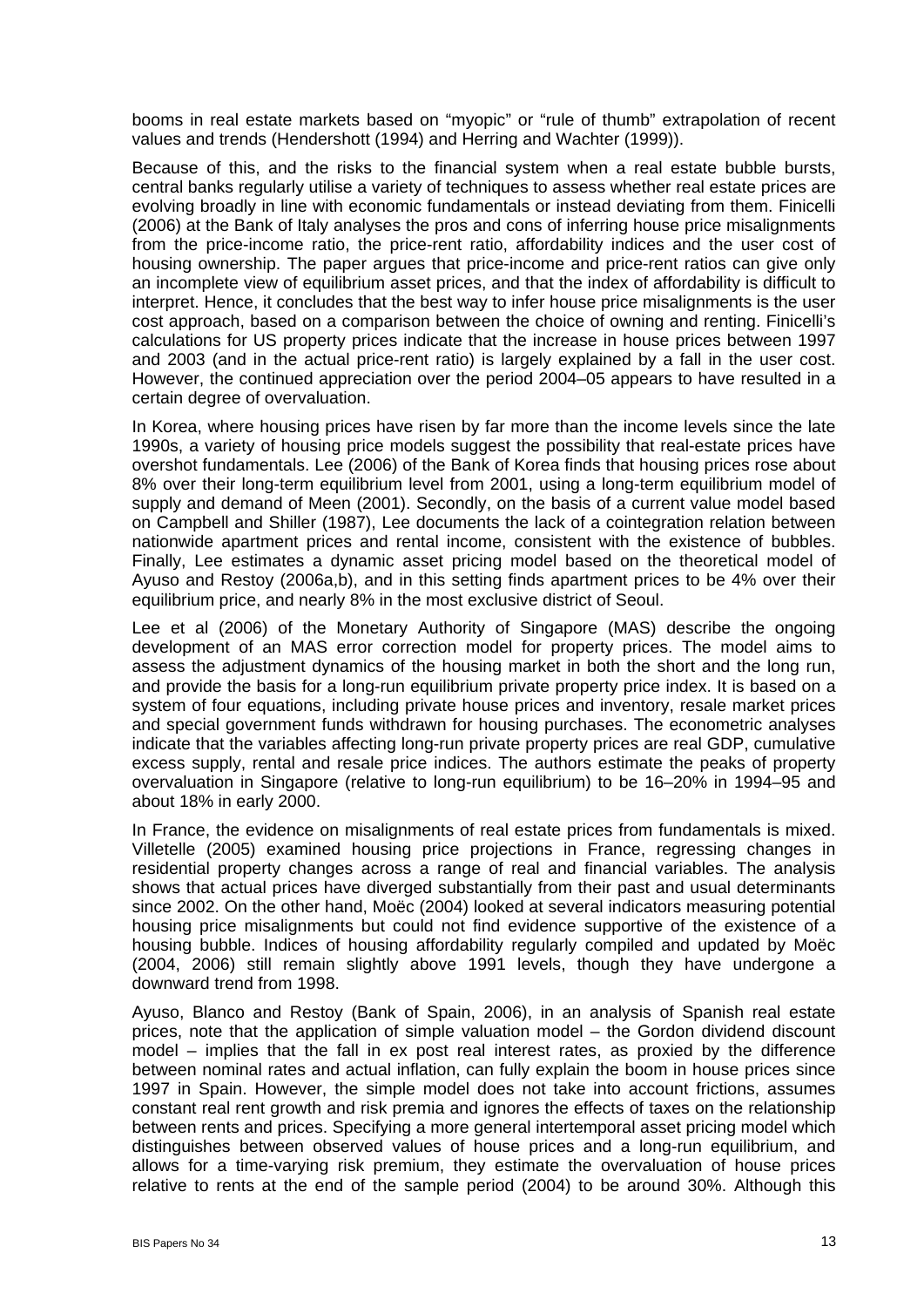<span id="page-19-0"></span>implies that housing prices are well above their long-term fundamental equilibrium, the model also estimates the latest deviations from the estimated short-term adjustment path to equilibrium are small and thus not suggestive of a disorderly short-term adjustment. The authors posit that the discrepancy between their estimates of long-term overvaluation and the one generated by the simple model is largely due to the fact that changes in ex post real rates have been poor proxies for changes in ex ante real rates (the relevant ones in standard asset pricing models). This is particularly the case in Spain, where there were sharp drops in inflation expectations and the inflation risk premium ahead of monetary union.

### **3. Asset prices and consumer expenditure**

The previous section has highlighted some evidence suggestive of asset price misalignments and bubble-like behaviour. An important reason why policymakers should be concerned about such misalignments is obviously that they are associated with severe risks to the real economy. In trying to gauge such risks, it is important to understand how changes in asset wealth impact consumption.

In the past few decades, the sensitivity of consumption to fluctuations in asset wealth seems to have changed. For example, while the 1970s stock market decline was associated with a sharp drop in consumption, the pattern following the 2000–2002 drop in equity prices was completely different, with consumption remaining stable. Potter (Fed New York, 2006) examines possible reasons for this shift in the reaction of consumption to falling stock market wealth, and also asks whether recent increases in equity prices have fuelled unsustainably high consumer spending. Empirical estimates of the propensity to consume from net worth have tended to be relatively unstable. Recognising this, Potter notes that recent research has modified the wealth effect of Modigliani's life cycle hypothesis to allow consumers to take into account the possibility that observed asset values may be inconsistent with long-run fundamentals. In this setup, consumers would change their consumption behaviour not in response to shifts in asset value that they perceive to be transitory, but only in response to perceived permanent shifts. Estimates of the transitory and permanent components of asset value show that it is highly likely that the build-up of equity market value that took place in the late 1990s contained a sizeable transitory component (the estimate is around US\$ 4 trillion). By contrast, estimates for the most recent past do not suggest that the increase in stock market wealth is due to a transitory component, or that consumption would be unsustainably high. Finally, an examination of the response of consumption to housing wealth suggests that, although the estimates are imprecise, consumption is around twice as sensitive to shocks to real estate wealth as to fluctuations in stock market wealth.

Ongoing research at the Bundesbank is examining the extent to which housing wealth affects consumption. The first results of an empirical study suggest that while there is a significant link between consumption and housing wealth in the German data, it is much less pronounced than in the United States. A similar study by Hamburg et al (2005), based on data from 1980 to 2003, finds that a cointegration relation exists between variables of German consumption, asset wealth and income. The authors find that deviations from this relationship have predictive power for changes in income. This contrasts with studies such as Lettau and Ludvigson (2004), who find that such departures instead forecast changes in asset prices.

As Australia has a relatively large share of housing assets (60% of total wealth), estimates of the property wealth effect on consumption are even more important than in other industrialised countries. Estimates by Dvornak and Kohler (2003) suggest that a \$1 increase in real estate wealth increases consumption by 3 cents, which is less than the 6 to 9 cents recorded for stock market wealth. However, since housing wealth is three times as large, a given percentage increase will have as great or greater an impact on consumption than the same percentage increase in stock market wealth. In terms of the precise mechanism, the Reserve Bank of Australia's examination of home equity withdrawal, which is discussed in its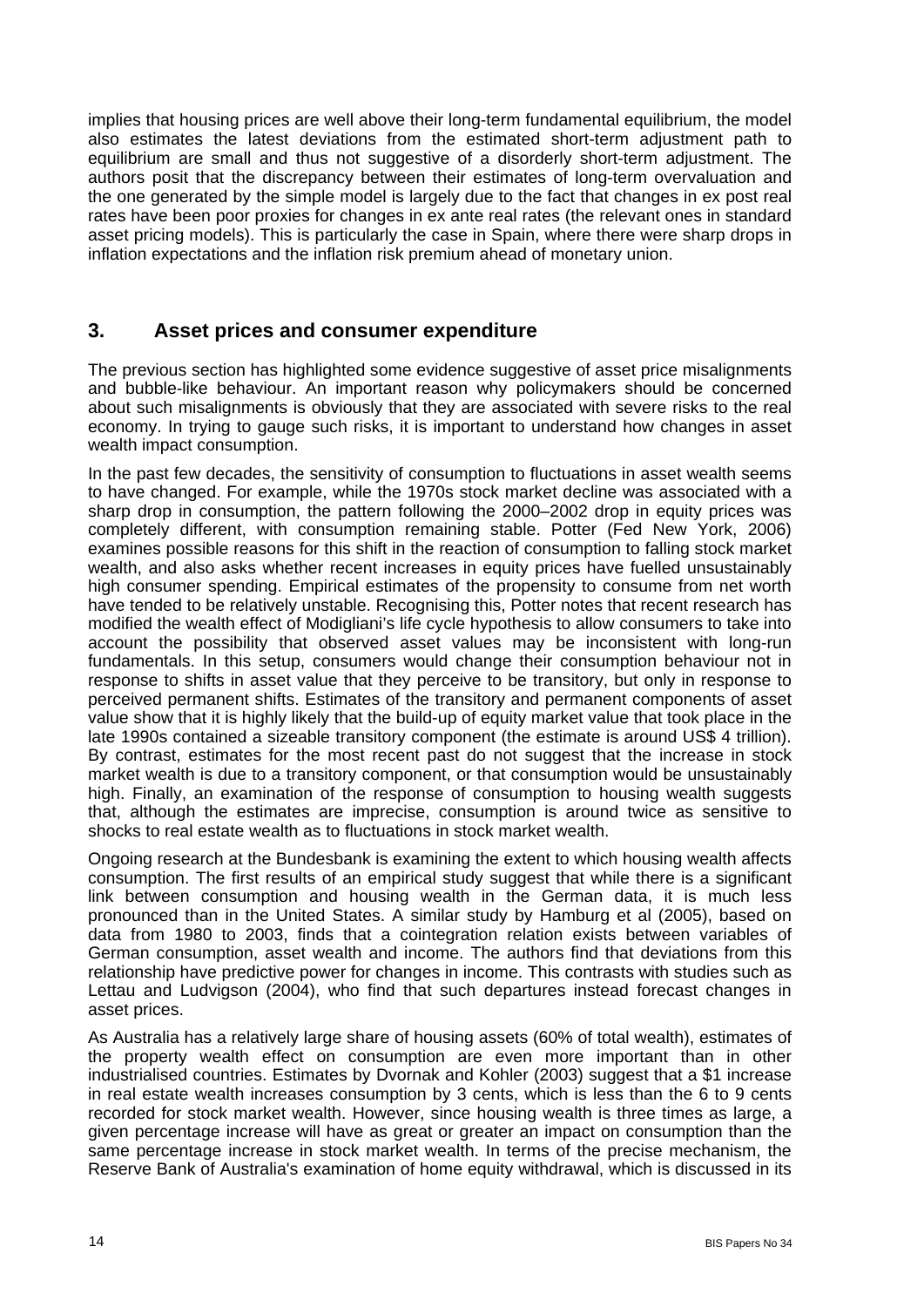well known survey of households (RBA (2005) and Schwartz et al (2006)), suggests that this is not the main source of rapid consumption growth. Property transactions (or trading up), rather than refinancing, are the main source of equity withdrawal, and less than one fifth of all equity withdrawn is used for consumption.

Instead of looking at the effect of asset wealth fluctuations on the average consumer, Calvet et al (Sveriges Riksbank, 2006) focus on segments of households which may be particularly vulnerable to swings in asset values. In particular, using micro data, they measure the financial fragility of the marginal buyer in the Swedish housing market, which they hypothesise will be a segment of the household population that is likely to contain those individual households that are especially vulnerable to idiosyncratic shocks as well as abrupt and sharp adjustments of house prices.

In research conducted at the Netherlands Bank, Berben et al (2006) also focus on the micro level in their analysis and explore the possibility of asymmetric wealth effects on consumption. Using a household panel to analyse the relationship between wealth gains and losses on actual and planned savings, they find that positive asset returns have a significant negative effect on household savings, while capital losses result in increasing savings. However, the effect is asymmetric, with the impact of a capital loss being about three times larger than that of a capital gain. Moreover, they find that the magnitude of this asymmetry increases with age. The authors argue that their results are in line with those of the loss aversion literature (Knetsch (1989)) of behavioural economics. Berben et al conclude that failing to take into account such asymmetries may seriously bias the estimates of the marginal propensity to consume out of wealth.

## **4. Asset prices and monetary policy**

Monetary policymakers face at least two general sets of questions when working with asset prices. First, what is their information content? How accurately can they can be used to infer information about market expectations, as well as to generate predictions for the aggregate macroeconomic aggregates of interest to monetary policymakers? Looking again at asset pricing equation (1), it is clear why asset prices should be informative about market expectations as well as future economic fundamentals. The price of an asset today depends on the expectation of the future payoff of the asset, which is linked to future developments in the economy, and the way this payoff interacts with the stochastic discount factor, which itself will be related to agents' preferences and the state of the economy. The problem, of course, is to reliably extract the information from a consellation of asset prices – an exercise that, in principle, requires disentangling risk premia from expectations components, identifying relevant state variables that go into the pricing of assets and determining the functional form of the pricing relationship. An alternative empirical approach, also frequently pursued in the literature, is to directly analyse asset prices along with fundamentals in reduced-form relationships. Second, given the information content of asset prices, how should policymakers respond to movements in these markets? For instance, if a high likelihood of sharp misalignment has been identified in a particular market, should policy rates be changed as a result? The rationale for taking such action could be financial stability concerns per se or, more indirectly, concerns about the possible impact of a disorderly reversal of misalignment on output, inflation and other economic fundamentals.

#### **Extracting information from asset prices about expectations**

As noted above, asset prices can be analysed to provide information to policymakers about market expectations as such, eg for future interest rates, exchange rates, etc. In particular, central banks can use short-term interest rates and derivative financial instruments to infer market expectations about the monetary policy outlook. When extracting short-term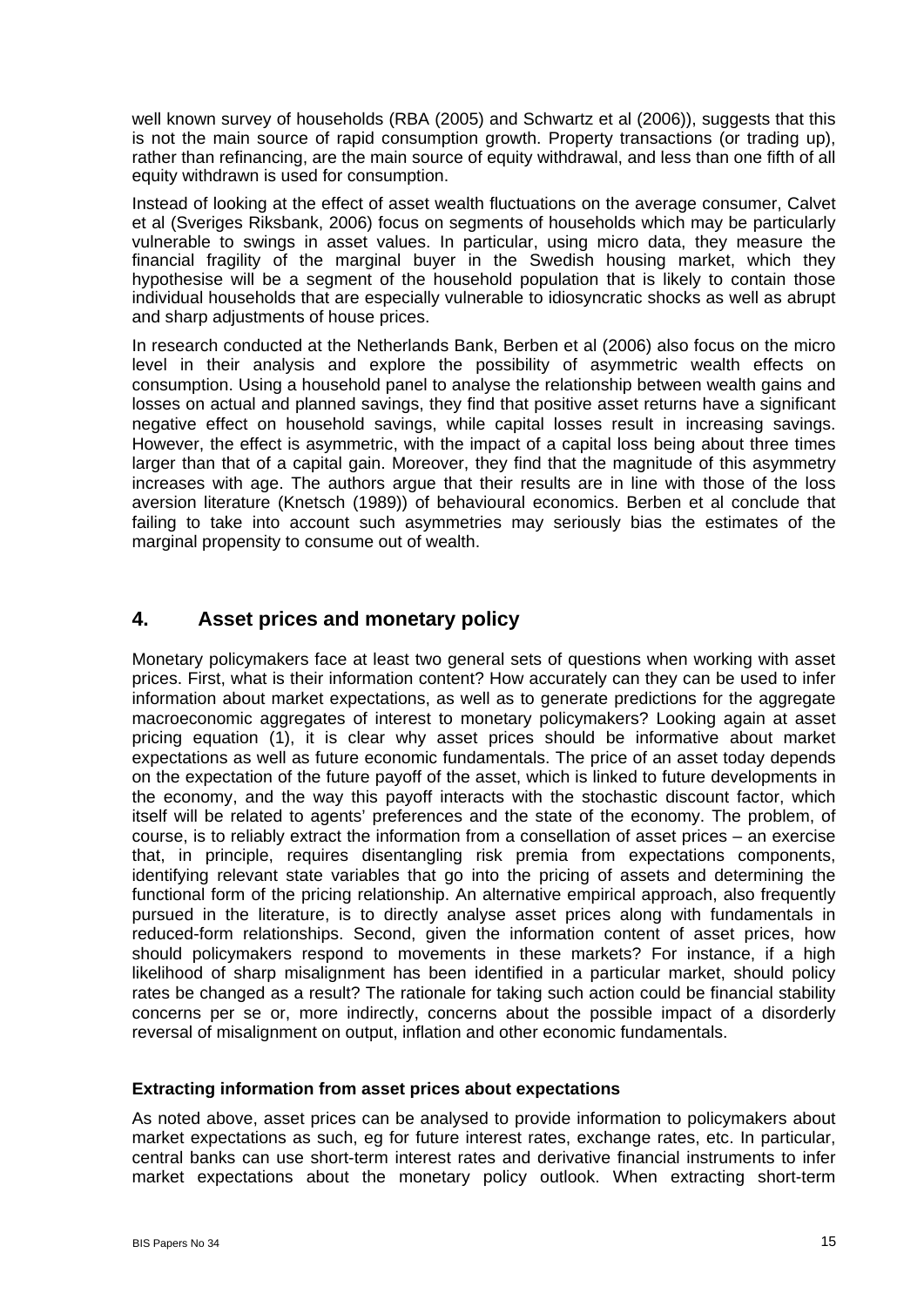expectations of money market interest rates, the Bundesbank employs the term structure of EONIA swap rates. In addition, implied risk-neutral densities are derived from options on three-month Euribor futures, which provide information about the uncertainty that surrounds an expected course of policy action. Research at the Bank of Italy undertaken by Ferrero and Nobili (2005) examines the value of interest rates implied from future contracts in the euro area and United States in the period 1992–2004 as predictors of future short-term rates. The authors document that futures tend to over-predict interest rates, because they incorporate term premia. The bias tends to be larger for US dollar than euro futures, and tends to be countercyclical for dollar futures and procyclical for euro futures implied rates. Adjusting for the bias is important if using futures to predict spot rates: at all forecast horizons adjusted futures rates tend to predict short-term interest rates better than unadiusted futures rates. econometric models or consensus expectations.

Westaway (2006) highlights the importance of these issues for monetary policy in the context of the macroeconomic forecast framework employed by the Bank of England. The framework is a forward-looking general equilibrium model, in which the conditioning assumptions are consistent with market expectations for various asset prices, including policy interest rates. In principle, this would require disentangling expected future short-term interest rates from term premia in the observed yield curve. Currently, however, "raw" forward rates are taken as reflecting market expectations of future policy rates, although ongoing research is focused on identifying and understanding the term premia embedded in such forward rates.

Another important financial indicator increasingly used by central banks is the implied riskneutral density of the return or price of an asset. Such densities are typically extracted from prices of options and other derivative instruments, by relying on the principles of "risk-neutral pricing". This amounts to setting the discount factor in equation (1) equal to the risk-free interest rate, and using an adjusted ("risk-neutral") probability measure when taking the expected value of future payoffs instead of the actual real-world ("objective") probabilities. Given a set of derivative prices, this approach makes it possible to infer the risk-neutral density function of the underlying security's price or return. This tool is useful because it provides a measure of the entire distribution of the future price/return, as perceived by investors, instead of just the mean or variance. The main caveat, however, is of course that such densities do not generally reflect the actual probabilities of investors unless they are, in fact, risk-neutral. Hence, risk premia matter for the interpretation of implied densities. A Bundesbank study by Craig et al (2003) examines the extent to which implied risk-neutral densities "anticipate" extreme price changes in the DAX. The authors document a strong negative skewness in the densities which suggests that the markets attach a higher probability to a large loss than to a comparable gain. Moreover, they find evidence for significant differences between actual and risk-neutral densities, which they interpret as suggesting that market participants were often surprised by the extent of rising equity prices in the 1990s and of the subsequent fall in prices.

Tabak (Central Bank of Brazil, 2006) also looks at density forecasting and argues that implied densities are of relevance for policymakers and financial regulators. For example, exchange rate forecasts and scenarios play an important role in macro projections at the Central Bank of Brazil. Using options data on the Brazilian real/USD exchange rate, the paper shows that estimated implied one-month risk-neutral densities do a reasonably good job in terms of capturing the actual one-month-ahead distribution. Moreover, assuming a specific type of utility function, the coefficient of relative risk aversion can be estimated. The results reported in the paper suggest that the measure of risk aversion estimated in this way has been falling since 2000, reaching zero in recent years. Due to liquidity considerations, option-implied densities cannot be estimated for horizons beyond one month. Instead, for longer horizons the author uses an assumed time series model to obtain density forecasts through a simulation procedure. This approach seems to produce density forecasts superior to those obtained from survey data.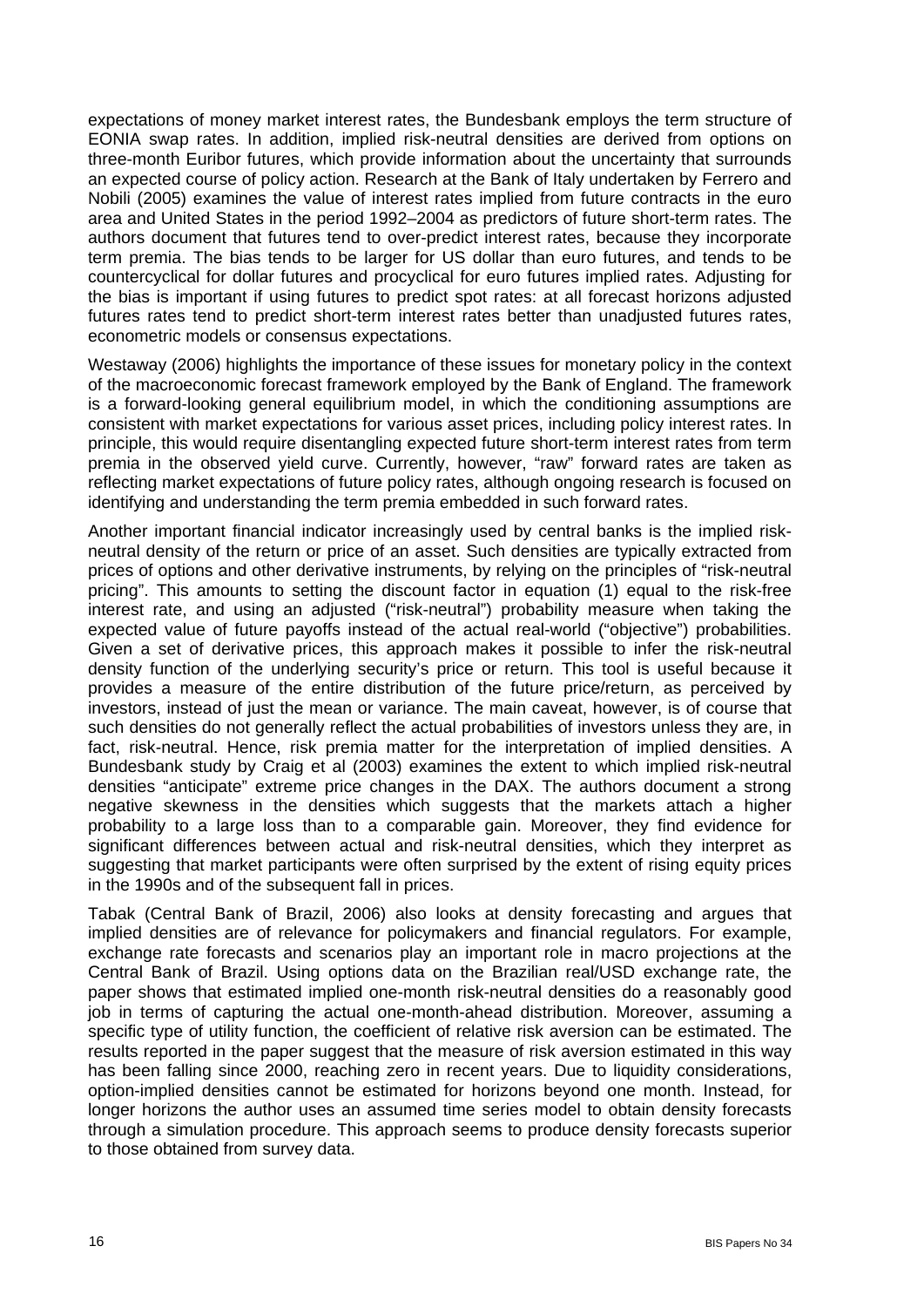#### <span id="page-22-0"></span>**Asset prices as macroeconomic indicators**

An alternative approach, which may be highly useful, is to directly compare asset prices with subsequent economic fundamentals to try to identify leading indicator properties of asset prices (Stock and Watson (2003) provide a useful overview of the literature on this topic). In contrast to the use of asset prices to extract market expectations, which largely relies on the basic structural model of asset prices to break prices down into estimable components, this use of asset prices generally relies on estimating reduced-form relationships, and the reason for the predictive content of asset prices can be subject to considerable debate. Asset prices can be argued to be associated with changes in fundamentals not only because of their forward-looking nature, but also because they might directly cause changes in fundamentals, or reflect a common response to shocks.

Several papers presented at the conference point to mixed evidence on the usefulness of asset prices as leading indicators. The contribution of the Bank of Italy cites work by Nobili (2006), who, using a Bayesian VAR model with time-varying coefficients, finds that standard financial indicators in the euro area such as the slope of the yield curve and credit risk premia have no or negligible marginal predictive content for either inflation or output. A couple of papers at the Reserve Bank of Australia have focused on the information content of the slope of the term structure in predicting economic activity. While Lowe (1992), in an early study using data from 1972 to 1991, finds that the slope of the term structure predicts growth in various measures of real activity over one to two years, later research finds that the predictive power has appeared to dissipate more recently, as Australian bond yields have become more highly correlated with US yields. For example, Nimark (2006) estimates New Keynesian models on Australian data and shows that the Australian term structure contains little reliable information about shocks for the central bank. This is in contrast to the evidence in much of the literature, which has pointed to the yield curve's strong predictive ability with respect to future economic growth and inflation; see eg Harvey (1988); Estrella and Hardouvelis (1991); Estrella and Mishkin (1997); Bernard and Gerlach (1998); Estrella (2005); Ang et al (2006).

The finding by Kremer and Rostagno (2006) that declining bond market risk premia largely explain the low level of long-term interest rates prompts them to ask whether this has had an impact on the way term structure indicators and break-even inflation rates should be used for policy purposes. Specifically, they discuss the extent to which the unusual behaviour of risk premia has been "distorting" the information content of the yield curve and break-even rates as indicators of future growth and inflation, respectively. On the one hand, they conclude that it remains crucial to take into account developments in risk premia in order to assess the predictive content of the yield curve for future economic activity. On the other hand, the authors cite evidence suggesting that inflation risk premia have remained broadly unchanged over the recent past (Kim and Wright (2005), Hördahl and Tristani (2006)), indicating that changing compensation for inflation uncertainty did not seem to contribute to the conundrum. Hence, the information content of break-even inflation rates in terms of perceived inflationary pressures and central bank credibility would therefore have been little affected.

Westaway (2006) discusses other distortions that are increasingly compromising the ability of conventional asset price measures to provide reliable indicators of economic activity. In particular, he points out that the effects of "demand-supply imbalances" on government securities markets, due to asset-liability management by pension funds or the build-up of dollar reserves by Asian central banks, may be non-negligible in this regard (as discussed in the earlier section on the determinants of interest rates). Such effects represent a departure from the standard asset pricing framework, and hence complicate the interpretation.

The Bank of France summary paper discusses research by Clerc (2003) in which the predictive content of a broader range of asset prices is assessed with respect to euro area output and inflation. He finds that in some cases asset prices and financial variables have predictive power for real output growth and inflation, but that the statistical significance is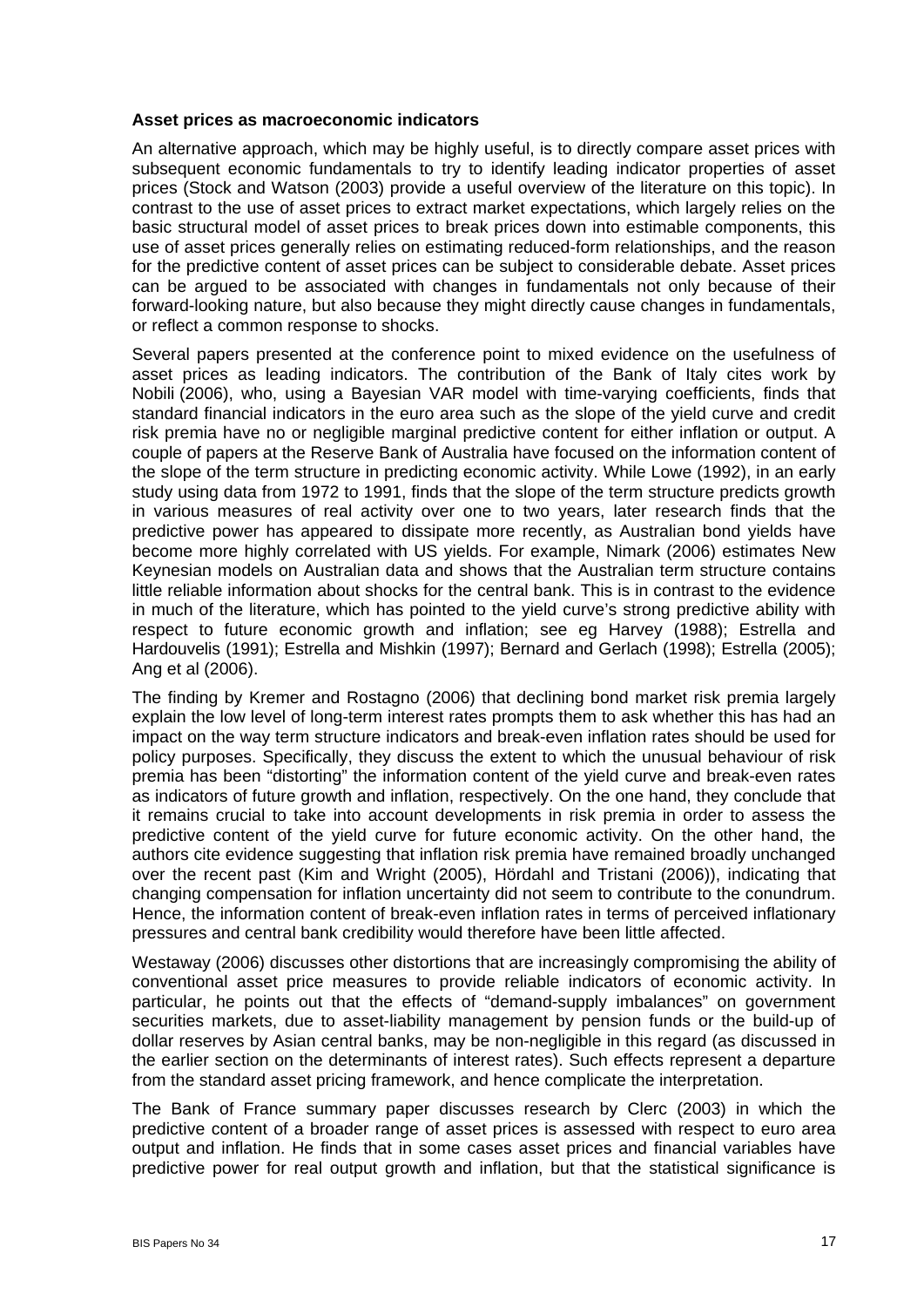marginal. Moreover, such indicators are often found to be outperformed by monetary aggregates and other variables such as oil prices. However, by combining forecasts of various financial indicators, as in Stock and Watson (2003), the reliability of the forecasts is sometimes improved. A related point is made by Borio and Lowe (2004), who note that it is important to recognise the non-linear nature of the information content of asset prices, and to take into account information from asset prices and credit jointly when extracting information.

Kannan (Reserve Bank of India, 2006) reports results testing for the predictive content of equity prices for inflation and economic activity in India. Interestingly, he reports that stock prices seem to be a leading indicator of inflation, but that they seem to lack predictive power for the output gap. Altissimo et al (2003) examine the forecast performance of bank interest rates with respect to Italian economic activity by analysing whether interest rates help to improve the forecasts of the Bank of Italy's macroeconometric model of the Italian economy. They show that interest rates have strong information content, while the role played by monetary aggregates is limited. The authors conclude that financial prices and quantities can play an important role as indicators of the future state of the economy.

A general caveat about this line of research is that the stability and reliability of the predictive content of asset prices reflects to a considerable extent the nature of the underlying "shocks" that hit the economy, for which asset price movements may be a proxy. Hence there is a distinct possibility of instability in the reduced-form "forecasting" regressions.

#### **Asset price misalignments and monetary policy**

A hotly debated topic among academics as well as policymakers is whether monetary policy should try to respond to asset price misalignments, and if so, what the preferred approach should be. At the risk of some oversimplification, it is possible to distinguish two views in this regard. One view argues that to ensure price and macrostability it is sufficient to focus on the pursuit of low and stable inflation over horizons of one to two years. Given identification and policy calibration difficulties, the best way of addressing potential asset price misalignments is to use monetary policy to cushion the blow of their reversal, if and when it materialises. This view, or versions thereof, has been presented by eg Bernanke and Gertler (1999, 2001), Schwartz (1995, 2002), Bordo et al (2002, 2003) and Bordo and Wheelock (2004). The alternative view is that central banks should respond more directly to the perceived asset price misalignment even if inflation is forecast to be on target over the relevant horizon. Variants of this view range in terms of specific rationale and the degree to which proactiveness is recommended, and include Smets (1997), Cecchetti et al (2000, 2002), Filardo (2000, 2004, 2005), Bordo and Jeanne (2002a,b), Detken and Smets (2003) and Roubini (2006). For example, one variant argues that it is desirable for monetary policy frameworks to retain the option to lean against signs of the build-up of financial imbalances, characterised by a joint excessive expansion in credit and asset prices, even if near-term inflation remains subdued, so as to limit the risk of unwelcome disinflation, economic weakness and possibly financial strains further down the road (Borio and Lowe (2002), Borio and White (2004), Borio (2006).

Some of the conference contributions are not very supportive of a proactive monetary policy in response to perceived asset price bubbles. Savioz and Bengui (Swiss National Bank, 2006) focus on two very concrete episodes of apparent misalignment – the Swiss housing market bubble of the 1980s and the more recent dotcom bubble (from a Swiss perspective). The authors find that in both cases, the collapse of the bubbles did have severe adverse consequences in terms of real economic activity. Nonetheless, for both housing and stock markets, the authors view monetary policy as an ineffective instrument to forestall bubbles. In the case of real estate market bubbles, because of the lags in the transmission of monetary policy, Savioz and Bengui argue that interest rate increases are unlikely to be very successful, and may in fact reinforce a recession after the bubble has burst. Instead, the authors favour special regulatory measures aimed at reining in the excesses. In the case of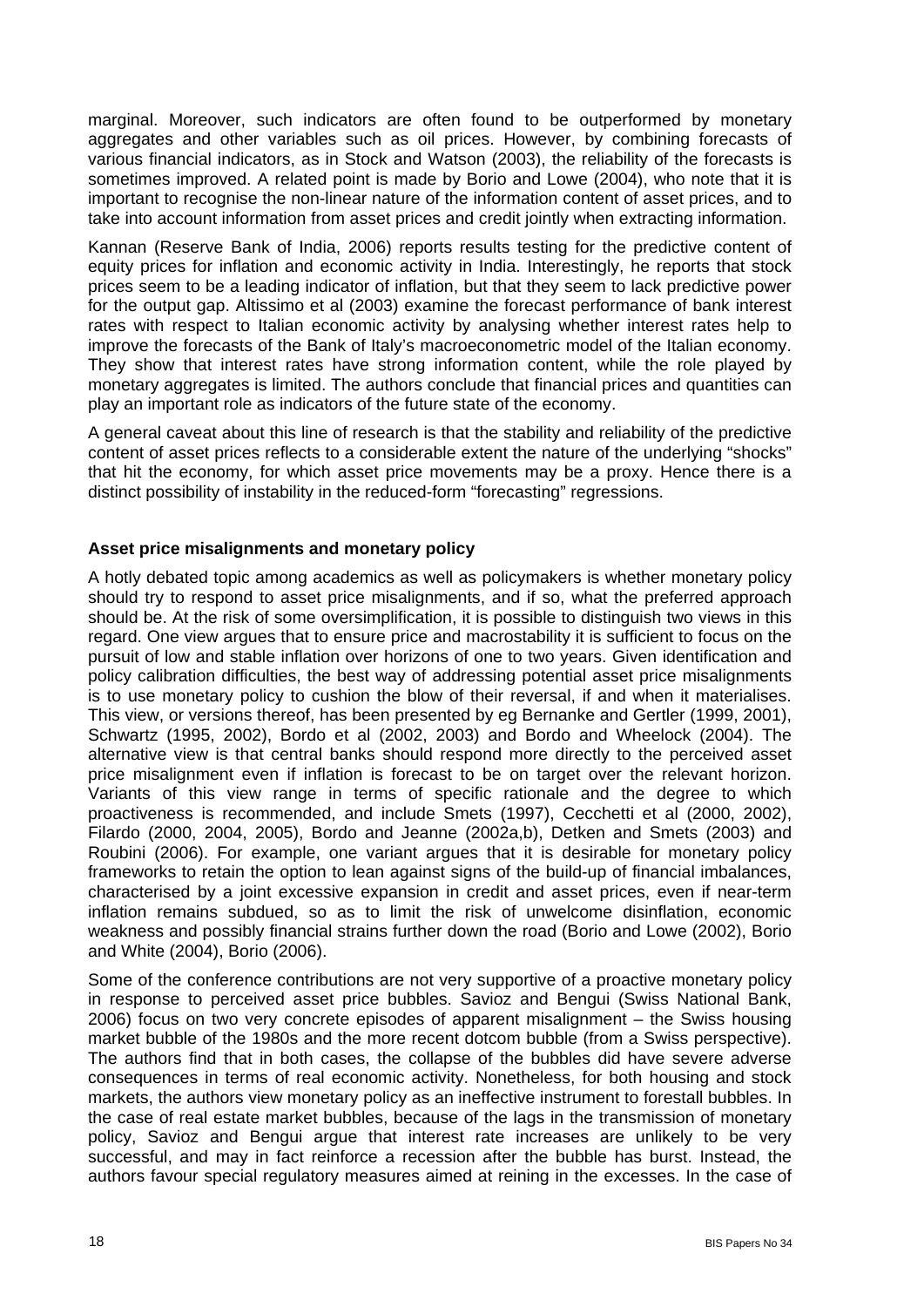equity market bubbles, they argue that domestic interest rates are unlikely to have an impact in a timely fashion, owing to the integration of global financial markets and the reliance of listed firms on international demand conditions. Here, the authors recommend focusing on the aftermath of the bursting of the equity market bubble, adopting a loose policy stance in order to limit the damage to the domestic economy.

Euro area central bank economists express a range of views in their contributions. Lemke and Worms (2006) note that the link from asset prices to inflationary developments is not fully understood or measurable. Further, they argue that the challenge of determining the existence of a bubble is quite severe, especially at the early stages. Moreover, it is also not clear that the short-term interest rate is a particularly effective instrument to control bubbles. Grande (Bank of Italy, 2006) argues that targeting of asset prices through monetary policy (ie the inclusion of asset prices into the intermediate or final objective of monetary policy) has a number of drawbacks: it is difficult to assess the fair value of assets, and asset price targeting could lead to undesired fluctuation in output and inflation. Instead, the Bank of Italy closely monitors asset prices, as well as monetary and credit aggregates, as indicators of financial stability and economic conditions. When concerns about valuation of assets arise, the Bank of Italy has generally made public such concerns in official statements. However, ongoing theoretical work at the Bank of France by Epaulard et al (2006) is more supportive of an active role for central banks in responding to perceived asset price bubbles, as a central bank can send a credible signal that it fears possible non-fundamental price dynamics. In the parameters of their model, a rate hike may be sufficient to curb the cascade by forcing markets to reassess their views about the productivity of a new technology. Loisel (2006) argues that monetary policy may have more leverage on asset prices (and hence might curb asset price bubbles without aggressive interest rate hikes) by reacting to current private expectations of future asset prices rather than to current asset prices. Lemke and Worms also acknowledge that by taking the liquidity situation explicitly into account in its policymaking decisions (as the ECB does), a central bank may, in a sense, be countering bubble tendencies related to liquidity.

Park (Bank of Korea, 2006) also recommends a monetary policy which actively considers leaning against asset bubbles. The view is that price stability itself cannot guarantee sustainable and stable growth. Furthermore, collapsing real estate bubbles are likely to generate various problems, such as recessions and financial instability, which are likely to result in substantial economic costs. Of course, macroeconomic considerations may override: during the latest rapid rise in Korean real estate prices, more stringent monetary policy was not considered an option since the economy was stagnant.

A large number of the contributions address the importance of the policymaker's time horizon when considering optimal policies in response to asset price bubbles. Sriphayak and Vongsinsirikul (Bank of Thailand, 2006) ask whether asset price misalignments, because of their potential impact on financial stability, should be explicitly incorporated into the reaction function of a central bank aiming at price stability and long-term output growth. The authors conclude that the answer depends on the time horizon of policymakers' objectives. Because it is difficult to define financial stability in a precise way, and because of the long and variable time lags between asset price imbalances and inflation, monetary policy that focuses on oneto two-year-ahead inflation is unlikely to respond in a timely fashion to the risks posed by asset price build-ups. Indicators of financial imbalances can provide the central bank with a picture of the full range of risks that may affect inflation in the medium to long run. By systematically incorporating such information into its macroeconomic models, the central bank can lower the probability that financial instability can cause medium-term inflation to breach its target.

Similarly, Selody and Wilkins (Bank of Canada, 2006) discuss whether an inflation targeting central bank should incorporate flexibility in its monetary policy framework in order to respond to asset price misalignments. The authors conclude that the aim of the central bank should be to maintain low and stable inflation, as this provides the best contribution to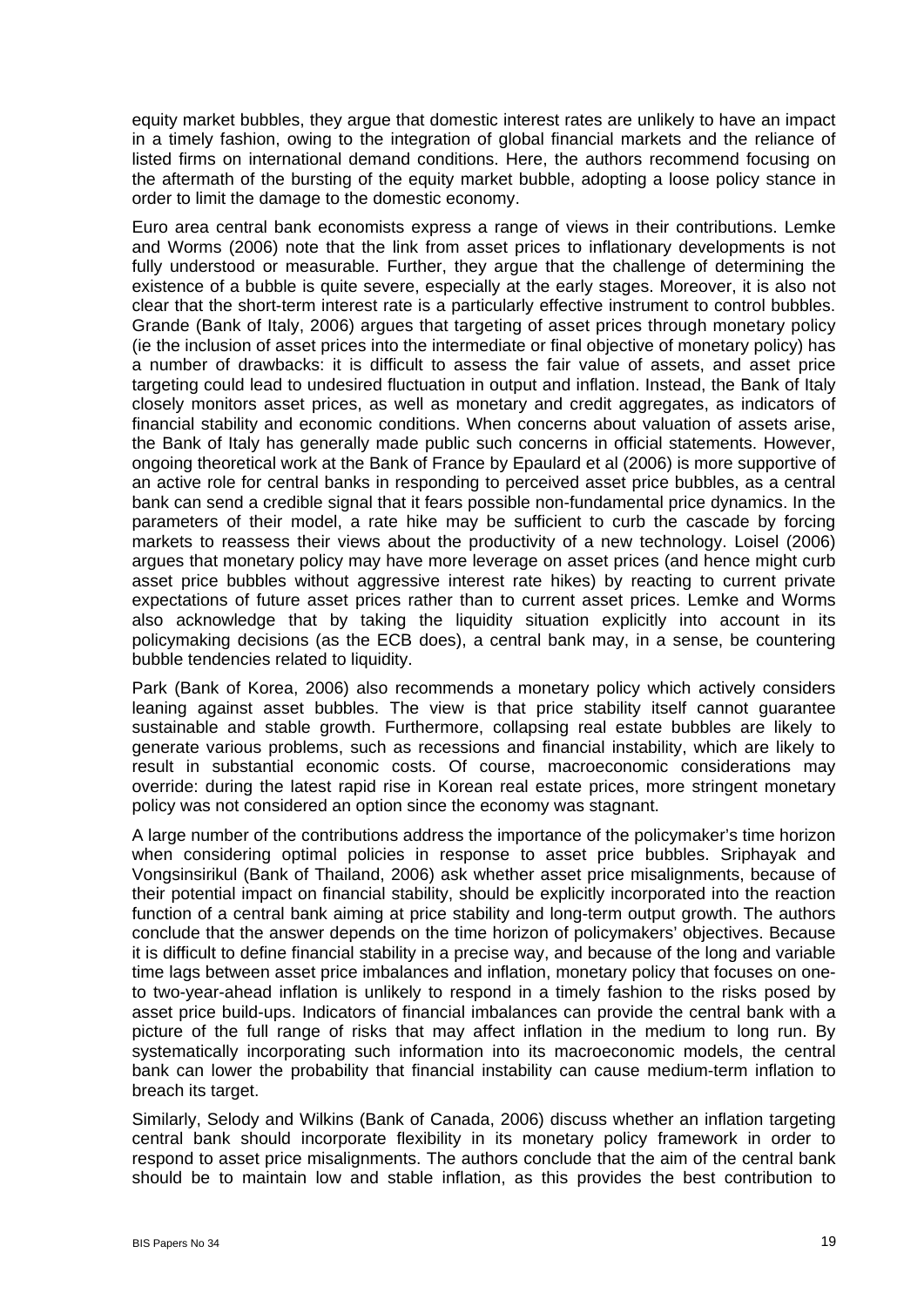economic and financial stability. Nevertheless, they argue that some flexibility in the target horizon may be warranted to allow monetary policy to respond appropriately to asset price bubbles, because such misalignments can have particularly persistent effects on output and inflation. Hence, by leaning against a bubble, policy may be more effective in maintaining low and stable inflation, even though it might result in inflation deviating longer than usual from its target, compared to conventional policy horizons. At the same time, Selody and Wilkins note that this would require that policymakers can reasonably infer a bubble and that they know a priori that it is likely to have significant real economic effects – requirements which are unlikely to be satisfied very often. Moreover, they argue that too much flexibility in the monetary policy framework may be harmful because it can result in lower credibility with respect to the central bank's inflation target.

The Australian contribution also describes research that weighs the importance of differing time horizons for the policymaker. Kent and Lowe (1997), for example, argue that if financial system regulation and supervision are unable to reduce the adverse effects of asset price bubbles, if only for financial stability reasons, central banks should be concerned with them. Rather than advocating a prescribed response, they suggest that central banks should be concerned with outcomes beyond the period of the normal transmission lag of monetary policy, particularly in a low-inflation environment – ie a recommendation in line with that described earlier of Selody and Wilkins (2006). However, Gruen et al (2003) argue that in the absence of detailed information on the properties of the bubble, the gains from responding to asset price developments might be limited. Robinson and Stone (2005) extend the theoretical framework and conclude that even with perfect knowledge of the bubble's properties, whether optimal monetary policy should tighten in the presence of an asset price bubble may depend on different bubbles and periods.

Countries whose monetary policy is centred on management of the exchange rate face particular challenges in responding to perceived excesses in asset markets. Even when the monetary authority believes that asset prices are overextended, it cannot raise interest rates to curb the rise without abandoning its exchange rate instrument. And as discussed in the review of the Singaporean experience by Lee et al (2006), allowing the currency to appreciate to bring about a cooling in financial conditions would be a very indirect and risky path, for exchange rates are an even blunter tool than interest rates. Rather, the government in Singapore has generally used other tools such as administrative controls and taxes to cool down overheated residential property markets.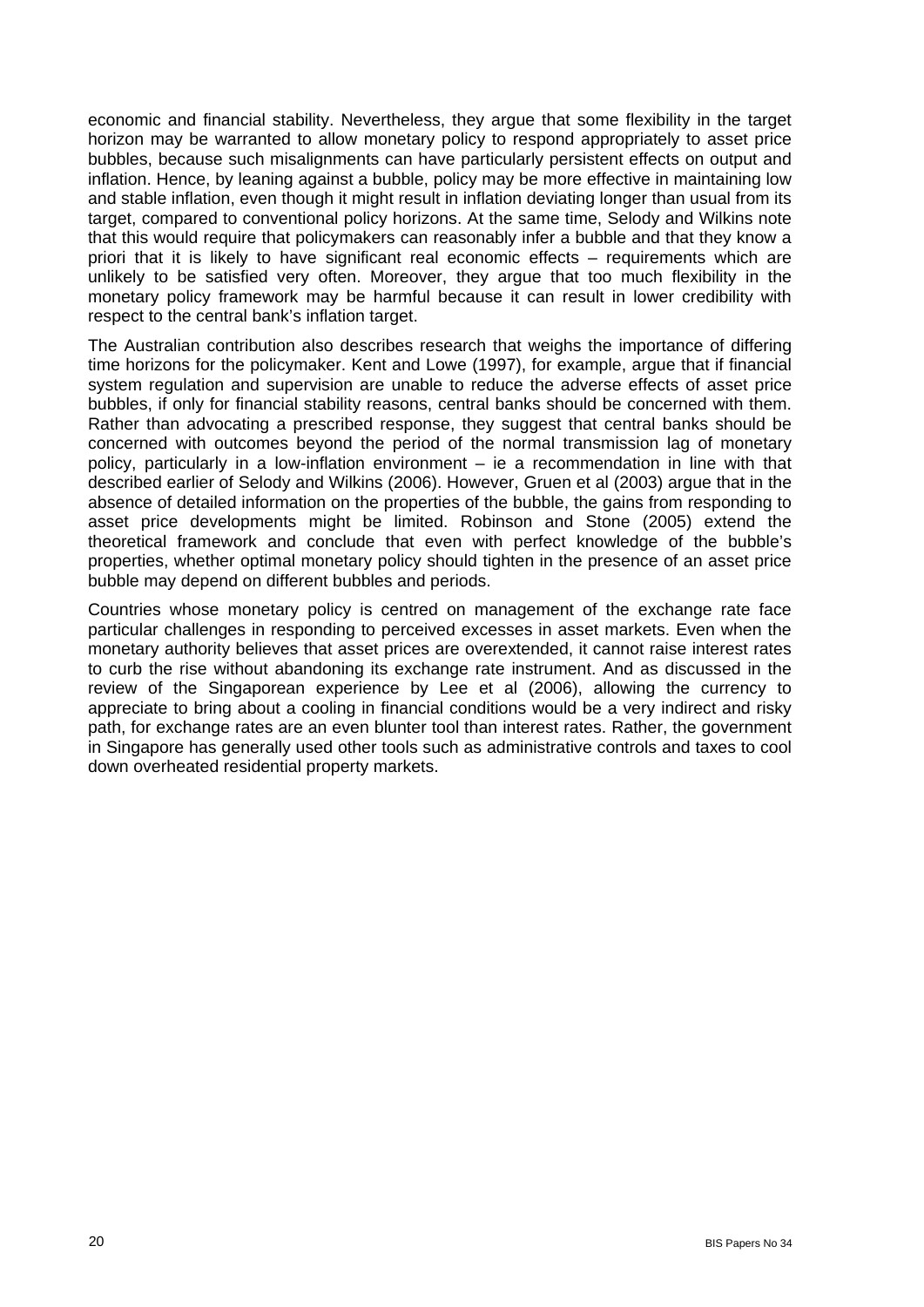## <span id="page-26-0"></span>**References**

Altissimo F, E Gaiotti and A Locarno (2003): "Is money informative? Evidence from a large model used for policy analysis", *Economic Modelling*, 22, 285-304.

Alves S and W Areosa (2005): "Targets and inflation dynamics", paper presented at the BIS Autumn Economists' Meeting, 27-28 October, Basel.

Amato J (2005): "Risk aversion and risk premia in the CDS market", *BIS Quarterly Review*, December.

Amato J and M Luisi (2005): "Macro factors in the term structure of credit spreads", *BIS Working Papers*, no 203.

Amato J and E Remolona (2003): "The credit spread puzzle", *BIS Quarterly Review*, pp 51-63, December.

——— (2005): "The pricing of unexpected credit losses", *BIS Working Papers*, no 190.

Andersen T G, T Bollerslev, F X Diebold and H Ebens (2001): "The distribution of realised stock return volatility, *Journal of Financial Economics*, no 61, pp 43-76.

Andersen T G, T Bollerslev, F X Diebold, C Vega (2005): "Real-time price discovery in stock, bond and foreign exchange markets, *NBER Working Paper*, no 11312.

Andersen T G, T Bollerslev, F X Diebold and P Labys (2001): "The distribution of realised exchange rate volatility", *Journal of the American Statistical Association*, no 96, pp 42-55.

——— (2003): "Modeling and forecasting realised volatility", *Econometrica*, no 71, pp 579-625.

Andrews P (2005): "The great stability in the United Kingdom: what do we know and what do we need to know?", paper presented at the BIS Autumn Economists' meeting, 27-28 October, Basel.

Ang A, M Piazzesi and M Wei (2004): "What does the yield curve tell us about GDP growth", *NBER Working Paper,* no 10672.

Ang A and M Piazzesi (2003): "A no-arbitrage vector autoregression of term structure dynamics with macroeconomic and latent variables", *Journal of Monetary Economics*, 50, 745-787.

Arellano M and S Bond (1991): "Some Tests of Specification for Panel Data: Monte Carlo Evidence and an Application of Employment Equations." *Review of Economic Studies*, no 58, pp 277-297.

Avouyi-Dovi S and J Matheron (2006): "Productivity and stock prices", *Financial Stability Review*, Bank of France, no 8, pp 85-98, May.

Avouyi-Dovi S and D Neto (2004): "Equity market independence: the relationship between European and US stock markets", *Financial Stability Review*, Bank of France, no 4, pp 115-33, June.

Ayuso J and F Restoy (2006a): "House Prices and Rents: An Equilibrium Asset Pricing Approach.", *Journal of Empirical Finance*, no 13, pp 371-378.

——— (2006b): "House Prices and Rents in Spain: Does the Discount Factor Matter?", *Working Paper 0609*, Banco de España.

Ayuso J, R Blanco and F Restoy (2006): "House prices and real interest rates in Spain", paper presented at the BIS Autumn Economists' Meeting, 30-31 October, Basel.

Baele L (2005): "Volatility spillover effects in European equity markets", *Journal of Financial and Quantitative Analysis*, vol 40, no 2, June.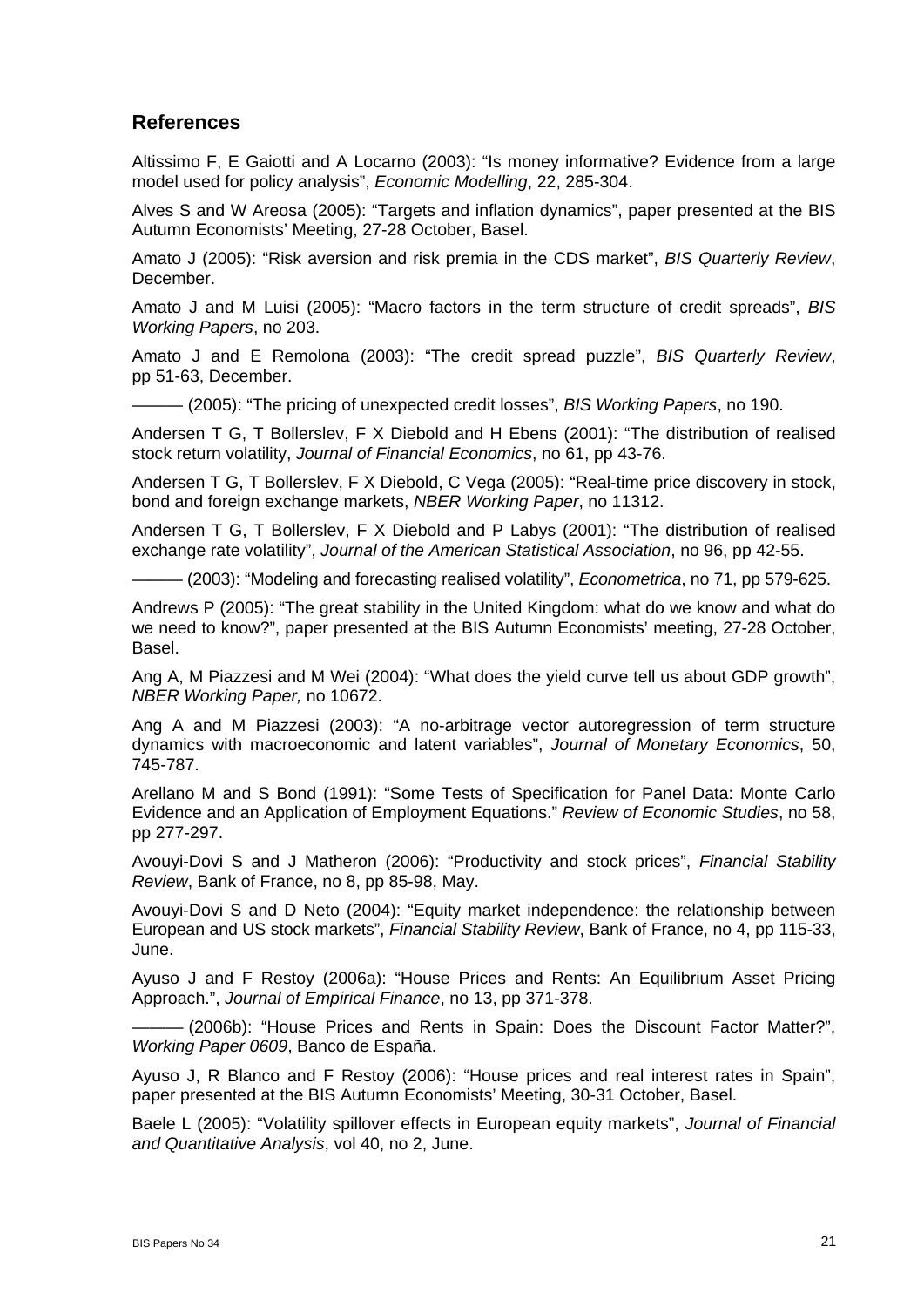Bank for International Settlements (2005): "Real estate indicators and financial stability", proceedings of a joint conference organised by the BIS and IMF in Washington DC, 27-28 October 2003, *BIS Papers*, no 21, April.

——— (2006a): "Housing finance in the global financial market", *Committee on the Global Financial System Working Group Report*, no 26, January.

——— (2006b): *76th Annual Report*, June.

——— (2006c): "The recent behaviour of financial market volatility", *BIS Papers*, no 29, August.

Bank of Italy (2005): "L'andamento dei corsi azionari dell'area dell'euro" (in Italian only), *Bollettino Economico*, no 45, November.

Bekaert G and C R Harvey (1995): "Time-varying world market integration", *Journal of Finance*, vol 50, pp 403-44.

——— (1997): "Emerging equity market volatility", *Journal of Financial Economics*, no 43, pp 29-77.

Berben R P, K Bernoth and M Mastrogiacomo (2006): "Households' response to wealth changes: do gains or losses make a difference?", De Nederlandsche Bank NV, *Working Paper*, no 090/2006, February.

Bernanke B S and M Gertler (1999): "Monetary policy and asset volatility", *Federal Reserve Bank of Kansas City Economic Review*, 84(4), pp 17-52, Fourth Quarter.

——— (2001): "Should central banks respond to movements in asset prices?", *American Economic Review*, pp 253-57, May.

Bernard H, Gerlach S (1998): "Does the term structure predict recessions? The international evidence", *International Journal of Finance and Economics*, 3, 195-215.

Bernoth K and G B Wolff (2006): "Fool the markets? Creative accounting, fiscal transparency and sovereign risk premia", Deutsche Bundesbank Research Centre, *Discussion Paper Series 1*, Economic Studies no 19/2006.

Bordo M D, M J Dueker and D C Wheelock (2003): "Aggregate price shocks and financial stability: the United Kingdom, 1796-1999", *Explorations in Economic History*, 40(2), pp 143-69, April.

——— (2002): "Aggregate price shocks and financial stability: a historical analysis", *Economic Inquiry*, 40(4), pp 521-38, October.

Bordo M D and O Jeanne (2002a): "Boom-busts in asset prices, economic instability, and monetary policy", *NBER Working Paper*, no 8966, National Bureau of Economic Research, May.

——— (2002b): "Monetary policy and asset prices: does 'benign neglect' make sense?", *International Finance*, 5(2), pp 139-64.

Bordo M D and D C Wheelock (2004): "Monetary policy and asset prices: a look back at past U.S. stock market booms", *Federal Reserve Bank of St Louis Review*, 86(6), pp 19-44, November/December.

Borio C and P McGuire (2004): "Twin peaks in equity and housing prices?", *BIS Quarterly Review*, pp 79-93, March.

Borio C and Lowe P (2002a): "Assessing the risk of banking crises", *BIS Quarterly Review*, December.

——— (2002b): "Asset prices, financial and monetary stability: exploring the nexus", *BIS Working Papers*, no 114, July.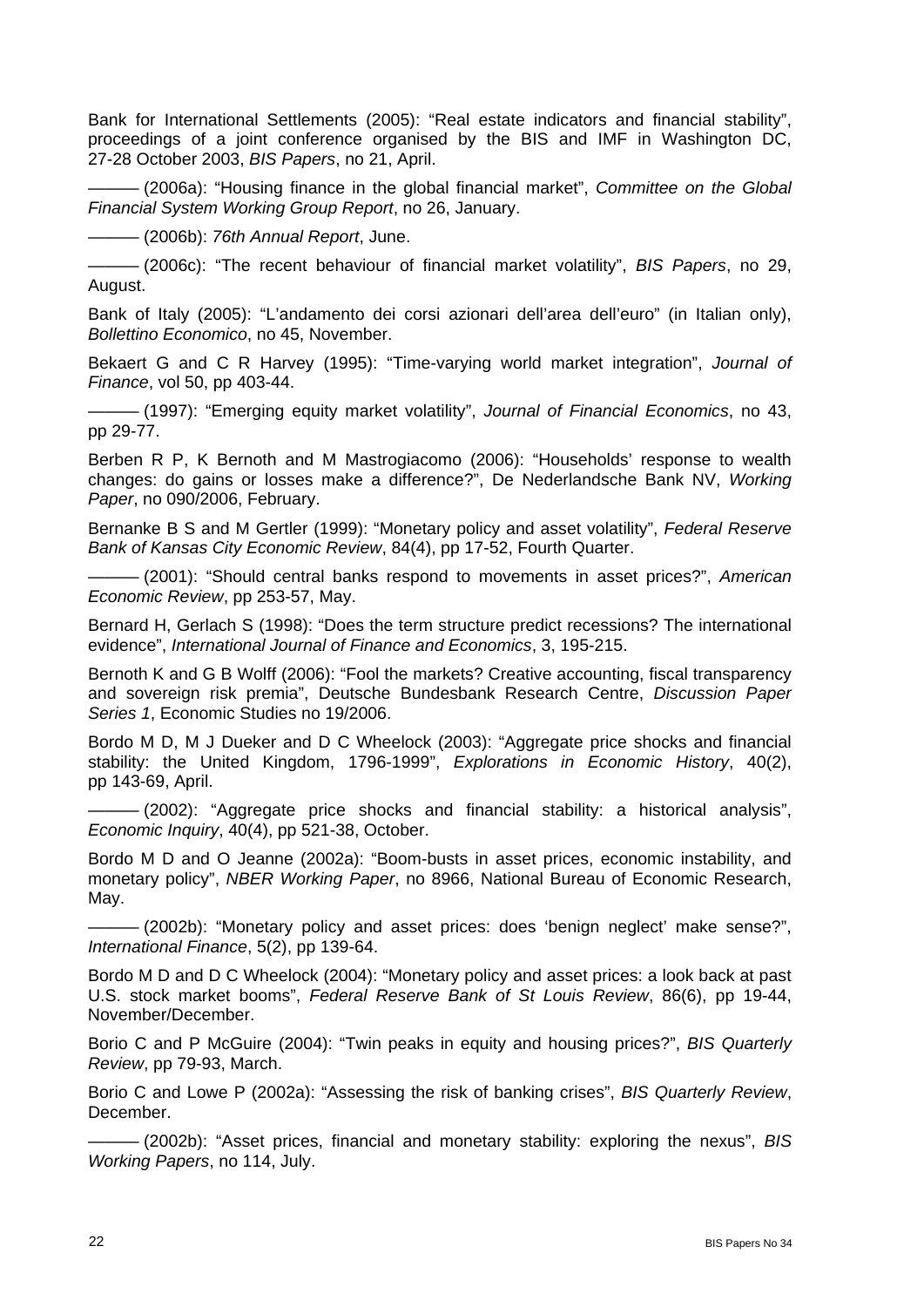- (2004): "Securing sustainable price stability: should credit come back from the wilderness?", *BIS Working Papers*, no 157, July.

Borio C and W White (2004): "Whither monetary and financial stability? The implications of evolving policy regimes", *BIS Working Papers*, no 147, February.

Borio C (2006): "Monetary and prudential policies at a crossroads? New challenges in the new century", *BIS Working Papers*, no 216, September.

Brandt M and Q Kang (2004): "On the relationship between the conditional mean and volatility of stock returns: a latent VAR approach", *Journal of Financial Economics*, no 72, pp 217-257.

Bruggeman A (2006): "Can excess liquidity signal an asset price boom?", paper presented at the BIS Autumn Economists' Meeting, 30-31 October, Basel.

Bu Y (2006): "China's property price movement and its monetary policy implications", paper presented at the BIS Autumn Economists' Meeting, 30-31 October, Basel.

Calvet L, T Jacobson and P Sodini (2006): "The Swedish housing market: movers and financial fragility", paper presented at the BIS Autumn Economists' Meeting, 30-31 October, Basel.

Campbell F and E Lewis (1998): "What moves yields in Australia?", *Reserve Bank of Australia Research Discussion Pape*r, no 9808.

Campbell J Y, M Lettau, B G Alkiel and Y Xu (2001): "Have individual stocks become more volatile? An empirical exploration of idiosyncratic risk", *Journal of Finance*, 56 (1), pp 1-43.

Campbell J and Shiller R (1987): "Cointegration and tests of present value models", *Journal of Political Economy*.

Cecchetti S G, H Genberg, and S Wadhwani (2002): "Asset prices in a flexible inflation targeting framework", in Hunter, W C, Kaufman G C, Pomerleano M, eds, *Asset Price Bubbles: Implications for Monetary, Regularoty, and International Policies*, MIT Press, Cambridge, Mass.

Cecchetti S G, H Genberg, J Lipsky and S Wadhwani (2000): "Asset prices and central bank policy", *Geneva Reports on the World Economy*, vol 2, Geneva: International Center for Monetary and Banking Studies, London: Centre for Economic Policy Research, July.

Chaboud A, J Hausman, E Hjalmarsson, E Howorka and M Loretan (2006): "Frequency of observation and the estimation of integrated volatility in deep and liquid markets", paper presented at the BIS Autumn Economists' Meeting, 30-31 October, Basel.

Chen Z and P J Knez (1995): "Measurement of market integration and arbitrage", *The Review of Financial Studies*, vol 8, no 2, pp 287-325.

Christiano L, R Motto and M Rostagno (2006): "Shocks, structures or policies? A comparison of the Euro Area and the US", paper presented at the IMF-IRF Conference on "DSGE modelling at policymaking institutions: progress and prospects" hosted by the Federal Reserve Board of Governors, Washington, 2-3 December 2005.

Chuah H L (2004): "Are international equity market co-movements driven by real or financial integration?", mimeo, Department of Economics, Duke University.

Clerc L (2003): "Do asset prices tell us something about future initiation and output growth in the Euro area?", mimeo, Bank of France/European Central Bank, January.

——— (2006): "Understanding asset prices: determinants and policy implications", paper presented at the BIS Autumn Economists' Meeting, 30-31 October, Basel.

Cochrane J H (2005): *Asset Pricing*, New Jersey: Princeton University Press.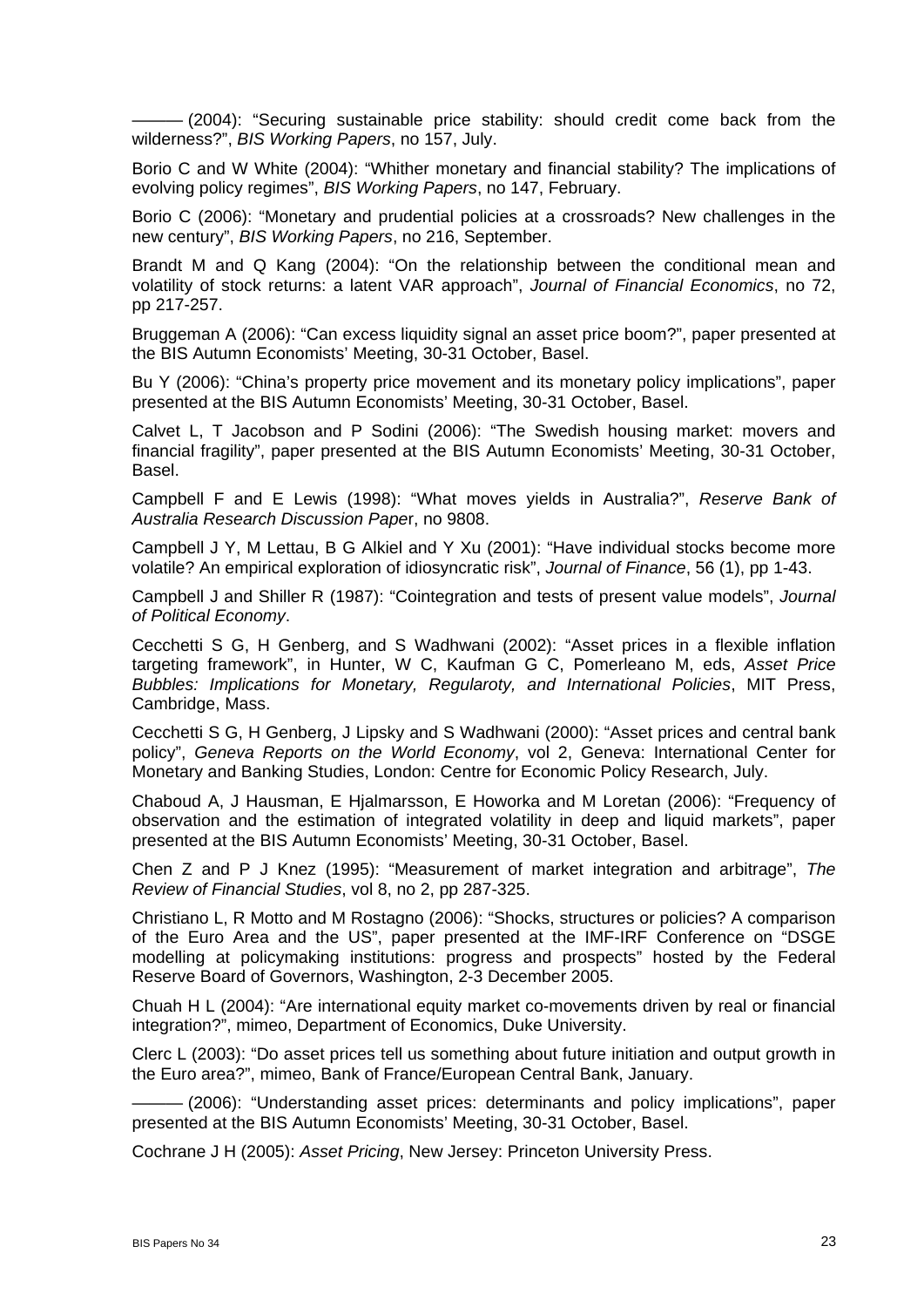Coleman A (2006): "Housing markets and credit constraints in New Zealand", paper presented at the BIS Autumn Economists' Meeting, 30-31 October, Basel.

Collin-Dufresne P, R S Goldstein and J S Martin (2001): "The determinants of credit spreads changes", *Journal of Finance*, vol 56, pp 2177-2207.

Coppel J and E Connoly (2003): "What do financial market data tell us about monetary policy transparency?", *Reserve Bank of Australia Research Discussion Paper*, no 2003-05.

Craig B R, E Glatzer, J Keller and M Scheicher (2003): "The forecasting performance of German stock option densities", Deutsche Bundesbank Research Centre, *Discussion Paper Series 1*, Economic Studies no 17/2003.

Dai Q and K J Singleton (2000): "Specification analysis of affine term structure models", *Journal of Finance*, no 55, pp 1943-78.

– (2002): "Expectation puzzles, time-varying risk premia, and affine models of the term structure", *Journal of Financial Economics*, no 63, pp 415-41.

Davis P and H Zhu (2004): "Bank lending and commercial property cycles: some crosscountry evidence", *BIS Working Papers*, no 150.

Detken C and F Smets (2004): "Asset price booms and monetary policy", *ECB Working Papers*, no 364, May.

Deutsche Bundesbank (2003): "Macroeconomic aspects of share price developments", *Monthly Report*, March.

——— (2006): "Determinants of the term structure of interest rates - Approaches to combining arbitrage-free models and monetary macroeconomics", *Monthly Report*, April.

Dewachter H and M Lyrio (2006): "Macro factors and the term structure of interest rates", *Journal of Money*, *Credit and Banking*, no 38, pp 119-40.

Di Cesare A and G Guazzarotti (2005): "An analysis of the determinants swaps spreads using Merton's model", mimeo, Bank of Italy.

Döpke J, D Hartmann and C Pierdzioch (2006a): "Real-time macroeconomic data and ex ante predictability of stock returns", Deutsche Bundesbank Research Centre, *Discussion Paper Series 1*, Economic Studies no 10/2006.

——— (2006b): "Forecasting stock market volatility with macroeconomic variables in real time", Deutsche Bundesbank Research Centre, *Discussion Paper Series 2*, Banking and Financial Studies no 01/2006.

Duffee G R (2002): "Term premia and interest rate forecasts in affine models", *Journal of Finance*, no 57, pp 405-43.

Duffie D and R Kan (1996): "A yield-factor model of interest rates", *Mathematical Finance 6*, pp 379-406.

Dvornak N and M Kohler (2003): "Housing wealth, stock market wealth and consumption: a panel analysis for Australia", *Reserve Bank of Australia Research Discussion Paper*, no 2003-07.

Echeverría V C and García S P (2006): "Asset prices in emerging economies", paper presented at the BIS Autumn Economists' Meeting, 30-31 October, Basel.

Egert B (2006): "Asset prices, research conducted at the Oesterreichische Nationalbank", paper presented at the BIS Autumn Economists' Meeting, 30-31 October, Basel.

Égert B and D Mihaljek (2006): "Determinants of house prices in Central and Eastern Europe", contribution to the BIS Autumn Economists' meeting, October 30-31, Basel.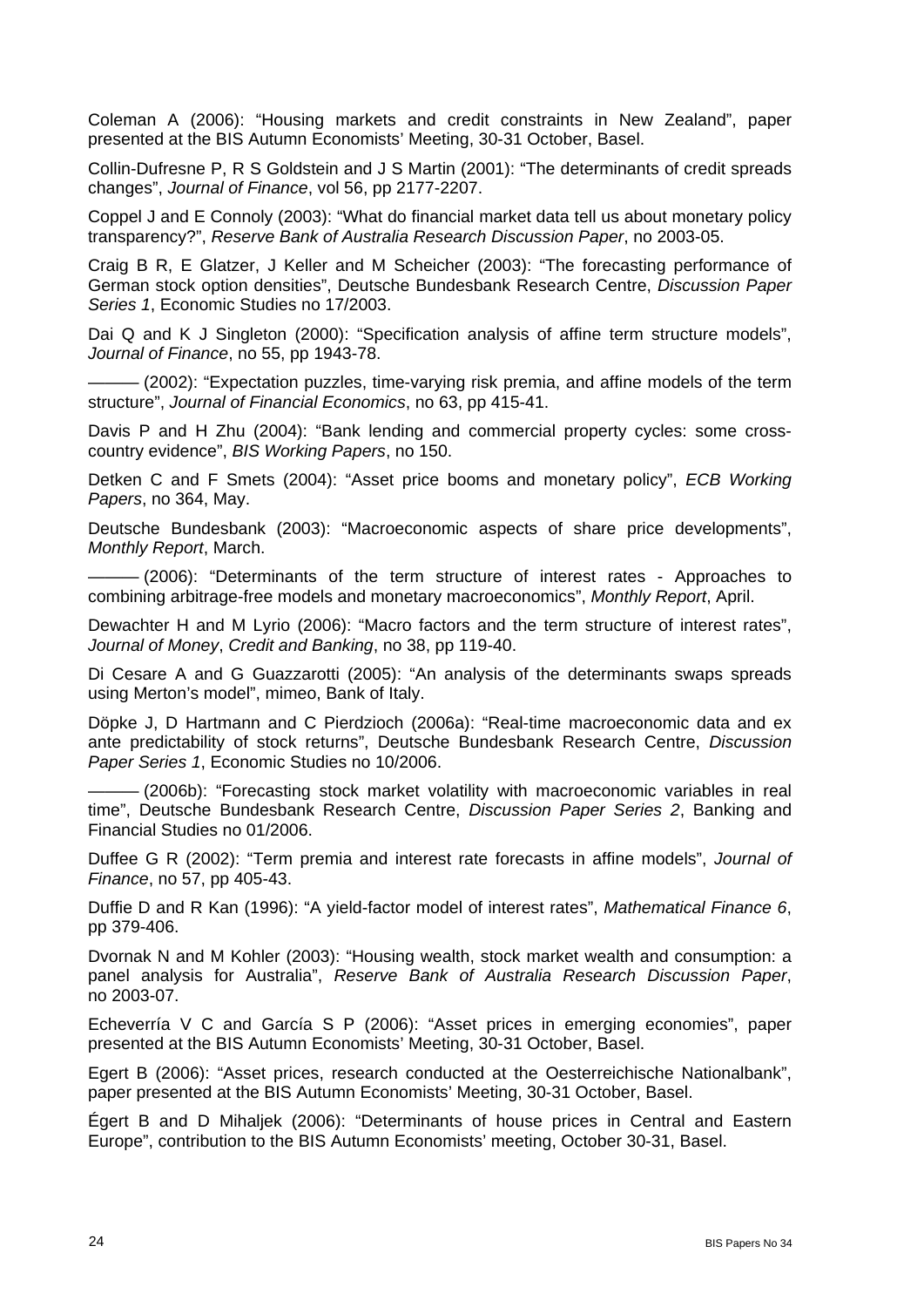Ehrmann M and M Fratzscher (2005): "Equal size, equal role? Interdependence between the euro area and the United States", *The Economic Journal*, no 115, pp 930-50.

Ehrmann M, M Fratzscher and R Rigobon (2005): "Stocks, bonds, money markets and exchange rates: measuring international financial transmission", *NBER Working Paper*, no 11166.

Ellis L (2005): "Disinflation and the dynamics of mortgage debt", in "Investigating the relationship between the financial and real economy", *BIS Papers*, no 22.

Engle R (2001): "Dynamic conditional correlation: a simple class of multivariate Garch models", University of California, Economic Department, *Working Paper*.

Épaulard A, O Loisel, A Pommeret and F Portier (2006): "Monetary policy and asset prices in an economy with private information and social learning", mimeo, Bank of France, ongoing research, preliminary draft, September.

Estrella A and G Hardouvelis (1991): "The term structure as a predictor of real economic activity", *Journal of Finance*, vol 46, no 2, pp 555-76, June.

Estrella A and F S Mishkin (1997): "The predictive power of the term structure of interest rates in Europe and the United States: implications for the European Central Bank", *European Economic Review*, 41, 1375.

Estrella A (2005): "Why does the yield curve predict output and inflation?", *Economic Journal 115*, no 505, 722-44, July.

Fendel R (2004): "Towards a joint characterization of monetary policy and the dynamics of the term structure of interest rates", Deutsche Bundesbank Research Centre, *Discussion Paper Series 1*, Economic Studies no 24/2004.

Ferrero G and A Nobili (2005): "Futures contract rates as monetary policy forecasts", mimeo, Bank of Italy.

Filardo A J (2002): "Monetary policy and asset prices", *Federal Reserve Bank of Kansas City Economic Review*, 85(3), pp 11-37, Third Quarter 2000.

- (2004): "Monetary policy and asset price bubbles: calibrating the monetary policy response", *BIS Working Papers*, no 155, June.

——— (2005): "Should monetary authorities prick asset price bubbles?", mimeo, Bank for International Settlements.

Finicelli A (2006): "House price misalignments in the United States", mimeo, Bank of Italy.

Forbes K J and R Rigobon (2002): "No contagion, only interdependence: measuring stock market co-movements", *Journal of Finance*, no 57 (5), pp 2223-61.

Gerlach S, S Ramaswamy and M Scatigna (2006): "150 years of financial market volatility", *BIS Quarterly Review*, September.

Goldberg L and D Leonard (2003): "What moves sovereign bond markets? The effects of economic news on US and German yields", Federal Reserve Bank of New York, *Current Issues in Economics and Finance*, 9(9).

Goodhart C A E and B Hoffmann (2004): "Deflation, credit and asset prices", Financial Market Group - London School of Economics, *Working Paper*.

Gouteron S and D Szpiro (2005): "Excès de liquidité monétaire et prix des actifs", *Notes d'études et de recherche*, Bank of France, no 131, September.

Grande G and M Pericoli (2004): "Monitoring aggregate risk aversion through option-based indicators", mimeo, Bank of Italy.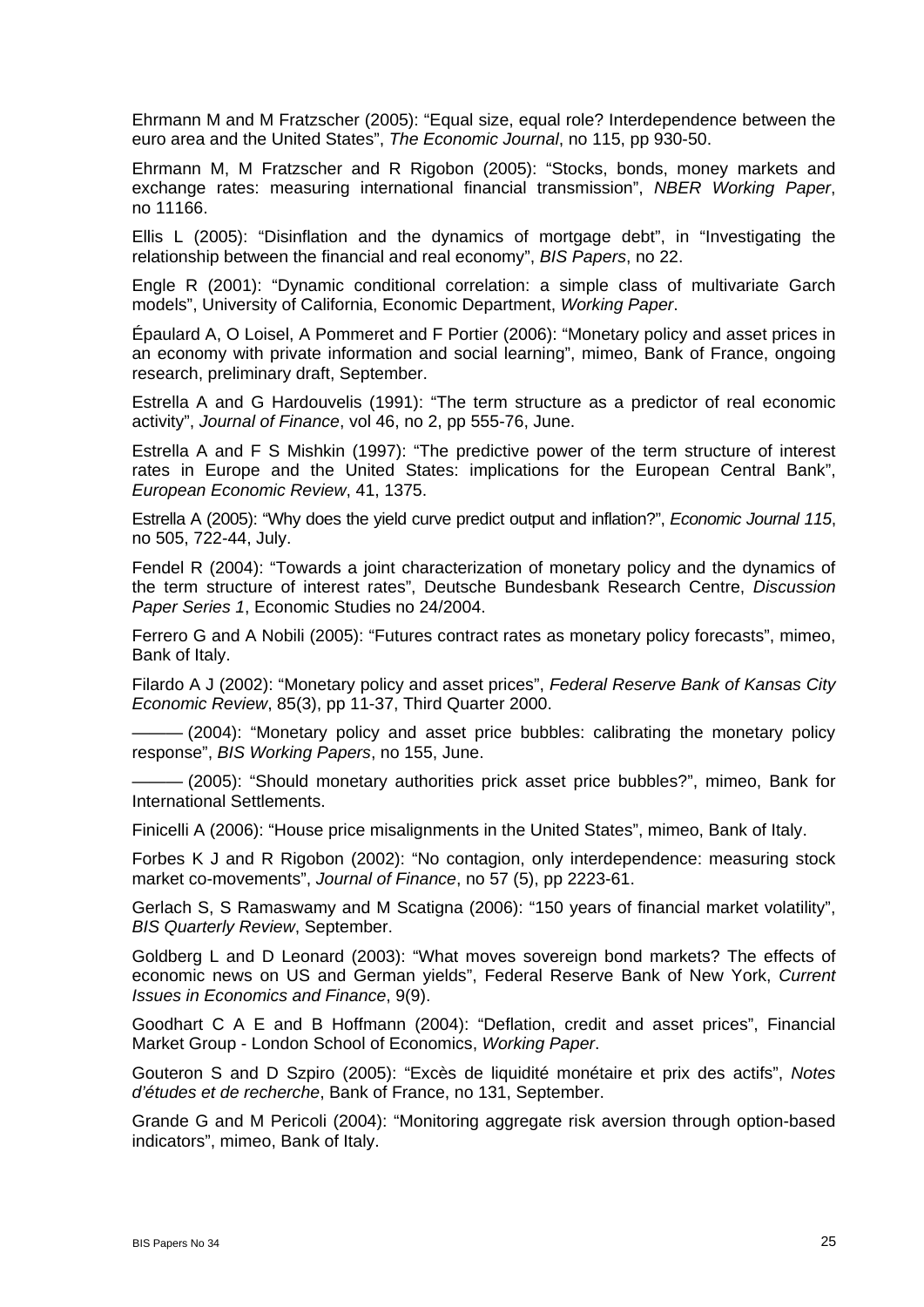Grande G (2006): "Asset prices and central bank policy: an overview of recent research and policy analysis at the Bank of Italy", paper presented at the BIS Autumn Economists' Meeting, 30-31 October, Basel.

Gruen G, M Plumb and A Stone (2003): "How should monetary policy respond to asset-price bubble?", *Reserve Bank of Australia Research Discussion Paper*, no 2003-11.

Guazzarotti G (2004): "The determinants of changes in credit spreads of European corporate bonds", mimeo, Bank of Italy.

Hallerberg M and G B Wolff (2006): "Fiscal institutions, fiscal policy and sovereign risk premia", Deutsche Bundesbank, *Discussion Paper No 35*.

Hamburg B, M Hoffmann and J Keller (2005): "Consumption, wealth and business cycles: why is Germany different?", Deutsche Bundesbank Research Centre, *Discussion Paper Series 1*, Economic Studies no 16/2005.

Hansen J (2006): "Australian house prices: a comparison of hedonic and repeat-sales measures", *Reserve Bank of Australia Research Discussion Paper*, no 2006-03.

Harvey C R (1988): "The real term structure and consumption growth", *Journal of Financial Economics 22*, no 2, pp 305-33, December.

Heppke-Falk K and F Hüfner (2004): "Expected budget deficits and interest rate swap spreads - evidence for France, Germany and Italy", Deutsche Bundesbank Research Centre, *Discussion Paper Series 1*, Economic Studies no 40/2004.

Herdershott P (1994): "Rental adjustment and valuation of real estate in overbuilt markets: fundamental versus reported office market values in Sydney, Australia", *NBER Working Papers*, no 4775.

Herring R and S Wachter (1999): "Real estate booms and banking busts: an international perspective", *The Wharton Financial Institutions Center Working Paper*, pp 99-27.

Hördahl P, O Tristani and D Vestin (2006): "A joint econometric model of macroeconomic and term structure dynamics", *Journal of Econometrics*, no 131, pp 405-444.

Hördahl P and O Tristani (2006): "Inflation risk premia in the term structure of interest rates", mimeo, European Central Bank and Bank for International Settlements, September.

Hofmann B (2001): "The determinants of private sector credit in industrialised countries: do property prices matter?", *BIS Working Papers*, no 108.

Hoffmann J and A Lorenz (2006): "Real estate price indices for Germany: past, present and future", paper presented at OECD-IMF workshop on real estate price indexes, Paris, 6-7 November 2006.

Idier J (2006): "Stock exchanges industry consolidation and shock transmission", mimeo, Bank of France, preliminary draft, ongoing research, June.

Idier J, C Jardet and A de Loubens (2006): "Les déterminants des taux d'intérêt à long terme aux États-Unis et dans la zone Euro", mimeo, Bank of France, August.

Jung Gyu Il (2006): "Analysis on the relation between asset prices and liquidity", Bank of Korea, June (Korean).

Kamada K (2006): "Japanese land prices in retrospect", paper presented at the BIS Autumn Economists' Meeting, 30-31 October, Basel.

Kannan R (2006): "Asset price and monetary policy - Indian experience", paper presented at the BIS Autumn Economists' Meeting, 30-31 October, Basel.

Kent C and P Lowe (1997): "Asset-price bubbles and moneary policy", *Reserve Bank of Australia Research Discussion Paper*, no 9709.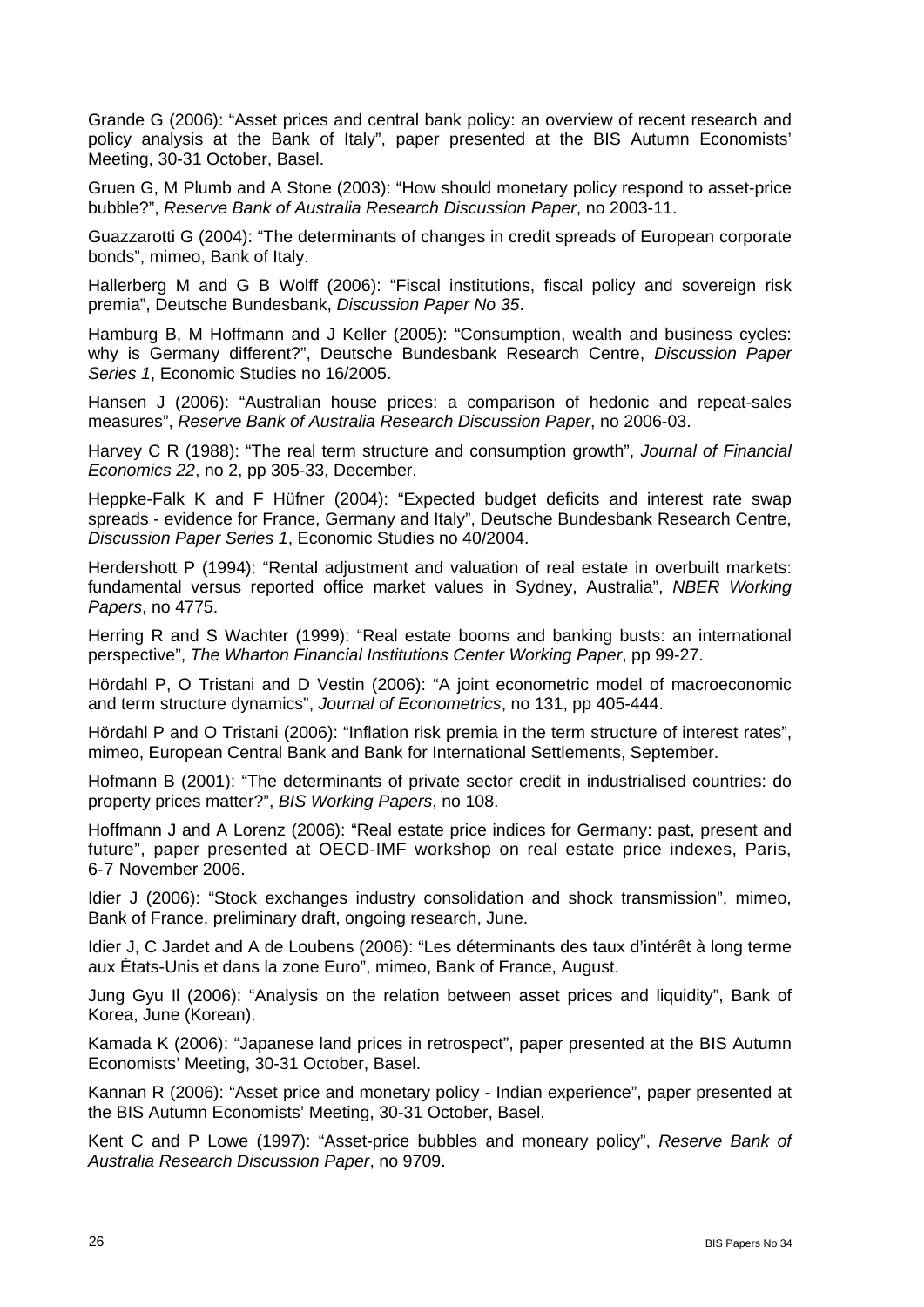Kim D H and J H Wright (2005): "An arbitrage-free three-factor term structure model and the recent behaviour of long-term yields and distant-horizon forward rates", *FEDS Working Paper*, no 2005-33, Federal Reserve Board.

Kiss G, M Nagy and B Vonnák (2006): "Credit growth in Central and Eastern Europe: convergence or boom?", paper presented at the BIS Autumn Economists' Meeting, 30-31 October, Basel (also published as MNB Working Paper 2006/10).

Knetsch J L (1989): "The endowment effect and evidence of nonreversible indifference curves", *American Economic Review*, no 79(5), pp 1277-1284.

Kortian T and J O'Regan (1996): "Australian financial market volatility: an exploration of cross-country and cross-market linkages", *Reserve Bank of Australia Research Discussion Paper*, no 9609.

Kremer M and M Rostagno (2006): "The long-term interest rate conundrum in the Euro area: potential explanations and implications for monetary policy", paper presented at the BIS Autumn Economists' Meeting, 30-31 October, Basel.

Kumar M S and A Persaud (2001): "Pure contagion and investors' shifting risk appetite: analytical issues and empirical evidence", *IMF Working Paper*, no 01/134.

Kurz C and J Hoffmann (2004): "A rental-equivalence index for owner-occupied housing in West Germany 1985 to 1998", Deutsche Bundesbank Research Centre, *Discussion Paper Series 1*, Economic Studies no 08/2004.

Lafoucarde P (2006): "Valuation, rents and the labor margin", paper presented at the BIS Autumn Economists' Meeting, 30-31 October, Basel.

Lecat R and J S Mésonnier (2005): "What role do financial factors play in house price dynamics?", *Banque de France Bulletin Digest*, no 134, pp 21-37, February.

Lee J H (2006): "Assessing an existence of bubble in housing prices", *Working Paper*, no 248, Bank of Korea, February (in Korean).

Lee J, S Saktiandi and Y S Liew (2006): "Understanding asset prices: determinants and policy implications", paper presented at the BIS Autumn Economists' Meeting, 30-31 October, Basel.

Lemke W and A Worms (2006): "Determinants and monetary policy implications of asset prices - views from the Bundesbank", paper presented at the BIS Autumn Economists' Meeting, 30-31 October, Basel.

Lemke W and T Archontakis (2006): "Bond pricing when the short-term interest rate follows a threshold process", Deutsche Bundesbank Research Centre, *Discussion Paper Series 1*, Economic Studies no 06/2006.

Lemke W and J Stapf (2006): "An affine multifactor model for the German term structure of interest rates", paper presented at the ECB workshop on "Modelling bond market risk premia: implementation and usefulness for monetary policy purposes".

Leonard D (2003): "What moves sovereign bond markets? The effects of economic news on US and German yields", *Current Issues in Economics and Finance*, vol 9, no 9, Federal Reserve Bank of New York, September.

Lettau M and S Ludvigson (2004): "Understanding trend and cycle in asset values: reevaluating the wealth effect on consumption", *American Economic Review 94*, pp 276-99.

Locarno A and M Massa (2005): "Monetary policy uncertainty and the stock market", *CEPR Discussion Paper*, no 4828.

Loisel O (2006): "Bubble-free interest-rate rules", mimeo, Bank of France, March.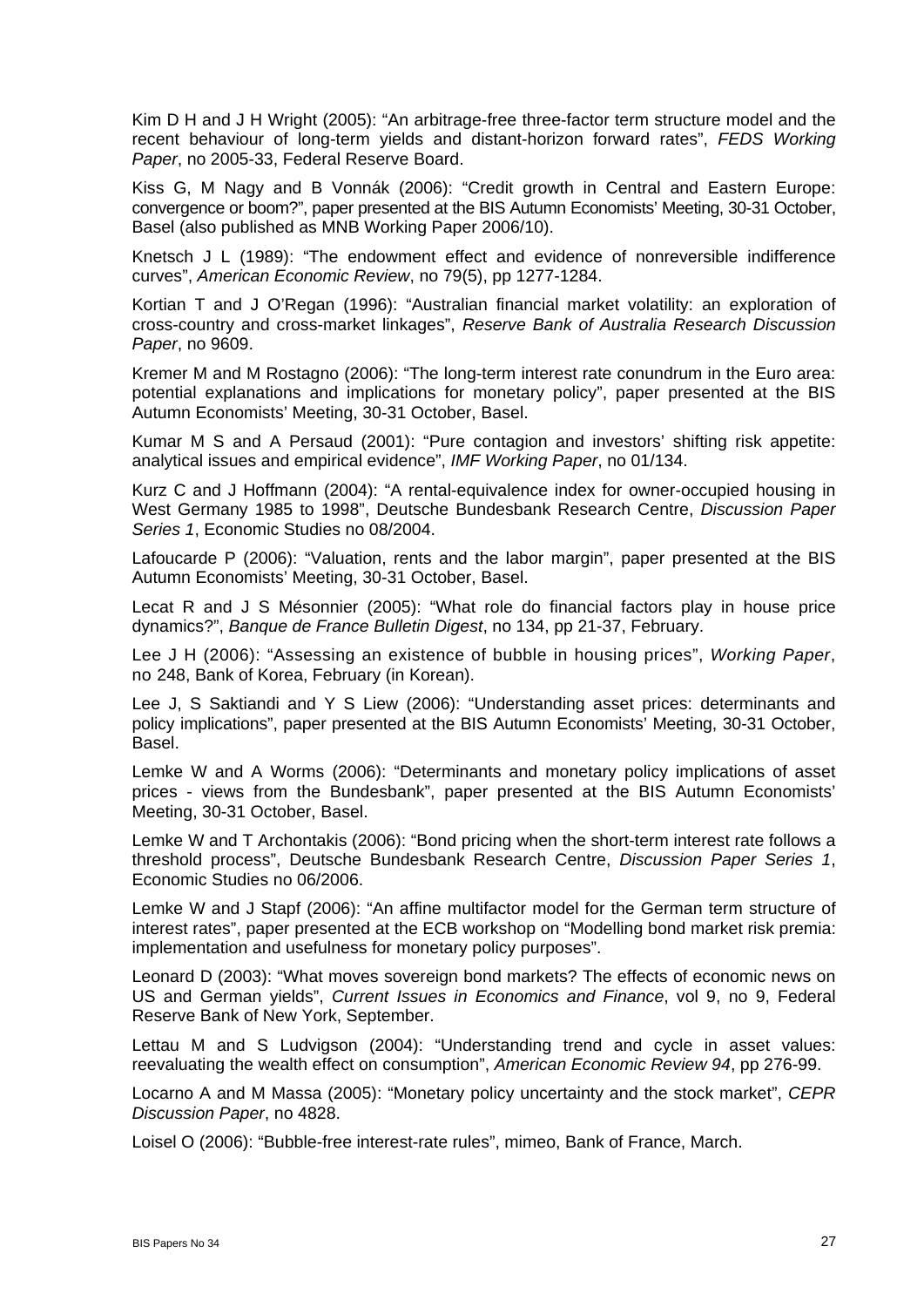Loretan M and W B English (2000): "Evaluating 'correlation breakdowns' during periods of market volatility", *BIS Conference Papers*, vol 8, March.

Lowe P (1992): "The term structure of interest rates, real activity and inflation", *Reserve Bank of Australia Research Discussion Paper*, no 9204.

Meen G (2001): "Modelling Spatial Housing Markets", Boston, Kluwer Academic Publishers.

Merton R (1974): "On the Pricing of Corporate Debt: the Risk Structure of Interest Rates," *Journal of Finance*, no 29, pp 449-470.

Mésonnier J S (2004): "Crédit hypothécaire et soutien à la consummation: quelles leçons tirer du modèle anglo saxon?", *Bulletin de la Banque de France*, no 132, pp 43-57, September.

Miroslav M (2003): "What does the risk appetite index measure?", *Working Papers* 03-23, Bank of Canada.

Moëc G (2004): "Y-a-t-il un risque de bulle immobilière en France?", *Bulletin de la Banque de France*, no 129, pp 45-58, September.

——— (2006): "La soutenabilité des prix de l'immobilier aux États-Unis et en Europe", *Bulletin de la Banque de France*, no 148, pp 21-38, April.

Neri S (2004): "Monetary policy and stock prices: theory and evidence", *Temi di discussione*, no 513.

Nimark K (2006): "Optimal monetary policy with real-time signal extraction from the bond market", Reserve Bank of Australia *Research Discussion Paper*, no 2006-05.

Nobili A (2006): "Assessing the predictive power of financial spreads in the euro area: does parameter instability matter?" forthcoming in *Empirical Economics* (earlier version published as: *Temi di discussione*, no 544).

Orphanides, A (2006). "Understanding the term structure of interest rates", paper presented at the BIS Autumn Economists' Meeting, 30-31 October, Basel.

Packer F and H Zhu (2005). "Contractual terms and CDS pricing", *BIS Quarterly Review*, March, pp 89-100.

Panetta F (2001): "The stability of the relation between the stock market and macroeconomic forces", *Temi di discussione*, no 393.

Panetta F, P Angelini, G Grande, A Levy, R Perli, P Yesin, S Gerlach, S Ramaswamy and M Scatigna (2006): "The recent behaviour of financial market volatility", *BIS Papers*, no 29.

Panigirtzoglou N and R Scammell (2002): "Analysts' earnings forecasts and equity valuations", *Bank of England Quarterly Bulletin*, Spring, pp 59-66.

Park S J (2006): "Asset prices and monetary policy - Korean experience", paper presented at the BIS Autumn Economists' Meeting, 30-31 October, Basel.

Pericoli M and M Sbracia (2006): "The CAPM and the risk appetite index: theoretical differences and empirical similarities", Temi di discussione, no 586.

Pericoli M and M Taboga (2006): "Canonical term-structure models with observable factors and the dynamics of bond risk premiums", *Temi di discussione*, no 580.

Potter S (2006): "Consumption and wealth", paper presented at the BIS Autumn Economists' Meeting, 30-31 October, Basel.

Prasad N and A Richards (2006): "Measuring housing price growth - using stratification to improve median-based measures", Reserve Bank of Australia *Research Discussion Paper*, no 2006-04.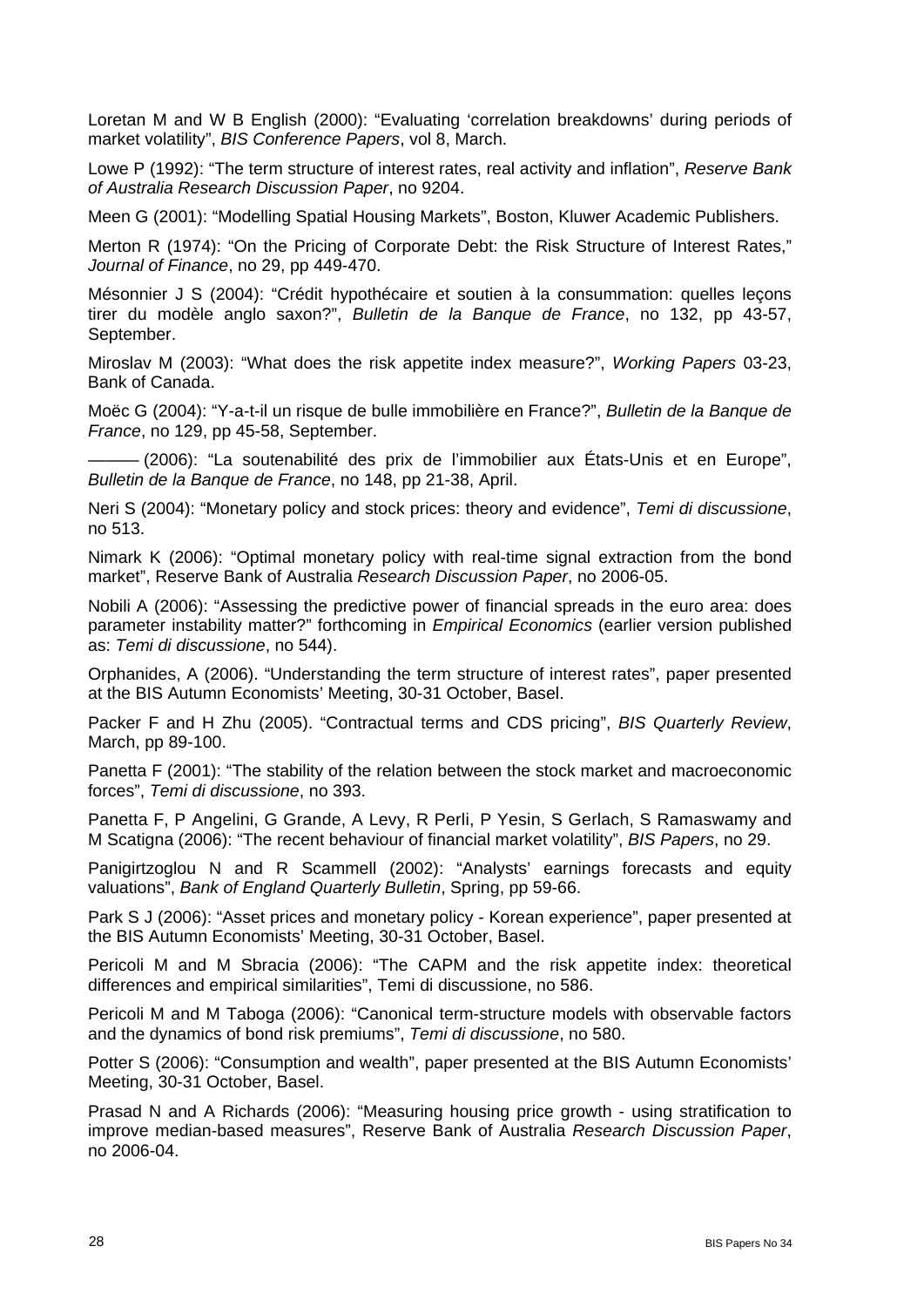RBA (2003a): "Asset prices and monetary policy", Reserve Bank of Australia *Bulletin*, November, pp 49-54.

——— (2003b): "Submission to the productivity commission inquiry on first home ownership", *Reserve Bank of Australia Occasional Paper*, no 16.

——— (2005): "Survey on housing equity withdrawal and injection", *Reserve Bank of Australia Bulletin*, pp 1-12, October.

Robinson T and A Stone (2005): "Monetary policy, asset-prices bubbles and the zero lower bound", *Reserve Bank of Australia Research Discussion Paper*, no 2005-04.

Roubini N (2006): "Why central banks should burst bubbles", mimeo, Stern School of Business, NYU.

Rudebusch G and T Wu (2004): "A macro-finance model of the term structure, monetary policy, and the economy", *Federal Reserve Bank of San Francisco Working Paper*, 03-17.

Savioz M R and J Bengui (2006): "Asset prices bubbles and monetary policy: what can be learned from the Swiss experience?", paper presented at the BIS Autumn Economists' Meeting, 30-31 October, Basel.

Schich S and M Weth (2006): "Pension fund demand for high-quality long-term bonds: quantifying potential 'scarcity' of suitable investments", *OECD Financial Market Trends*, no 90, 154-201, April.

Schwartz A J (2002): "Asset price inflation and monetary policy", *NBER Working Paper*, no 9321, National Bureau of Economic Research, November.

——— (1995): "Why financial stability depends on price stability", *Economic Affairs*, 15(4), pp 21-25.

Schwartz C, T Hampton, C Lewis and D Norman (2006): "A survey of housing equity withdrawal and injection in Australia", Reserve Bank of Australia *Research Discussion Paper*, no 2006-08.

Schwert W G (1989a): "Business cycles, financial crises, and stock volatility", Carnegie-Rochester, Conference Series on Public Policy, 31, pp 83-126.

——— (1989b): "Why does stock market volatility change over time?", *Journal of Finance*, 44(5), pp 1115-53.

Selody J and C Wilkins (2006): "Asset prices and monetary policy: how flexible should inflation targeting regimes be?", paper presented at the BIS Autumn Economists' Meeting, 30-31 October, Basel.

Smets F (1997): "Financial asset prices and monetary policy: theory and evidence", *BIS Working Papers*, no 47, September.

Sriphayak A and P Vongsinsirikul (2006): "Asset prices and monetary policy transmission in Thailand", paper presented at the BIS Autumn Economists' Meeting, 30-31 October, Basel.

Stapf J and T Werner (2003): "How wacky is the DAX? The changing structure of the German stock market volatility", Deutsche Bundesbank Research Centre, *Discussion Paper Series 1*, Economic Studies, no 18/2003.

Stock J H and W Watson (2003): "Forecasting output and inflation: the role of asset prices", *Journal of Economic Literature,* September.

Stulz R M and G A Karolyi (2001): "Are financial assets priced locally or globally?" in G Constantinides, M Harris and R Stulz (eds), *The Handbook of the Economics of Finance*, North Holland.

Sutton G D (2000): "Is there excess co-movement of bond yields between countries?", *Journal of International Money and Finance*, no 19, pp 363-76.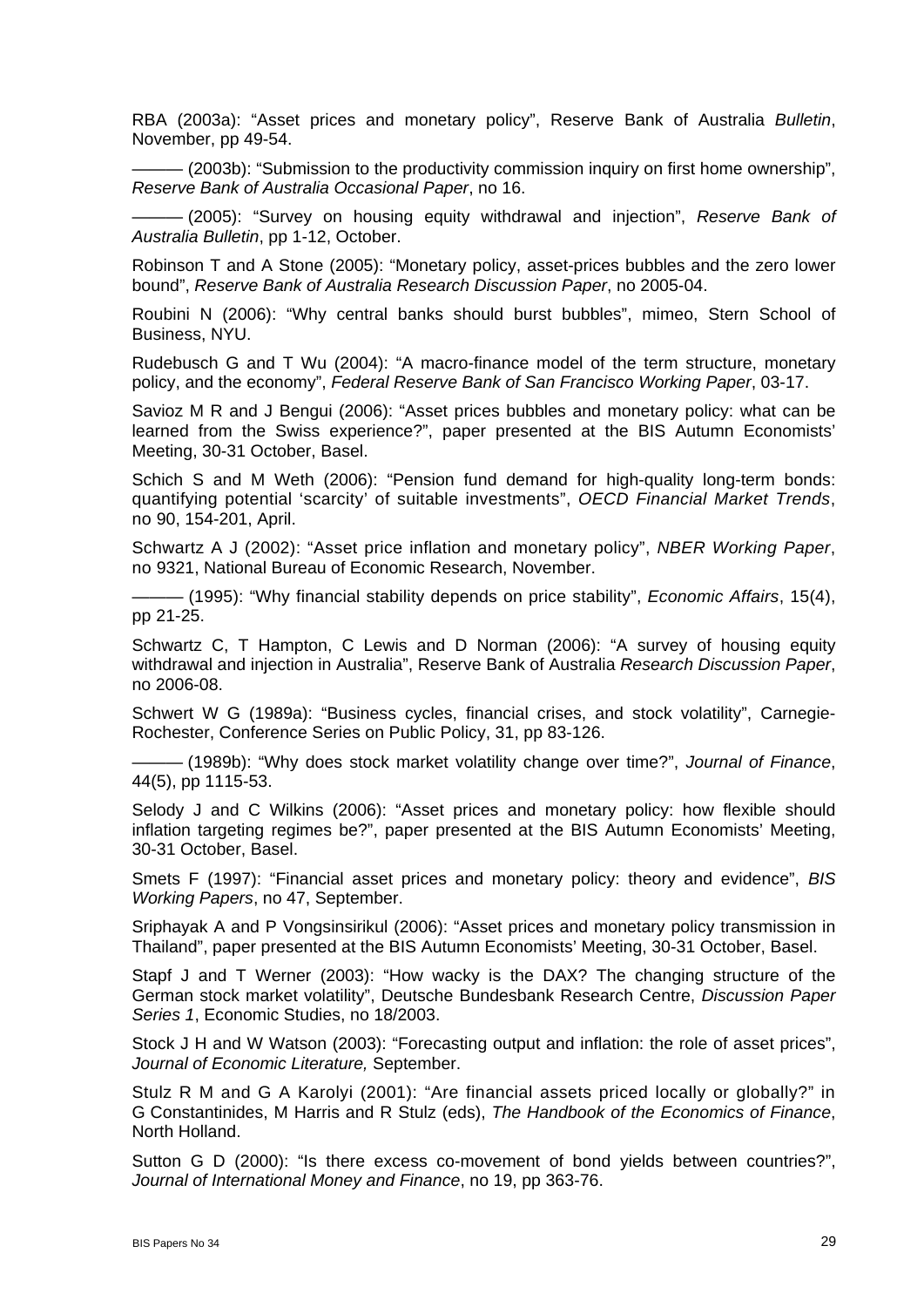Tabak B M (2006): "Forecasting exchange rate density: the case of Brazil", paper presented at the BIS Autumn Economists' Meeting, 30-31 October, Basel.

Tarashev N (2005): "An empirical evaluation of structural credit risk models", *BIS Working Papers*, no 179.

Tarashev N and H Zhu (2006): "The pricing of portfolio credit risk", *BIS Working Papers*, no 214.

Tarashev N, K Tsatsaronis and D Karampatos (2003): "Investors' attitude towards risk: what can we learn from options?", *BIS Quarterly Review*, June, pp 57-65.

Tsatsaronis K and Zhu H (2004): "What drives housing price dynamics: cross-country evidence", *BIS Quarterly Review*, March.

Tsatsaronis K (2000): "An indicator of investors' attitude towards risk", *BIS Quarterly Review*, pp 12-13, February.

Villetelle J P (2005): "Housing price projections for France", mimeo, Bank of France, November.

Wei S X and C Zhang (2006): "Why did individual stocks become more volatile?", *Journal of Business*, 79 (1), pp 259-92.

Westaway P (2006) : "Extracting information from financial markets at the Bank of England: refining the modelling toolkit and strengthening the theoretical underpinnings", paper presented at the BIS Autumn Economists' Meeting, 30-31 October, Basel.

Zhang B, H Zhou and H Zhu (2005): "Explaining credit default swap spreads with equity volatility and jump risks of individual firms", *BIS Working Papers*, no 181.

Zhu H: (2003): "The importance of property markets for monetary policy and financial stability", presented at the IMF/BIS Conference on Real Estate Indicators and Financial Stability, 27-28 October, Washington DC.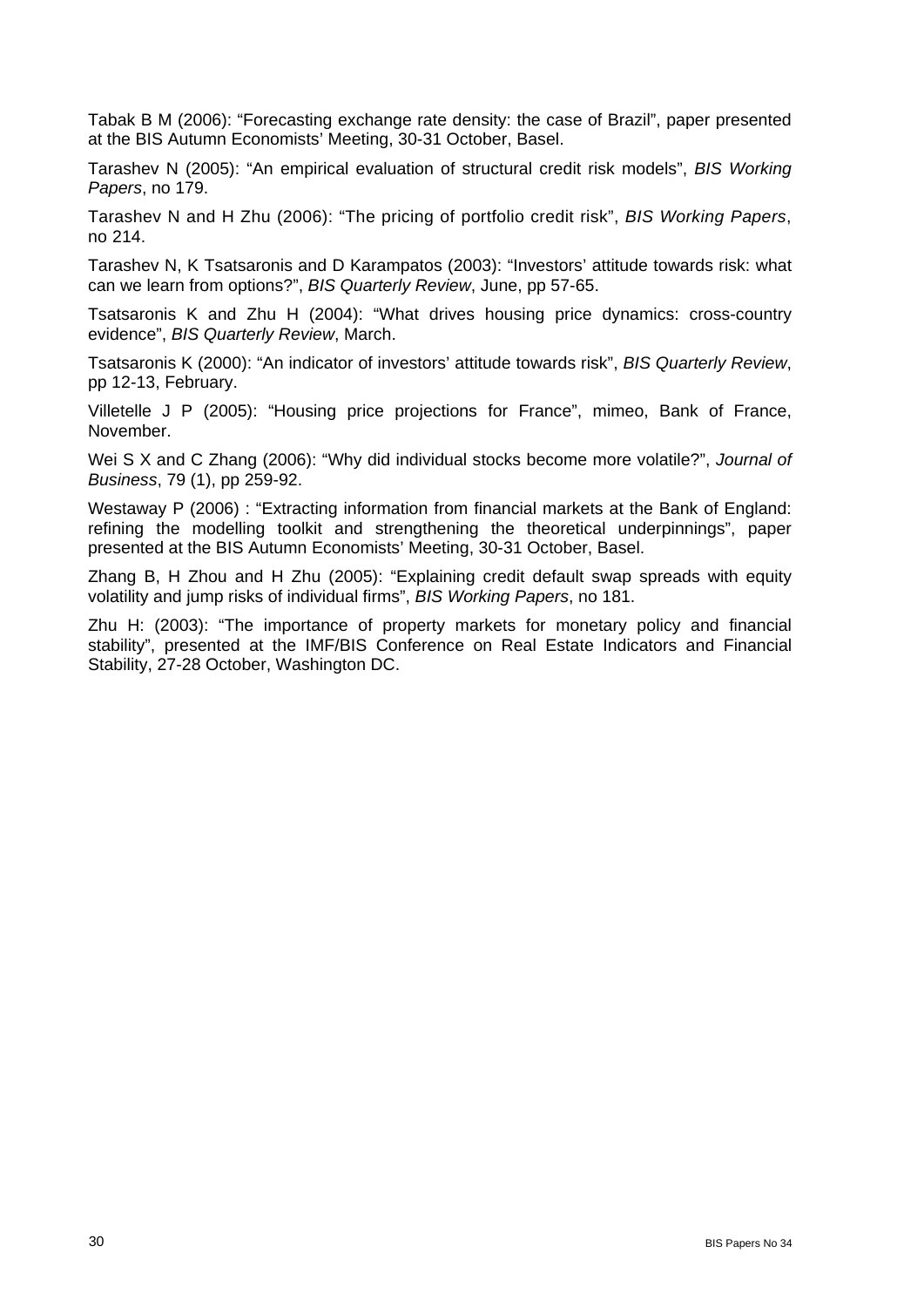## **Participants in the meeting**

| <b>Annick Bruggeman</b><br><b>Research Department</b>                                           | <b>Belgium</b>           |
|-------------------------------------------------------------------------------------------------|--------------------------|
| <b>Laurent Clerc</b><br>Chef du Service d'Etudes et de<br>Recherche sur la Politique Monetaire  | France                   |
| <b>Andrew Coleman</b><br>Senior Adviser<br><b>Economics Department</b>                          | New Zealand              |
| <b>Balazs Egert</b><br><b>Foreign Research Division</b>                                         | Austria                  |
| <b>Pablo Garcia</b><br>Manager<br><b>Financial Stability Unit</b>                               | Chile                    |
| <b>Guiseppe Grande</b><br>Head, Financial Market Office<br><b>Economic Research Department</b>  | Italy                    |
| <b>Tor Jacobsson</b><br>Deputy Head<br><b>Monetary Policy Department</b>                        | Sweden                   |
| Koichiro Kamada<br><b>Senior Economist</b><br><b>Monetary Affairs Department</b>                | Japan                    |
| Ramalinga Kannan<br><b>Principal Adviser</b>                                                    | India                    |
| <b>Jonathan Kearns</b><br>Head<br><b>Financial Conditions Section</b>                           | Australia                |
| <b>Manfred Kremer</b><br>Deputy Head<br>Capital Markets and Financial Structure Division        | ECB                      |
| <b>Pierre Lafourcade</b><br><b>Economics and Research Division</b>                              | <b>Netherlands</b>       |
| <b>Mico Loretan</b><br><b>Chief, Financial Markets</b><br><b>International Finance Division</b> | US Federal Reserve Board |
| <b>Athanasios Orphanides</b><br>Adviser<br><b>Monetary Affairs Division</b>                     | US Federal Reserve Board |